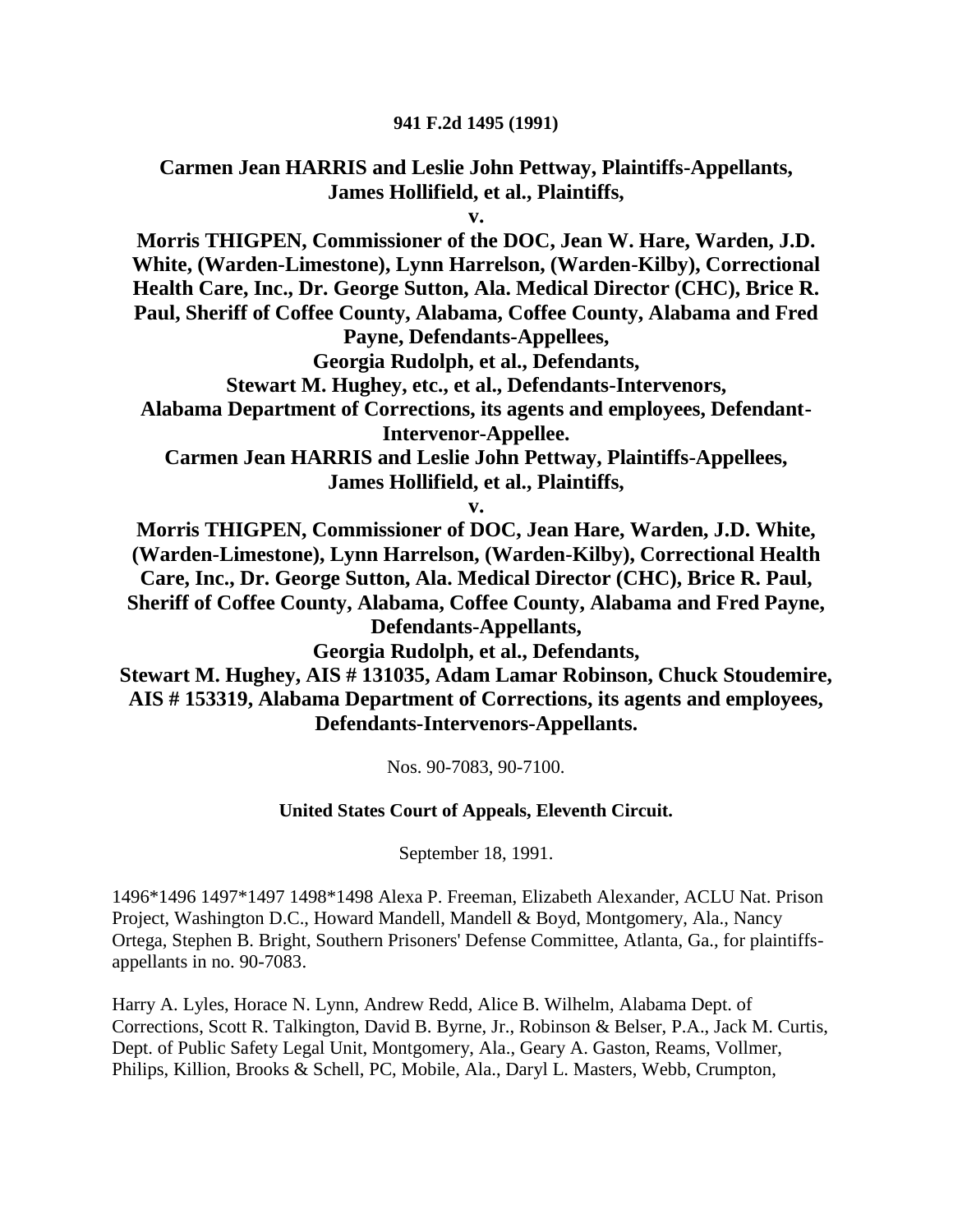McGregor, Davis & Alley, Montgomery, Ala., Dorothy F. Norwood, Correctional Health Care, Inc., Mt. Meigs, Ala., for defendants-appellees in no. 90-7083.

Neil King, Wilmer, Cutley & Pickering, Washington, D.C., for amicus, Aids Action Counsel.

Harry A. Lyles, Horace N. Lynn, Andrew W. Redd, Alice Ann Boswell, Alabama Dept. of Corrections, David B. Byrne, Jr., Robison & Belser, P.A., Scott R. Talkington, Montgomery, Ala., for defendants-appellants in No. 90-7100.

Alexa P. Freeman, ACLU Nat. Prison Project, Elizabeth Alexander, Alvin J. Bronstein, Washington, D.C., Nancy Ortega, Steve Bright, Southern Prisoners' Defense Committee, Atlanta, Ga., Dorothy F. Norwood, Kilby Correctional Facility, Mt. Meigs, Ala., Geary A. Gaston, Reams, Vollmer, Philips, Killion, Brooks & Schell, PC, Mobile, Ala., Howard A. Mandell, Mandell & Boyd, Montgomery, Ala., for plaintiff-appellees in No. 90-7083.

Before FAY and BIRCH, Circuit Judges, and HOFFMAN<sup>[\[\\*\]](http://scholar.google.co.in/scholar_case?q=harris+v.+thigpen&hl=en&as_sdt=2,5&case=6662398692491934365&scilh=0#[1])</sup>, Senior District Judge.

FAY, Circuit Judge:

Plaintiffs-appellants appeal the post-trial dismissal of their class action civil rights challenge to various policies and procedures of defendant-appellee, the Alabama Department of Corrections ("DOC"). The appellants raise four issues involving the DOC's policy of uniformly segregating from the general prison population those prisoners who test positive for exposure to Human Immunodeficiency Virus ("HIV"), the virus commonly believed to be the cause of Acquired Immune Deficiency Syndrome ("AIDS").

For the following reasons, we AFFIRM the district court's conclusions as to appellants' eighth amendment claim of "deliberately indifferent" medical care by the DOC, as well as to the alleged violation by the DOC of appellants' fourteenth amendment privacy rights. We believe, however, that more complete findings of fact and conclusions of law are necessary for a proper resolution of appellants' Rehabilitation Act and access to courts claims. We therefore VACATE and REMAND those issues to the district court for further proceedings consistent with this opinion.

## **1499\*1499 FACTUAL AND PROCEDURAL BACKGROUND.**

This case involves a range of difficult AIDS-related issues that confront all correctional officials, administrators, policy-makers and inmates as they attempt to grapple with the problems engendered by the presence of HIV infection in our nation's prisons and jails.  $\frac{11}{11}$ 

The genesis of the litigation underlying this appeal was the Alabama Legislature's passage in 1987 of a statute that provides, among other things, that all persons sentenced to confinement in an Alabama state correctional facility must be tested for various sexually transmitted diseases designated by the state board of health.<sup>[\[2\]](http://scholar.google.co.in/scholar_case?q=harris+v.+thigpen&hl=en&as_sdt=2,5&case=6662398692491934365&scilh=0#[3])</sup> Shortly thereafter, defendant-appellee DOC instituted a procedure for implementing this statute. Consequently, all inmates entering an Alabama state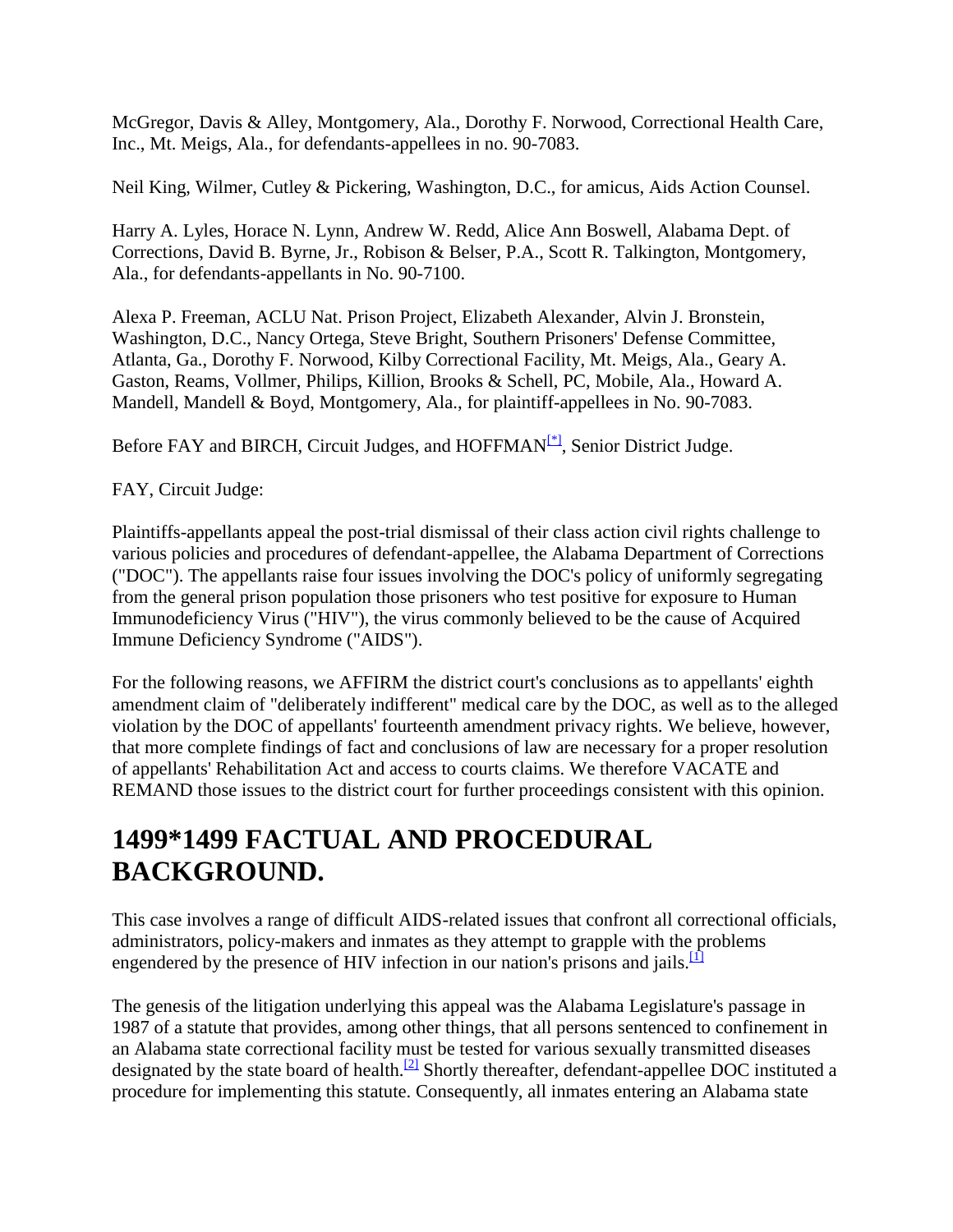correctional facility are tested for sexually transmitted diseases at the time of their admission to the facility in question, and are tested again within thirty days of their release from the prison system.

One of the sexually transmitted diseases for which the DOC is required to test is HIV, virtually certain to be the causative agent of AIDS. The DOC initially administers to each prisoner an enzyme-linked immunosorbant assay ("ELISA"), a standard screening test designed to detect the presence of HIV antibodies. If an inmate exhibits a negative ELISA, and if other tests for sexually transmitted diseases prove negative as well, then the inmate is immediately released into the general prison population.

If, however, an inmate exhibits a positive ELISA, he or she is then administered a second ELISA to again test for the presence of the HIV antibody. If the second ELISA is also positive, the inmate is administered a third, confirmatory test known as the "Western Blot"; like the ELISA, this test is also aimed at detecting the presence of the HIV antibody.<sup>[\[3\]](http://scholar.google.co.in/scholar_case?q=harris+v.+thigpen&hl=en&as_sdt=2,5&case=6662398692491934365&scilh=0#[4])</sup>

1500\*1500 If a particular inmate tests positive for the separate ELISA tests and the confirmatory Western Blot test, the inmate is assigned to one of two segregated HIV wards established by the DOC. Male seropositive<sup>[\[4\]](http://scholar.google.co.in/scholar_case?q=harris+v.+thigpen&hl=en&as_sdt=2,5&case=6662398692491934365&scilh=0#[5])</sup> inmates are assigned to Dormitory 7 at the Limestone Correctional Facility ("Limestone") in Capshaw, Alabama.<sup>[\[5\]](http://scholar.google.co.in/scholar_case?q=harris+v.+thigpen&hl=en&as_sdt=2,5&case=6662398692491934365&scilh=0#[6])</sup> Female seropositive inmates are housed in a separate HIV unit at Julia Tutwiler Prison for Women ("Tutwiler") in Wetumpka, Alabama.

On November 17, 1987, Carmen Harris, an inmate at Tutwiler, filed a complaint challenging the DOC's actions in testing her for HIV antibodies, and in segregating her in a separate unit when her test results were reported as positive. On March 4, 1988, Ms. Harris and other prisoners filed a motion for class certification. Thereafter, inmates Stewart Hughey and Adam Robinson, two non-HIV general population inmates incarcerated at Limestone, filed a motion to intervene as defendants under Fed.R.Civ.P. 24. The trial court subsequently consolidated the case with a number of similar actions pending in various federal courts in Alabama requesting similar injunctive relief, and certified two classes: the plaintiff class, consisting of all inmates or future inmates of the DOC, except those inmates who had indicated an intention to intervene on behalf of the defendants; another class consisting of intervenor-inmates opposing the relief sought by the plaintiffs.

As the trial court observed, plaintiffs' suit essentially challenged the mandatory testing of all present or future Alabama state prisoners for HIV antibodies, as well as the policy of forced segregation and other practices associated with the Alabama system's care for and treatment of seropositive inmates.<sup>[\[6\]](http://scholar.google.co.in/scholar_case?q=harris+v.+thigpen&hl=en&as_sdt=2,5&case=6662398692491934365&scilh=0#[7])</sup> Plaintiffs claimed that such practices violated their rights guaranteed under the first, fourth, eighth, and fourteenth amendments to the United States Constitution, as well as section 504 of the Rehabilitation Act of 1973 (codified as amended at 29 U.S.C. § 701 (1988)).

The first phase of the case was tried from March 27 to March 30, 1989, in Decatur, 1501\*1501 Alabama.<sup>[\[7\]](http://scholar.google.co.in/scholar_case?q=harris+v.+thigpen&hl=en&as_sdt=2,5&case=6662398692491934365&scilh=0#[8])</sup> The second phase of the trial took place from June 12 to June 26, 1989, in Montgomery, Alabama. On January 8, 1990, the district court issued an opinion rejecting the claims of the plaintiff class. In denying injunctive relief, the court concluded: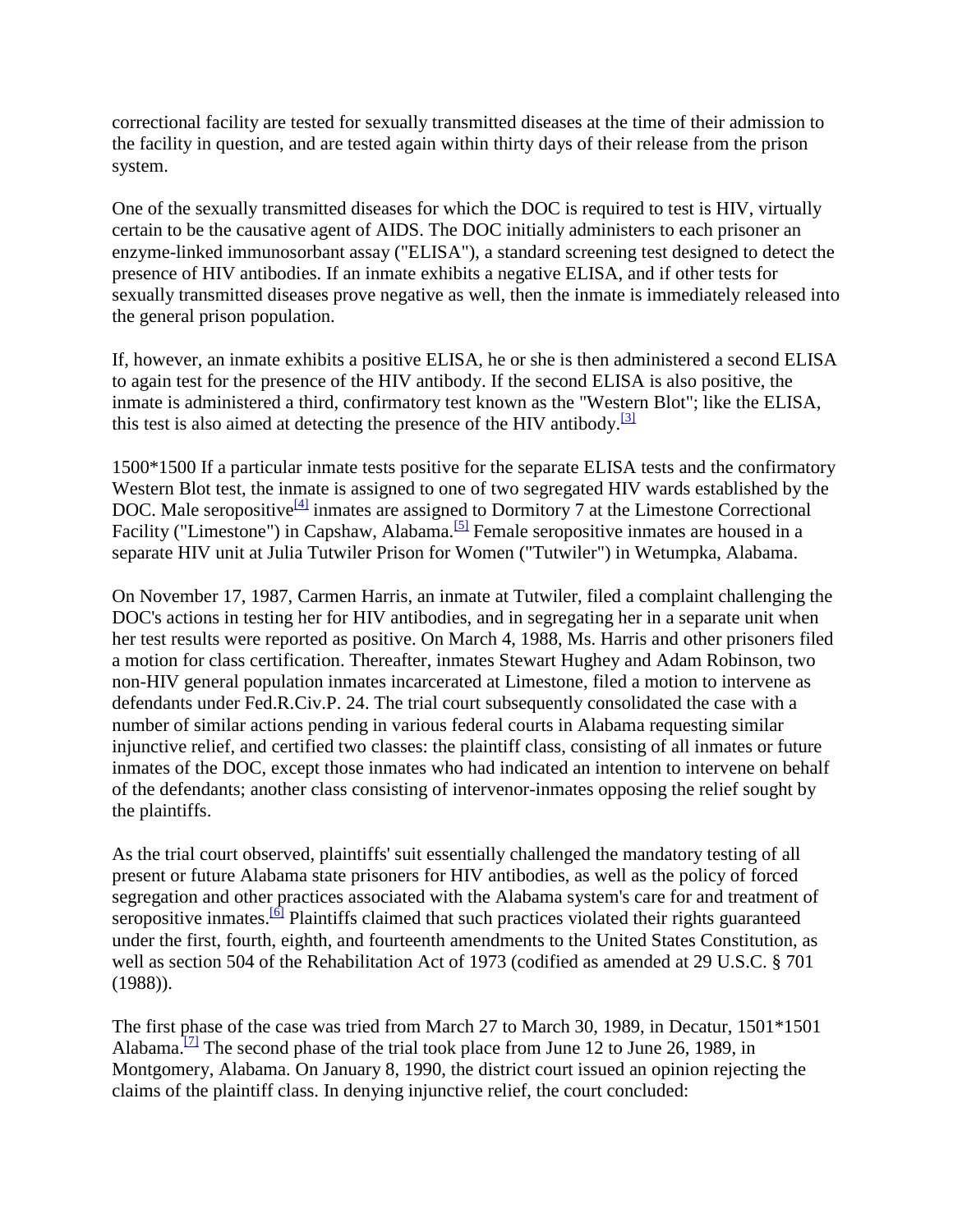CONCLUSION. This Court is of the opinion that the testing program does not amount to an unreasonable search and seizure or an invasion of a constitutionally protected privacy; that Plaintiffs have shown no credible evidence of failure to provide adequate care for serious medical, dental and mental health needs amounting to cruel and unusual punishment in violation of the Eighth Amendment; that the totality of other conditions to which seropositive prisoners are subjected does not inflict cruel and unusual punishment; that the submission of Defendant inmates to close contact with known AIDS carriers could well be considered as invasive of constitutional rights of the Defendant prisoners; that the differential treatment of seropositive prisoners does not violate equal protection of the laws in violation of the Fourteenth Amendment; that the segregation of such prisoners classified as shown by the evidence does not offend constitutional rights even when done without a hearing; that the public disclosure of positive tests is not a violation of [the] right of privacy of the positive inmates; that the recent policy with respect to library hours does not constitute a denial of meaningful access to prison legal materials nor does it deny them their right of access to courts in violation of the First or Fourteenth Amendment; and that conditions and practices to which seropositive prisoners are subjected does not constitute a discrimination against them as handicapped individuals in violation of § 504 of the Rehabilitation Act of 1973, 29 U.S.C. §§ 701, *et seq.,* because the preponderance of the evidence does not show them to have been otherwise qualified for the privileges claimed by them.

### *Harris v. Thigpen,* [727 F.Supp. 1564, 1583 \(M.D.Ala.1990\).](http://scholar.google.co.in/scholar_case?case=2551066781948846197&q=harris+v.+thigpen&hl=en&as_sdt=2,5&scilh=0)

On appeal, plaintiffs-appellants challenge the district court's factual findings and legal conclusions on four grounds: 1) whether the Alabama DOC, in violation of the eighth amendment, is deliberately indifferent to seropositive inmates' serious medical and psychiatric needs; 2) whether the involuntary disclosure of prisoners' HIV status violates their fourteenth amendment right to privacy; 3) whether the blanket exclusion of HIV-positive inmates from general prison population housing, educational, employment, community placement, and other programs violates section 504 of the Rehabilitation Act; 4) whether the DOC has violated seropositive inmates' constitutionally guaranteed right of access to courts. In addition, the DOC has cross-appealed the trial court's exclusion *in limine* of certain survey evidence that appellees had planned to introduce at trial, known as the "Ingram Study."

More specific factual material relating to each of appellants' claims of error is presented in the course of the Discussion below. Preliminarily, however, we frame our examination of the factual and legal issues with some very rudimentary background on AIDS and HIV infection. Such background is necessary to a meaningful review of the constitutional and statutory 1502\*1502 violations that appellants allege are present in the Alabama correctional system's attempts to treat and control the spread of the dread disease.

## *Epidemiology, Transmission, and Treatment of AIDS and HIV Infection.*

AIDS is a devastating, communicable, fatal disease that attacks and destroys the body's immune system. It renders individuals "susceptible to a range of `opportunistic' infections, malignancies,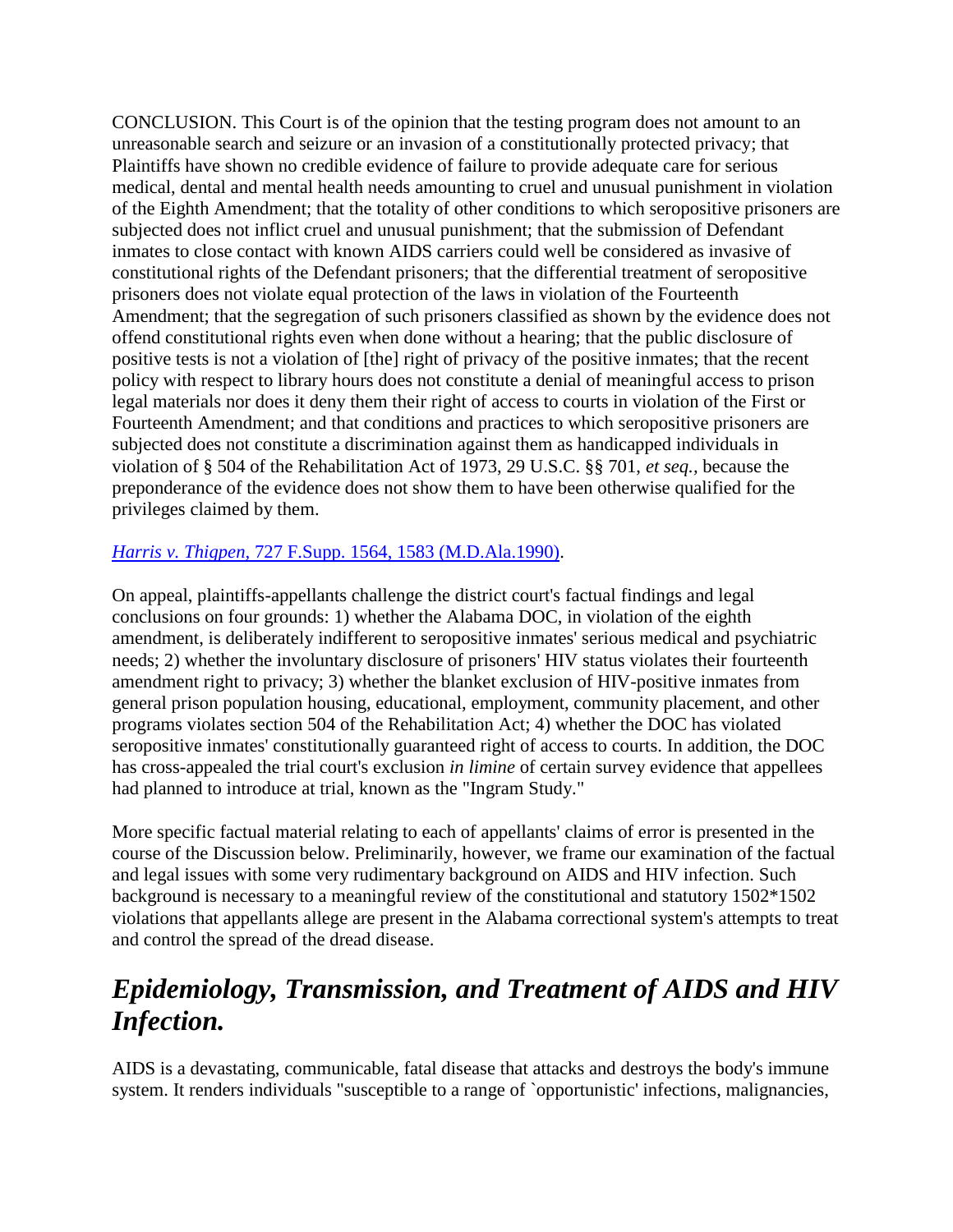and other diseases which would not generally be life-threatening to persons with normally functioning immune systems. AIDS also directly causes dementia and other disorders of the central nervous system." *Correctional Facilities, supra* note 3, at 3. The term "AIDS," however, is considered obsolete in the sense that it describes only a later, end-stage of an epidemic $\frac{8}{8}$ disease more appropriately labeled "HIV infection." *Update 1988, supra* note 1, at 4.<sup>[\[9\]](http://scholar.google.co.in/scholar_case?q=harris+v.+thigpen&hl=en&as_sdt=2,5&case=6662398692491934365&scilh=0#[10])</sup> Scientists now conceptualize HIV infection generally as a continuum of disease ranging from asymptomatic infection to end-stage AIDS. *Id.* at  $5.\overline{100}$  It is thought that virtually everyone infected with HIV will progress at some point $\frac{111}{111}$  to active disease; further, the prognosis for advanced stage HIV-infected patients is very poor. *See id.* Although periods of survival vary considerably, no one has ever recovered from the disease, and there is as yet no effective 1503\*1503 vaccine or cure. *Correctional Facilities, supra* note 3, at 3.

AIDS does not appear to be an air-borne disease. While it is not without question, the modes of transmission of HIV infection seem to be relatively clear and well-documented, and have been so since quite early in the HIV epidemic. *Id.* at 8. Epidemiologic evidence continues to indicate that the virus is transmitted in three ways: 1) through sexual intercourse  $\frac{12}{2}$ ; 2) through blood-toblood (or blood-to-mucous membrane) exposure  $\frac{113}{3}$ ; and 3) through perinatal events.  $\frac{114}{3}$  In a small percentage of cases, there is no explanation for how the disease is transmitted. However, despite common misapprehensions, virtually no evidence exists that HIV is spread through casual (even intimate) non-sexual contact; animals; blood donation; food; inanimate objects, *e.g.* toilet seats, drinking fountains or eating utensils; insects; skin; vaccines; or water. *Casual Contact, supra* note 10, at 4-7; *see 1989 Update, supra* note 10, at 5; *Update 1988, supra* note 1, at 12; *Correctional Facilities, supra* note 3, at 15-17; *see also* Lifson, *Do Alternate Modes for Transmission of Human Immunodeficiency Virus Exist?: A Review, J.A.M.A.,* 259:1353 (Mar. 4, 1988).

1504\*1504 Although there have been significant gains in understanding the structure and behavior of HIV, the goal of developing an effective AIDS vaccine available for widespread human use is perhaps a decade away.<sup>[\[15\]](http://scholar.google.co.in/scholar_case?q=harris+v.+thigpen&hl=en&as_sdt=2,5&case=6662398692491934365&scilh=0#[16])</sup> Further, as mentioned, there is as yet no cure for HIV infection. Progress has been made, however, in developing therapeutic drugs aimed at preventing or controlling diseases associated with HIV infection. Of these, the only anti-HIV drug that has been granted full Federal Drug Administration ("FDA") approval is AZT (also known as zidovudine, azidothymidine, and Retrovir), which was approved in March, 1987. AZT has been shown to be fairly effective in treating patients with advanced stages of HIV infection; FDA approval is limited to seriously symptomatic patients. *1989 Update, supra* note 10, at 3.

# **DISCUSSION.**

## *Medical Care.*

Appellants first contend that the Alabama DOC is deliberately indifferent to the serious medical needs of seropositive inmates incarcerated at Limestone and Tutwiler. In considering this claim, the district court found "that the preponderance of the evidence shows no violation of any prisoner's rights to medical or psychological or psychiatric care and no deliberate indifference to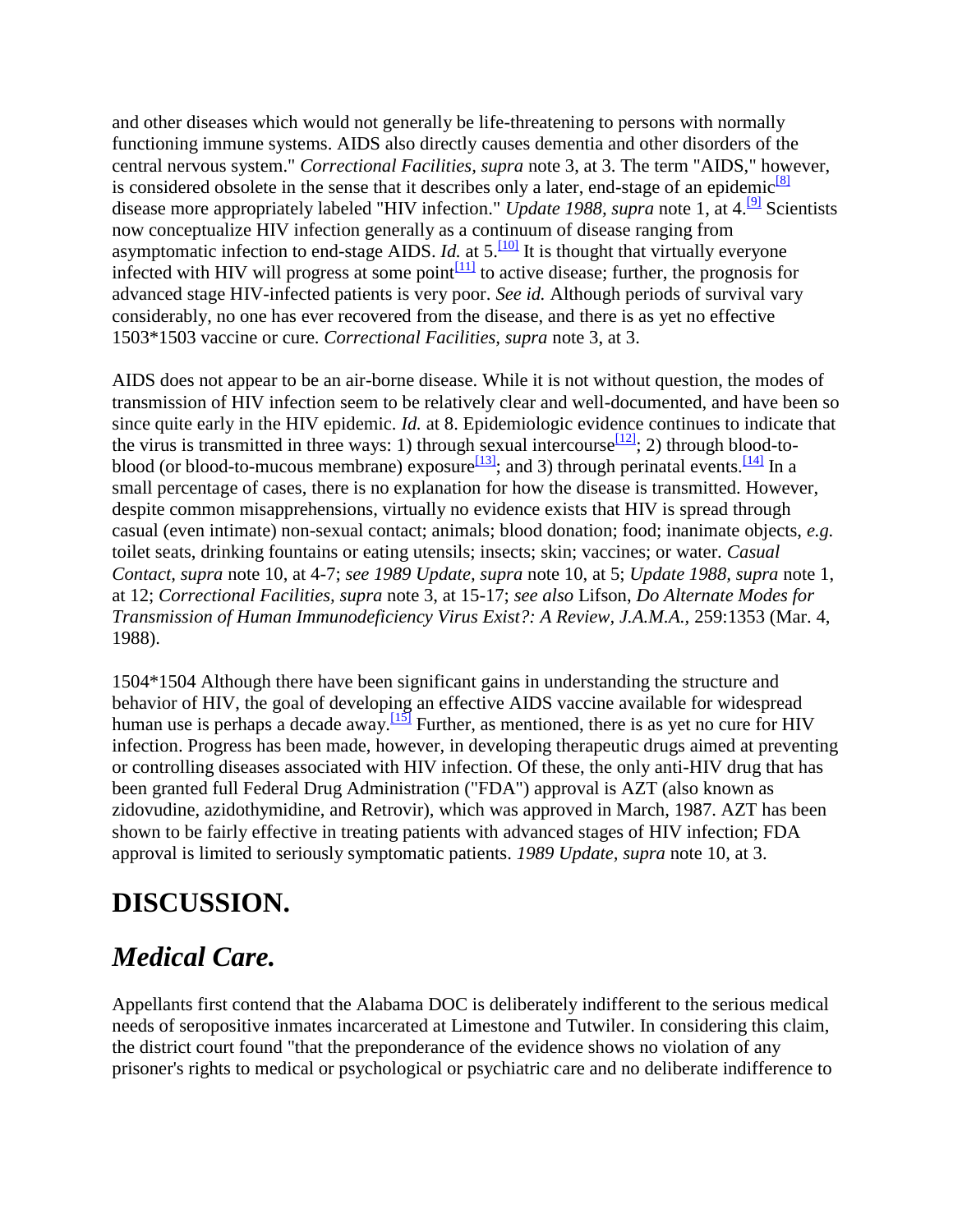any serious medical or psychological need." *Harris,* [727 F.Supp. at 1576](http://scholar.google.co.in/scholar_case?case=2551066781948846197&q=harris+v.+thigpen&hl=en&as_sdt=2,5&scilh=0) (footnote omitted). We agree. $\frac{[16]}{[16]}$  $\frac{[16]}{[16]}$  $\frac{[16]}{[16]}$ 

The Supreme Court has recognized that correctional inmates "must rely on prison authorities to treat [their] medical needs; if the authorities fail to do so, those needs will not be met." *[Estelle v.](http://scholar.google.co.in/scholar_case?case=4755107314332030951&q=harris+v.+thigpen&hl=en&as_sdt=2,5&scilh=0)  Gamble,* [429 U.S. 97, 103, 97 S.Ct. 285, 290, 50 L.Ed.2d 251 \(1976\).](http://scholar.google.co.in/scholar_case?case=4755107314332030951&q=harris+v.+thigpen&hl=en&as_sdt=2,5&scilh=0) Federal and state governments therefore have a constitutional obligation to provide minimally adequate medical care to those whom they are punishing by incarceration. *See id.* at 104, 97 S.Ct. at 291; *see also Wellman v. Faulkner,* [715 F.2d 269, 271 \(7th Cir.1983\)](http://scholar.google.co.in/scholar_case?case=16202393012632005625&q=harris+v.+thigpen&hl=en&as_sdt=2,5&scilh=0) ("When a state imposes imprisonment as a punishment for crime, it accepts the obligation to provide persons in its custody with a medical care system that meets minimal standards of adequacy."), *cert. denied,* [468 U.S. 1217, 104 S.Ct.](http://scholar.google.co.in/scholar_case?about=4839685923331839313&q=harris+v.+thigpen&hl=en&as_sdt=2,5&scilh=0)  [3587, 82 L.Ed.2d 885](http://scholar.google.co.in/scholar_case?about=4839685923331839313&q=harris+v.+thigpen&hl=en&as_sdt=2,5&scilh=0) (1984). Prison personnel may not subject inmates to "acts or omissions sufficiently harmful to evidence deliberate indifference to serious medical needs." *[Estelle,](http://scholar.google.co.in/scholar_case?case=4755107314332030951&q=harris+v.+thigpen&hl=en&as_sdt=2,5&scilh=0)* 429 [U.S. at 106, 97 S.Ct. at 292;](http://scholar.google.co.in/scholar_case?case=4755107314332030951&q=harris+v.+thigpen&hl=en&as_sdt=2,5&scilh=0) *Mandel v. Doe,* [888 F.2d 783, 787 \(11th Cir.1989\).](http://scholar.google.co.in/scholar_case?case=8419459005718927289&q=harris+v.+thigpen&hl=en&as_sdt=2,5&scilh=0) The Supreme Court has declared that such "deliberate indifference" by a correctional system to the serious medical needs of its prisoners constitutes the kind of "`unnecessary and wanton infliction 1505\*1505 of pain<sup>'"[\[17\]](http://scholar.google.co.in/scholar_case?q=harris+v.+thigpen&hl=en&as_sdt=2,5&case=6662398692491934365&scilh=0#[18])</sup> that is proscribed by the eighth amendment.<sup>[\[18\]](http://scholar.google.co.in/scholar_case?q=harris+v.+thigpen&hl=en&as_sdt=2,5&case=6662398692491934365&scilh=0#[19])</sup> *Estelle*, 429 U.S. at 104, [97 S.Ct. at 291](http://scholar.google.co.in/scholar_case?case=4755107314332030951&q=harris+v.+thigpen&hl=en&as_sdt=2,5&scilh=0) (quoting *Gregg v. Georgia,* [428 U.S. 153, 173, 96 S.Ct. 2909, 2925, 49 L.Ed.2d](http://scholar.google.co.in/scholar_case?case=15950556903605745543&q=harris+v.+thigpen&hl=en&as_sdt=2,5&scilh=0)  [859 \(1976\)\)](http://scholar.google.co.in/scholar_case?case=15950556903605745543&q=harris+v.+thigpen&hl=en&as_sdt=2,5&scilh=0). Further, this court has acknowledged that the deliberate indifference standard also applies to inmates' psychiatric or mental health needs. *Greason v. Kemp,* [891 F.2d 829, 834](http://scholar.google.co.in/scholar_case?case=13322419908107011095&q=harris+v.+thigpen&hl=en&as_sdt=2,5&scilh=0) (11th [Cir.1990\);](http://scholar.google.co.in/scholar_case?case=13322419908107011095&q=harris+v.+thigpen&hl=en&as_sdt=2,5&scilh=0) *Waldrop v. Evans,* [871 F.2d 1030, 1033 \(11th Cir.1989\)](http://scholar.google.co.in/scholar_case?case=16834062391312220036&q=harris+v.+thigpen&hl=en&as_sdt=2,5&scilh=0) (citing *[Rogers v. Evans,](http://scholar.google.co.in/scholar_case?case=3676006081058297379&q=harris+v.+thigpen&hl=en&as_sdt=2,5&scilh=0)* 792 [F.2d 1052, 1058 \(11th Cir.1986\)\)](http://scholar.google.co.in/scholar_case?case=3676006081058297379&q=harris+v.+thigpen&hl=en&as_sdt=2,5&scilh=0). It is thus clear that prisoners are guaranteed the right under the eighth amendment to be free from deliberate indifference by correctional institutions to their serious physical or psychological needs.<sup>[\[19\]](http://scholar.google.co.in/scholar_case?q=harris+v.+thigpen&hl=en&as_sdt=2,5&case=6662398692491934365&scilh=0#[20])</sup>

In articulating the scope of inmates' right to be free from deliberate indifference, however, the Supreme Court has also emphasized that not "every claim by a prisoner that he has not received adequate medical treatment states a violation of the Eighth Amendment." *Estelle,* [429 U.S. at](http://scholar.google.co.in/scholar_case?case=4755107314332030951&q=harris+v.+thigpen&hl=en&as_sdt=2,5&scilh=0)  [105, 97 S.Ct. at 291;](http://scholar.google.co.in/scholar_case?case=4755107314332030951&q=harris+v.+thigpen&hl=en&as_sdt=2,5&scilh=0) *Mandel,* [888 F.2d at 787.](http://scholar.google.co.in/scholar_case?case=8419459005718927289&q=harris+v.+thigpen&hl=en&as_sdt=2,5&scilh=0) Medical treatment violates the eighth amendment only when it is "so grossly incompetent, inadequate, or excessive as to shock the conscience or to be intolerable to fundamental fairness." *Rogers,* [792 F.2d at 1058](http://scholar.google.co.in/scholar_case?case=3676006081058297379&q=harris+v.+thigpen&hl=en&as_sdt=2,5&scilh=0) (citation omitted). Mere incidents of negligence or malpractice do not rise to the level of constitutional violations. *See Estelle,* [429 U.S. at 106, 97 S.Ct. at 292](http://scholar.google.co.in/scholar_case?case=4755107314332030951&q=harris+v.+thigpen&hl=en&as_sdt=2,5&scilh=0) ("Medical malpractice does not become a constitutional violation merely because the victim is a prisoner."); *Mandel,* [888 F.2d at 787-88](http://scholar.google.co.in/scholar_case?case=8419459005718927289&q=harris+v.+thigpen&hl=en&as_sdt=2,5&scilh=0) (mere negligence or medical malpractice "not sufficient" to constitute deliberate indifference); *Waldrop,* [871 F.2d at 1033](http://scholar.google.co.in/scholar_case?case=16834062391312220036&q=harris+v.+thigpen&hl=en&as_sdt=2,5&scilh=0) (mere medical malpractice does not constitute deliberate indifference). Nor does a simple difference in medical opinion between the prison's medical staff and the inmate as to the latter's diagnosis or course of treatment support a claim of cruel and unusual punishment. *See Waldrop,* [871 F.2d at 1033](http://scholar.google.co.in/scholar_case?case=16834062391312220036&q=harris+v.+thigpen&hl=en&as_sdt=2,5&scilh=0) (citing *[Bowring v. Godwin,](http://scholar.google.co.in/scholar_case?case=11846196401390546879&q=harris+v.+thigpen&hl=en&as_sdt=2,5&scilh=0)* 551 F.2d 44, 48 [\(4th Cir.1977\)\)](http://scholar.google.co.in/scholar_case?case=11846196401390546879&q=harris+v.+thigpen&hl=en&as_sdt=2,5&scilh=0).

In institutional level challenges to prison health care such as this one, systemic deficiencies can provide the basis for a finding of deliberate indifference. *Rogers,* [792 F.2d at 1058.](http://scholar.google.co.in/scholar_case?case=3676006081058297379&q=harris+v.+thigpen&hl=en&as_sdt=2,5&scilh=0) Deliberate indifference to inmates' health needs may be shown, for example, by proving that there are "such systemic and gross deficiencies in staffing, facilities, equipment, or procedures that the inmate population is effectively denied access to adequate medical care." *[Ramos v. Lamm,](http://scholar.google.co.in/scholar_case?case=14128247164979708365&q=harris+v.+thigpen&hl=en&as_sdt=2,5&scilh=0)* 639 F.2d 559,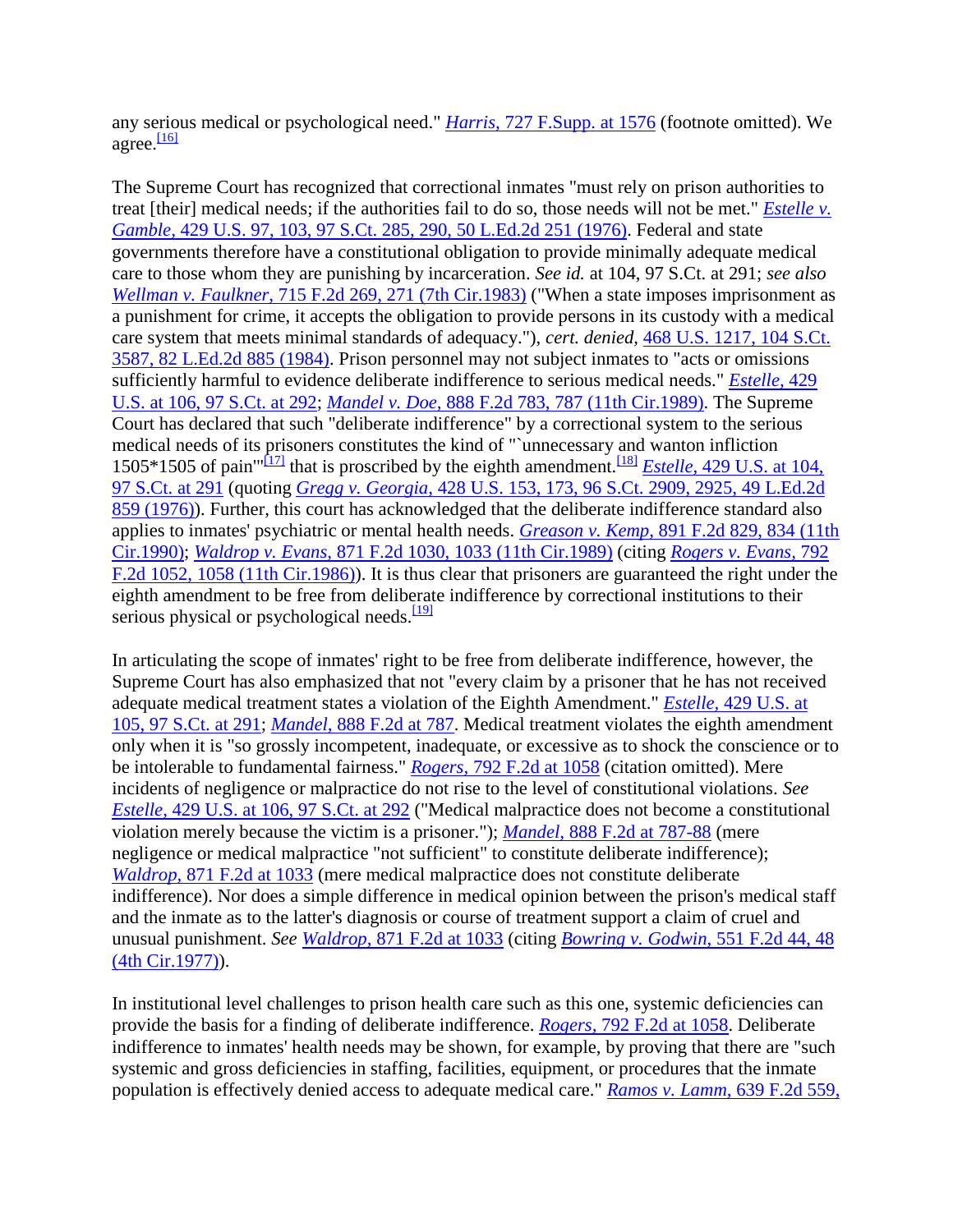575 (10th Cir.1980), *cert. denied,* [450 U.S. 1041, 101 S.Ct. 1759, 68 L.Ed.2d 239 \(1981\).](http://scholar.google.co.in/scholar_case?about=8015733227151830054&q=harris+v.+thigpen&hl=en&as_sdt=2,5&scilh=0) Moreover, although incidents of malpractice standing alone will not support a claim of eighth amendment violation, "[a] series of incidents closely related in time may disclose a pattern of conduct amounting to deliberate indifference." *Rogers,* [792 F.2d at 1058-59](http://scholar.google.co.in/scholar_case?case=3676006081058297379&q=harris+v.+thigpen&hl=en&as_sdt=2,5&scilh=0) (citing *[Bishop v.](http://scholar.google.co.in/scholar_case?case=9241834227129914502&q=harris+v.+thigpen&hl=en&as_sdt=2,5&scilh=0)  Stoneman,* [508 F.2d 1224 \(2d Cir.1974\)\)](http://scholar.google.co.in/scholar_case?case=9241834227129914502&q=harris+v.+thigpen&hl=en&as_sdt=2,5&scilh=0). "Repeated examples of delayed or denied medical care may indicate a deliberate indifference by prison authorities to the suffering that results." *Id.* at 1059 (citing *Todaro v. Ward,* [565 F.2d 48, 52 \(2d Cir.1977\)\)](http://scholar.google.co.in/scholar_case?case=15288924755506002749&q=harris+v.+thigpen&hl=en&as_sdt=2,5&scilh=0); *see also Ramos,* [639 F.2d at 575](http://scholar.google.co.in/scholar_case?case=14128247164979708365&q=harris+v.+thigpen&hl=en&as_sdt=2,5&scilh=0) ("In class actions challenging the entire system of health care, deliberate indifference to inmates' health needs may be shown by proving repeated examples of negligent acts which disclose a pattern of conduct by the prison medical staff.").

In the instant case, plaintiffs sought to establish the Alabama DOC's alleged "deliberate 1506\*1506 indifference" to prisoners' serious medical needs in a number of ways.

First, plaintiffs had medical experts testify regarding their review of case histories and medical records of the treatment received by various prisoners in the Alabama correctional system afflicted with active, advanced-stage HIV infection. These inmates were for the most part stricken with various opportunistic diseases and conditions that commonly attack patients whose immune systems have been ravaged by AIDS. Upon careful review of the testimony presented in the record regarding each case (some of which are summarized by the parties in their briefs), we believe that such evidence may or may not establish inadequate treatment by the DOC health care provider for some or all of the prisoners whose histories were considered. However, taken individually or together, the cases at most evidence isolated incidences of medical malpractice. We simply cannot agree with the plaintiffs that the treatment received by the inmates in question was so inadequate as to manifest the kind of "conscious or callous indifference" necessary to raise the DOC's perhaps negligent care of certain AIDS-infected prisoners to violations of a *constitutional* magnitude.

We mention the case of inmate C.D. by way of example. Plaintiff's expert, Dr. Robert Cohen, testified concerning C.D.'s medical condition. Dr. Cohen stated that on October 12, 1988, C.D. began complaining of severe pain in his ears, wanted to see a doctor, and after having seizures was transferred to Cooper-Green Hospital in Birmingham, Alabama. While still at Limestone, C.D. had been administered an anti-seizure medication, as well as separate medications to treat fungal infection, bacterial infection, and certain viral infections. At Cooper-Green Hospital, after receiving a CAT-scan, C.D. was diagnosed as having probable toxoplasmosis, a common infection in persons with HIV disease that usually involves the development of a brain abscess. He was then prescribed sulfadiazene and pyrimethamine, antibiotics particularly useful against the toxoplasmosis organism, as well as anti-seizure medication and additional drugs to treat thrush fungal infection of the mouth.

Dr. Cohen testified that when he saw C.D. at Limestone three or four days after the inmate's hospital visit, C.D. had not yet received sulfadiazene or pyrimethamine, two of the drugs prescribed for and administered to him earlier at Cooper-Green. Dr. Cohen conceded, however, that the nursing staff was aware of C.D.'s need, was attempting to acquire the medications, and that C.D. did eventually receive them. C.D. developed a skin rash in reaction to the sulfadiazine, and this medication was discontinued — a decision Dr. Cohen "had no disagreement with,"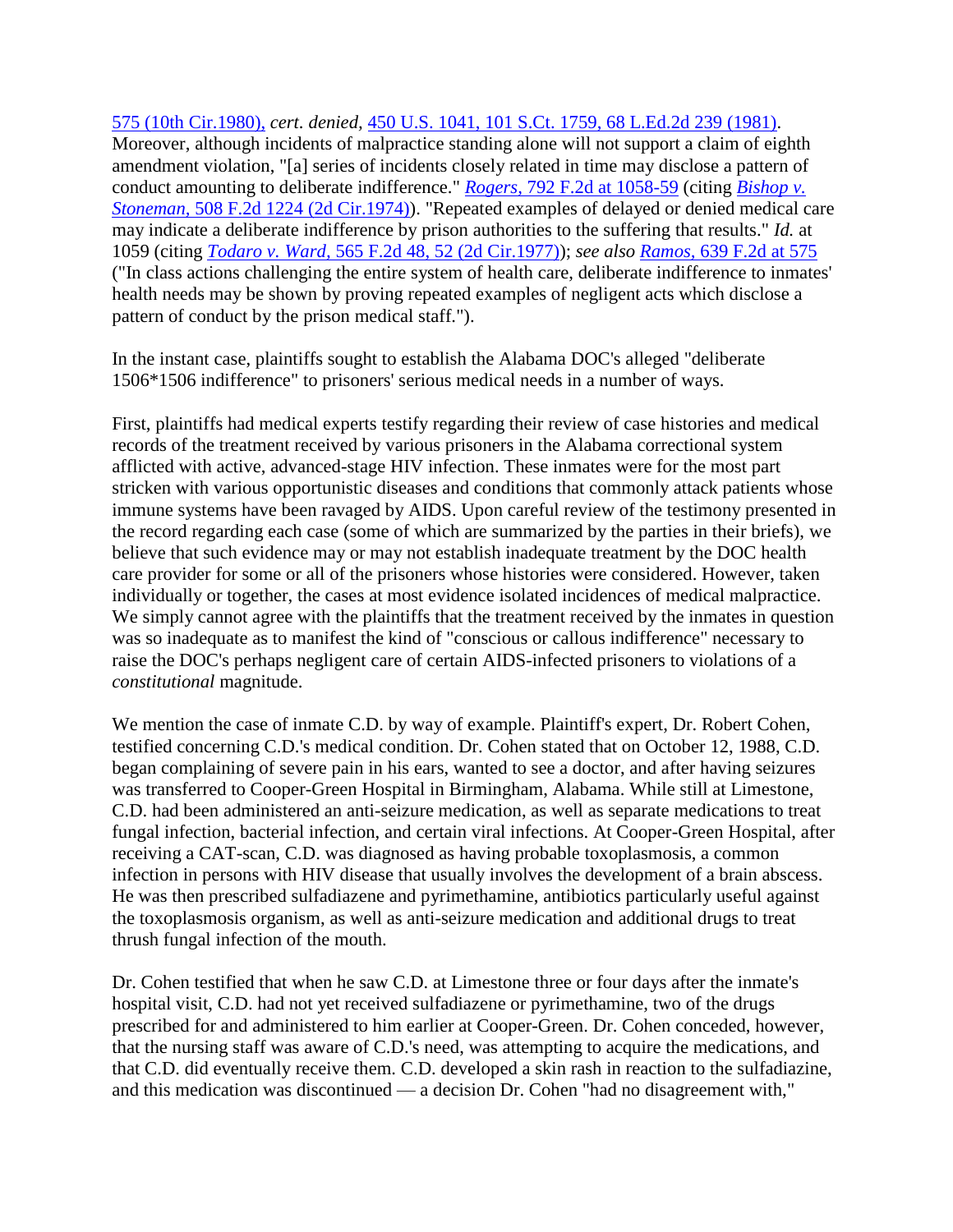although he felt that another drug should have been substituted for treatment of C.D.'s toxoplasmosis brain abscess. (R15-[trans. vol. 5]-26). Presumably because of the treatment that he had received, C.D. survived this episode of toxoplasmosis.

Dr. George Sutton, Medical Director for CHC, testified that he had been actively involved in the treatment of C.D. since the time that CHC had begun running the DOC's health care facilities in November, 1988. C.D. was hospitalized in late 1989 for what was presumed to be PCP, another serious infection common to advanced stage HIV victims. He was given the antibiotic pentamidine, which treatment was continued when C.D. was transferred from Cooper-Green back to CHC's care. C.D. apparently did very well clinically, except for severe skin loss due to his allergy to sulfa drugs. C.D. was administered AZT, and his T-4 blood cell count was periodically monitored. However, as a result of bone marrow suppression and dropping blood counts associated with the administration of AZT, CHC had to discontinue giving AZT to C.D.

In addition to AZT-related medical management problems with C.D., there were patientcompliance problems on the part of the inmate. For example, C.D. initially objected to weekly blood counts that were necessary to monitor his level of bone marrow suppression and blood count. Moreover, C.D. declined to take his AZT. Dr. Sutton testified that he "begged" C.D. 1507\*1507 to resume the blood counts and take the medication, emphasizing the importance of these measures. C.D. agreed, but three weeks later again refused AZT and the blood counts. Dr. Sutton made a special trip to Limestone, had the inmate brought to the medical facility, and after a long period of persuasion, convinced C.D. to come back to the medical unit to resume AZT treatment.

Even upon resumption of AZT, however, C.D.'s response was not favorable, and his condition progressively worsened. Four days before trial, CHC performed a CAT brain scan and a lumbar puncture on C.D. It was determined that C.D. had another brain abscess. Dr. Sutton, consulting with the primary care physician at Limestone, had C.D. transferred to the internal medicine service at Cooper-Green hospital. C.D. died on June 21, 1989.

Plaintiffs presented much additional testimony from Dr. Cohen and another expert, Dr. Frank Rundle, which criticized C.D.'s course of treatment. The testimony second-guessed at many points the decisions of the doctors entrusted with the care of C.D., and the experts cited numerous incidents of allegedly negligent or inadequate treatment of C.D.'s various opportunistic infections and conditions. Such criticism may or may not be justified. But again, whether C.D.'s treatment might have constituted malpractice is not the focus of our inquiry here. Measured against constitutional minima, the record regarding C.D. seems to evidence at least tolerable and responsive medical treatment — transfers to better, outside hospital facilities on several occasions; CAT-scans; the administration of a wide variety of antibiotics and medications, including AZT; blood monitoring; blood chemistry workups; active monitoring and treatment for diabetes. In short, whatever C.D.'s course of treatment indicates, it is not deliberate indifference. *See Bass v. Sullivan,* [550 F.2d 229, 232 \(5th Cir.\),](http://scholar.google.co.in/scholar_case?case=3030570756430141828&q=harris+v.+thigpen&hl=en&as_sdt=2,5&scilh=0)[\[20\]](http://scholar.google.co.in/scholar_case?case=3030570756430141828&q=harris+v.+thigpen&hl=en&as_sdt=2,5&scilh=0) *cert. denied,* [434 U.S. 864, 98 S.Ct. 195, 54](http://scholar.google.co.in/scholar_case?about=633172466716347523&q=harris+v.+thigpen&hl=en&as_sdt=2,5&scilh=0)  [L.Ed.2d 138 \(1977\);](http://scholar.google.co.in/scholar_case?about=633172466716347523&q=harris+v.+thigpen&hl=en&as_sdt=2,5&scilh=0) *see also Waldrop,* [871 F.2d at 1035](http://scholar.google.co.in/scholar_case?case=16834062391312220036&q=harris+v.+thigpen&hl=en&as_sdt=2,5&scilh=0) (observing that "when a prison inmate has received medical care, courts hesitate to find an Eighth Amendment violation"); *[Hamm v.](http://scholar.google.co.in/scholar_case?case=7609511886260150634&q=harris+v.+thigpen&hl=en&as_sdt=2,5&scilh=0)  DeKalb County,* [774 F.2d 1567, 1575 \(11th Cir.1985\)](http://scholar.google.co.in/scholar_case?case=7609511886260150634&q=harris+v.+thigpen&hl=en&as_sdt=2,5&scilh=0) (evidence showed that plaintiff received "significant" medical care while in jail, and although plaintiff may have desired different modes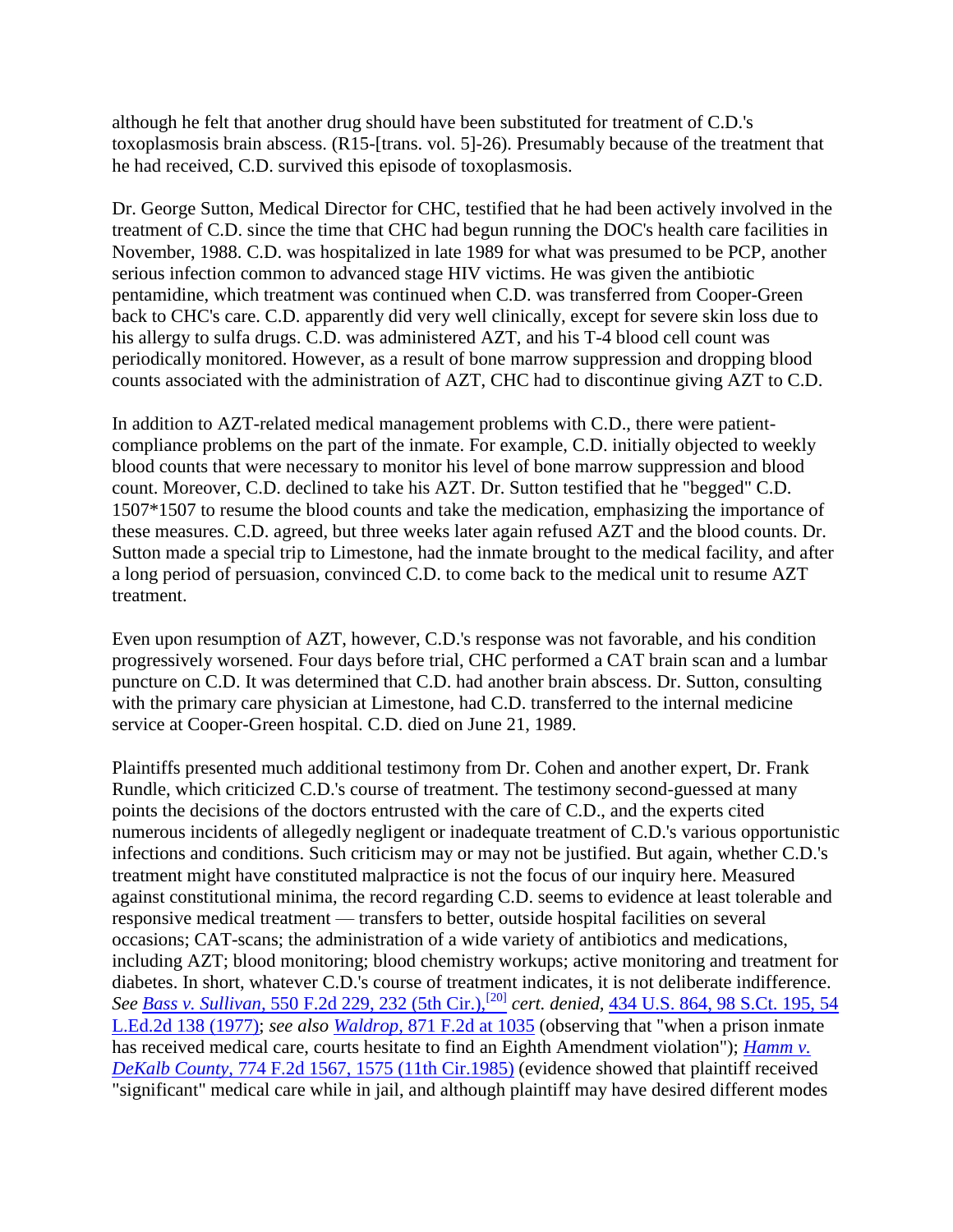of treatment, care provided by jail did not constitute deliberate indifference), *cert. denied,* [475](http://scholar.google.co.in/scholar_case?about=7322217611471642880&q=harris+v.+thigpen&hl=en&as_sdt=2,5&scilh=0)  [U.S. 1096, 106 S.Ct. 1492, 89 L.Ed.2d 894 \(1986\);](http://scholar.google.co.in/scholar_case?about=7322217611471642880&q=harris+v.+thigpen&hl=en&as_sdt=2,5&scilh=0) *Westlake v. Lucas,* [537 F.2d 857, 860 n. 5](http://scholar.google.co.in/scholar_case?case=4035775035177545028&q=harris+v.+thigpen&hl=en&as_sdt=2,5&scilh=0)  [\(6th Cir.1976\)](http://scholar.google.co.in/scholar_case?case=4035775035177545028&q=harris+v.+thigpen&hl=en&as_sdt=2,5&scilh=0) ("Where a prisoner has received some medical attention and the dispute is over the adequacy of the treatment, federal courts are generally reluctant to second guess medical judgments and to constitutionalize claims which sound in state tort law.").

Plaintiffs-appellants further allege that the DOC has been deliberately indifferent to inmates' serious medical needs because physician staffing is numerically inadequate for the HIV units. Appellants also argue that the physicians assigned to Limestone and Tutwiler were "simply incompetent" to treat AIDS and other serious HIV diseases, based upon their lack of knowledge of diagnosis, prophylaxis, monitoring and treatment of the disease.

After reviewing the testimony in the record regarding staffing, particularly that of Dr. Sutton, we find that there is enough evidence to support the district court's conclusion of no deliberate indifference; we agree with the court that the units were not so understaffed as to manifest systemic deliberate indifference to the seropositive inmates' needs.<sup>[\[21\]](http://scholar.google.co.in/scholar_case?q=harris+v.+thigpen&hl=en&as_sdt=2,5&case=6662398692491934365&scilh=0#[22])</sup> With regard to the expertise 1508\*1508 of correctional system medical staff, the district court reasoned:

Here we have a new disease (the first case in the Alabama penal system was seen in 1987) for which treatments were largely unknown, untried and unapproved until recently. Evidence of early lack of treatment of those early AIDS patients in the penal system is not seriously inconsistent with what was done in the best of hospitals when treatments were unknown and fear of the disease was rampant. Obviously, specialists in the treatment of AIDS were until recently very difficult to find, and doctors who became experienced in that unknown and fear-controlled field were driven, either by an extreme devotion to duty, or by a necessity to practice their chosen profession when there was little room for them in more desirable and rewarding fields of medicine. It is reasonable to believe that the better doctors more often than not hoped to evade expertise in treating AIDS patients and that, even now, it is difficult in a poor State such as Alabama to obtain experts in treating AIDS and its opportunistic diseases who are willing to accept full-time employment in a penal institution. It is, therefore, understandable how and why the standards for treating AIDS patients in the Alabama penal institutions (where less than ten women and less than 150 men have been found to have been infected) are less stringent than those in such large States as New York and California where there are several thousand AIDS patients in penal institutions and experts in the disease may concentrate on their chosen field of medicine. The evidence of medical or dental neglect shown in this case by reputable evidence do[es] not amount to a "deliberate indifference to serious medical needs".

*Harris,* [727 F.Supp. at 1576-77.](http://scholar.google.co.in/scholar_case?case=2551066781948846197&q=harris+v.+thigpen&hl=en&as_sdt=2,5&scilh=0) In considering the record on this point, we agree with appellants that the lack of knowledge of certain primary care physicians at Limestone and Tutwiler relating to some seemingly basic terminology about the diagnosis, prophylaxis, monitoring, and treatment of HIV infection is disturbing. And, although the district court's observations about the Alabama system above may very well be accurate, they would not serve to justify deliberate indifference to Alabama seropositive inmates' serious medical needs if such were the case. *See Ortiz v. City of Imperial,* [884 F.2d 1312, 1314 \(9th Cir.1989\)](http://scholar.google.co.in/scholar_case?case=7752379056319691820&q=harris+v.+thigpen&hl=en&as_sdt=2,5&scilh=0) (observing that "`access to medical staff is meaningless unless that staff is competent and can render competent care'" (citations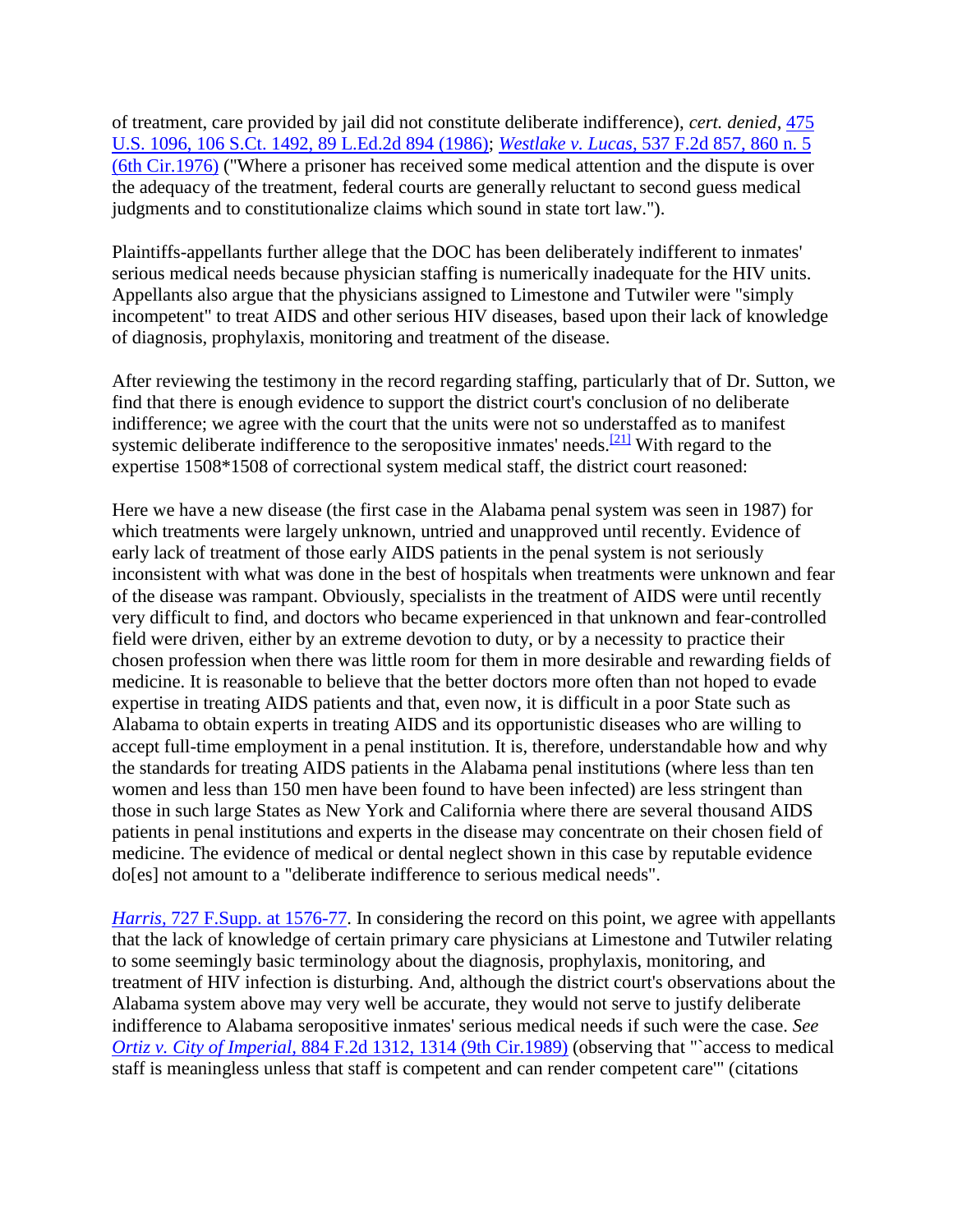omitted)). The record fully supports the trial court's conclusion that the DOC has not been "deliberately indifferent" to the seropositive prisoners' serious medical needs. $\frac{[22]}{[22]}$  $\frac{[22]}{[22]}$  $\frac{[22]}{[22]}$ 

1509\*1509 We would also note here that in spite of our agreement with the district court's ultimate conclusion on this point, we are troubled by and reject any suggestion in the court's reasoning that a state's comparative wealth might affect an HIV-infected prisoner's right to constitutionally adequate medical care. We do not agree that "financial considerations must be considered in determining the reasonableness" of inmates' medical care to the extent that such a rationale could ever be used by so-called "poor states" to deny a prisoner the minimally adequate care to which he or she is entitled. *See Harris,* [727 F.Supp. at 1577-78.](http://scholar.google.co.in/scholar_case?case=2551066781948846197&q=harris+v.+thigpen&hl=en&as_sdt=2,5&scilh=0) Minimally adequate care usually requires minimally competent physicians. It may also sometimes require access to expensive equipment, *e.g.* CAT scanners or dialysis machines, or the administration of expensive medicines. Once again, although we are reluctant to interfere in a state system's course of treatment of its inmates, we will not ignore the presence of an eighth amendment violation. Such a violation could well be present if the care received by the prisoners, when measured against general professional standards, rose to such a level of gross incompetence that it manifested deliberate indifference. *See Waldrop,* [871 F.2d at 1035;](http://scholar.google.co.in/scholar_case?case=16834062391312220036&q=harris+v.+thigpen&hl=en&as_sdt=2,5&scilh=0) *see also Rogers,* [792 F.2d at 1058](http://scholar.google.co.in/scholar_case?case=3676006081058297379&q=harris+v.+thigpen&hl=en&as_sdt=2,5&scilh=0) (grossly incompetent medical care or choice of easier but less efficacious course of treatment can constitute deliberate indifference); *Murrell v. Bennett,* [615 F.2d 306, 310 n. 4 \(5th Cir.1980\)](http://scholar.google.co.in/scholar_case?case=1916664703730950161&q=harris+v.+thigpen&hl=en&as_sdt=2,5&scilh=0) (treatment may violate eighth amendment if it involves "something more than a medical judgment call, an accident, or an inadvertent failure"). We are aware that systemic deficiencies in medical care may be related to a lack of funds allocated to prisons by the state legislature. Such a lack, however, will not excuse the failure of correctional systems to maintain a certain minimum level of medical service necessary to avoid the imposition of cruel and unusual punishment. *See [Wellman v. Faulkner,](http://scholar.google.co.in/scholar_case?case=16202393012632005625&q=harris+v.+thigpen&hl=en&as_sdt=2,5&scilh=0)* 715 F.2d at 274; *see also [Ancata v. Prison Health Servs. Inc.,](http://scholar.google.co.in/scholar_case?case=8186976087803240888&q=harris+v.+thigpen&hl=en&as_sdt=2,5&scilh=0)* 769 F.2d [700, 705 \(11th Cir.1985\)](http://scholar.google.co.in/scholar_case?case=8186976087803240888&q=harris+v.+thigpen&hl=en&as_sdt=2,5&scilh=0) (lack of funds for facilities cannot justify an unconstitutional lack of competent medical care and treatment for inmates); *Newman v. Alabama,* [559 F.2d 283, 286 \(5th](http://scholar.google.co.in/scholar_case?case=2518397056878309344&q=harris+v.+thigpen&hl=en&as_sdt=2,5&scilh=0)  [Cir.1977\)](http://scholar.google.co.in/scholar_case?case=2518397056878309344&q=harris+v.+thigpen&hl=en&as_sdt=2,5&scilh=0) ("It should not need repeating that compliance with constitutional standards may not be frustrated by legislative inaction or failure to provide necessary funds.") (citing *[Gates v.](http://scholar.google.co.in/scholar_case?case=4977910314253763057&q=harris+v.+thigpen&hl=en&as_sdt=2,5&scilh=0)  Collier,* [501 F.2d 1291, 1319 \(5th Cir.1974\)\)](http://scholar.google.co.in/scholar_case?case=4977910314253763057&q=harris+v.+thigpen&hl=en&as_sdt=2,5&scilh=0), *rev'd in part sub nom. [Alabama v. Pugh](http://scholar.google.co.in/scholar_case?case=4312248267831321873&q=harris+v.+thigpen&hl=en&as_sdt=2,5&scilh=0)* 438 U.S. [781, 98 S.Ct. 3057, 57 L.Ed.2d 1114,](http://scholar.google.co.in/scholar_case?case=4312248267831321873&q=harris+v.+thigpen&hl=en&as_sdt=2,5&scilh=0) *cert. denied,* [438 U.S. 915, 98 S.Ct. 3144, 57 L.Ed.2d 1160](http://scholar.google.co.in/scholar_case?case=4312248267831321873&q=harris+v.+thigpen&hl=en&as_sdt=2,5&scilh=0)  [\(1978\).](http://scholar.google.co.in/scholar_case?case=4312248267831321873&q=harris+v.+thigpen&hl=en&as_sdt=2,5&scilh=0)

Finally, plaintiffs argue that the mental health care provided to prisoners in the 1510\*1510 HIV units at Limestone and Tutwiler was grossly inadequate in terms of staffing, as well as in its failure to include adequate AIDS education and counseling. As mentioned, this circuit has recognized that a failure of a correctional system to provide basic psychiatric and mental health care can constitute a claim of deliberate indifference to the serious medical needs of inmates. *See Greason,* [891 F.2d at 834;](http://scholar.google.co.in/scholar_case?case=13322419908107011095&q=harris+v.+thigpen&hl=en&as_sdt=2,5&scilh=0) *Rogers,* [792 F.2d at 1058.](http://scholar.google.co.in/scholar_case?case=3676006081058297379&q=harris+v.+thigpen&hl=en&as_sdt=2,5&scilh=0) "[A] trier of fact can conclude that one who provides grossly inadequate psychiatric care to a prison inmate is deliberately indifferent to the inmate's needs." *Greason,* [891 F.2d at 835](http://scholar.google.co.in/scholar_case?case=13322419908107011095&q=harris+v.+thigpen&hl=en&as_sdt=2,5&scilh=0) (citing *Waldrop,* [871 F.2d at 1033\)](http://scholar.google.co.in/scholar_case?case=16834062391312220036&q=harris+v.+thigpen&hl=en&as_sdt=2,5&scilh=0).

Nevertheless, we have once again considered carefully the record on this issue. In spite of the testimony offered by plaintiffs' medical experts critical of the amount and quality of psychiatric coverage offered to the general prison population, and particularly to the seropositive prisoners, we refuse to gainsay the district court's conclusion.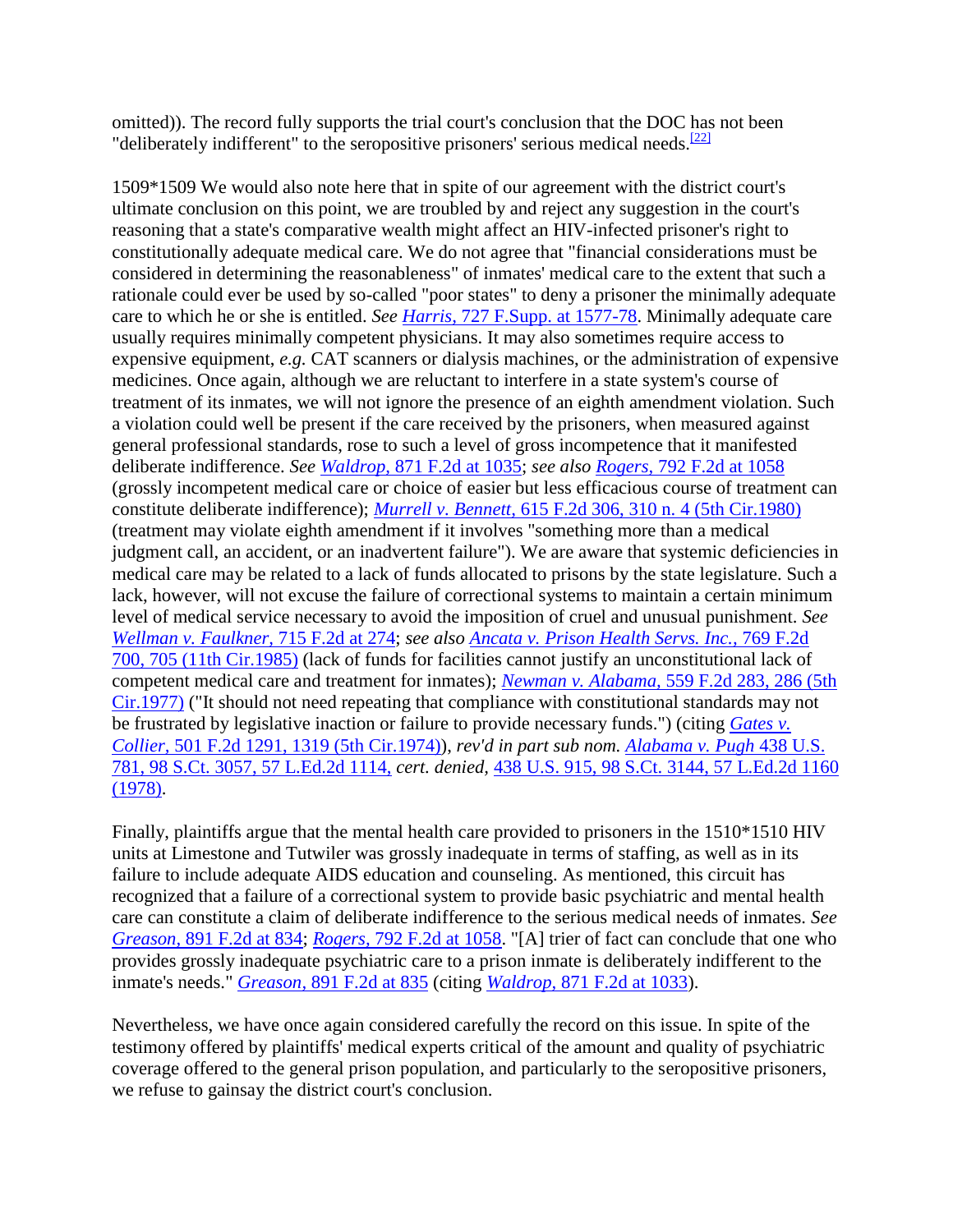DOC psychologist $\frac{[23]}{[23]}$  $\frac{[23]}{[23]}$  $\frac{[23]}{[23]}$  Gina Hendricks-Ortiz testified that she was the psychologist responsible for the approximately three hundred inmates assigned to the HIV unit and other segregation units at Limestone. She apparently provided various types of counseling for the seropositive inmates, including grief counseling, crisis intervention counseling, counseling for depression and stress, and other appropriate counseling. She also conducted mental health and AIDS education workshops for the HIV-positive inmates, including group-type sessions in the HIV dormitories. Ms. Hendricks-Ortiz testified that she was able to provide counseling to all seropositive inmates who had requested it, although very few of the HIV-positive inmates had actually done so. In addition to her services, Ms. Hendricks-Ortiz testified that the Limestone facility was served by another full-time employee with her same job title ("Psychological Associate II"), two Ph.D. psychologists, and two psychiatrists (one newly hired).

Like the district court that considered this testimony, we are satisfied that the Alabama DOC has not responded with deliberate indifference to seropositive prisoners' psychological needs. In so concluding, we acknowledge the likelihood that Limestone, for example, is not ideally staffed and the quality of its mental health care perhaps is substandard. Plaintiffs' expert Dr. Frank Rundle testified during the following colloquy:

Q: Did you reach any overall conclusions about the quality of mental health services offered to the HIV prisoners at Limestone?

A: Yes, I have. I think it was ... is a poor quality. Not only because there is insufficient staff, but the staff that is available just isn't, I think, dealing with the special needs of that population. It is mostly a perfunctory kind of contact.

The psychiatrist, as far as I could tell, focused primarily upon the use of medication. The psychologist, I think, was doing mostly, again, routine workshops without much individual interchange with inmates.

Q: Were these special needs serious medical needs?

A: I think they were serious. Yes.

(R17-[trans. vol. 7]-131-32). Yet, even accepting the doctor's conclusions here does not mandate a legal conclusion that the mental health care provided to seropositive prisoners by the Alabama system is constitutionally inadequate — the limit of our inquiry on this point. Unfortunately, as with all medical care provided to prisoners, it is not constitutionally required that mental health care be "perfect, the best obtainable, or even very good." *Brown v. Beck,* [481 F.Supp. 723, 726](http://scholar.google.co.in/scholar_case?case=5299218919056908683&q=harris+v.+thigpen&hl=en&as_sdt=2,5&scilh=0)  [\(S.D.Ga.1980\).](http://scholar.google.co.in/scholar_case?case=5299218919056908683&q=harris+v.+thigpen&hl=en&as_sdt=2,5&scilh=0)

Moreover, while the desirability and wisdom of providing AIDS education and counseling to seropositive prisoners, and indeed to the general prison population, is undeniable, we are frankly uncomfortable measuring with a constitutional yardstick 1511\*1511 the attempts of a correctional institution to achieve these ends. A correctional system's refusal to respond medically to specific psychiatric disorders and conditions that accompany the presence of HIV infection, such as AIDS-related dementia, could constitute grounds for alleging an eighth amendment violation. But much of the inadequacy in dealing with seropositive inmates' mental health needs alleged by appellants seems to be focused also on the DOC's deficient efforts to provide ongoing education and counseling to help HIV-positive inmates deal with issues of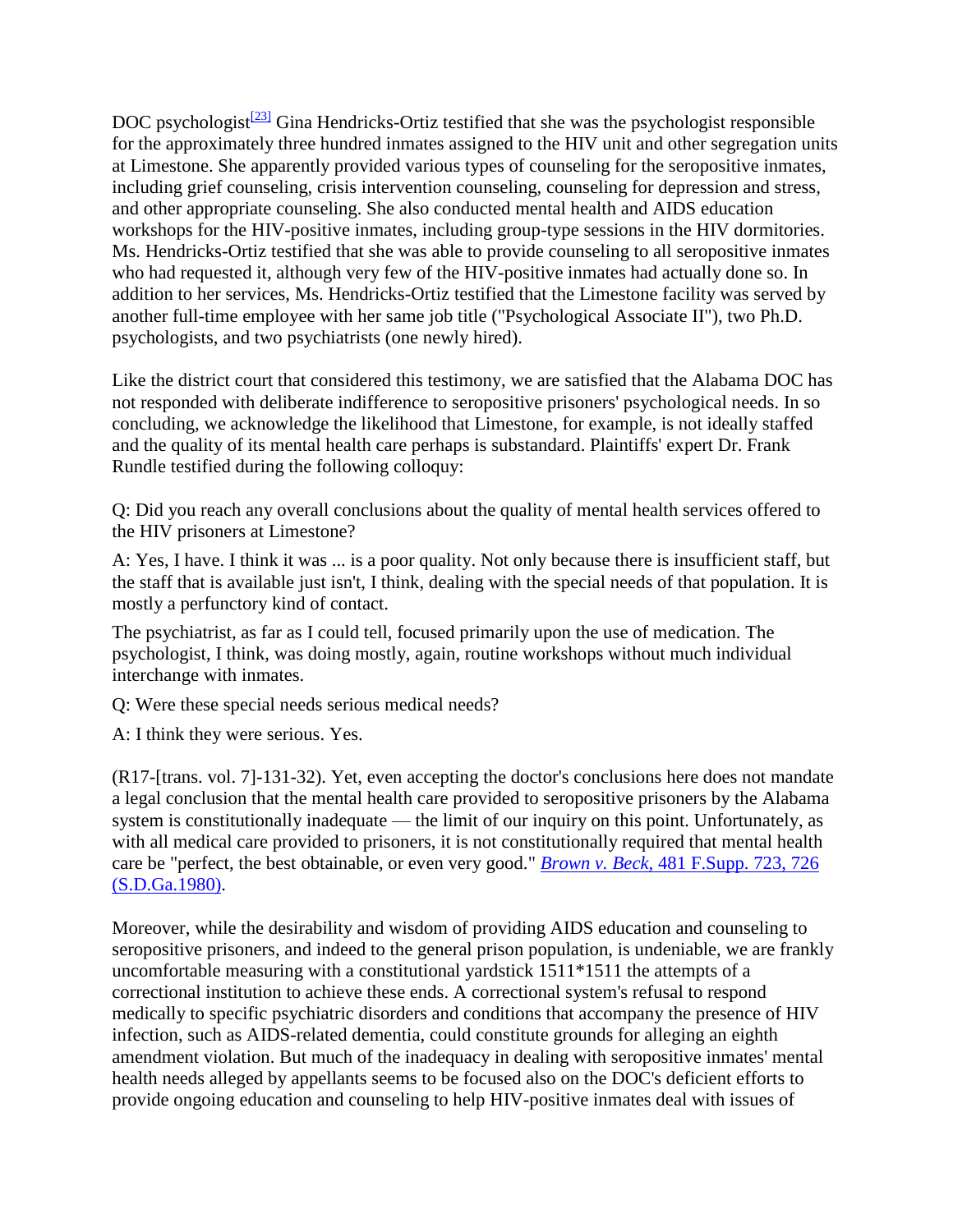impending death, depression, despair, and stigmatization; that is, plaintiffs have also attacked as "cruel and unusual" the system's failure to provide the resources and preventive therapy necessary to retard the general psychological deterioration of inmates afflicted with a vicious, always fatal disease.

This is not a frivolous claim, nor is it an unsympathetic one. It does strike us, however, as more akin qualitatively to the types of systemic inadequacies that federal courts have been ill-suited and justifiably reluctant to entertain as evils of constitutional consequence. In *[Newman v.](http://scholar.google.co.in/scholar_case?case=2518397056878309344&q=harris+v.+thigpen&hl=en&as_sdt=2,5&scilh=0)  Alabama,* [559 F.2d 283 \(5th Cir.1977\),](http://scholar.google.co.in/scholar_case?case=2518397056878309344&q=harris+v.+thigpen&hl=en&as_sdt=2,5&scilh=0) for example, we specifically considered the issue of whether psychiatric deterioration brought on by conditions of indefinite, segregated confinement could constitute cruel and unusual treatment violative of the eighth amendment:

The mental, physical, and emotional status of individuals, whether in or out of custody, do deteriorate and there is no power on earth to prevent it.... We decline to enter this uncharted bog. If the State furnishes its prisoners with reasonably adequate food, clothing, shelter, sanitation, medical care, and personal safety, so as to avoid the imposition of cruel and unusual punishment, that ends its obligations under Amendment Eight. The Constitution does not require that prisoners, as individuals or as a group, be provided with any and every amenity which some person may think is needed to avoid mental, physical, and emotional deterioration.

*Id.* at 291. The instant case is distinguishable from *[Newman.](http://scholar.google.co.in/scholar_case?case=2518397056878309344&q=harris+v.+thigpen&hl=en&as_sdt=2,5&scilh=0)* The disease counseling and education measures that appellants want improved or implemented by the DOC are more than mere "amenities." Indeed, they are part of what appellants argue is "reasonably adequate" medical/psychiatric treatment for prisoners stricken with HIV disease. Nevertheless, helping a terminally sick prisoner "cope" psychologically with various aspects of a dread physical illness, while therapeutic, may be a more expansive view of mental health care than that contemplated by the eighth amendment.[\[24\]](http://scholar.google.co.in/scholar_case?q=harris+v.+thigpen&hl=en&as_sdt=2,5&case=6662398692491934365&scilh=0#[25]) As 1512\*1512 the First Circuit opined in a case similar to *[Newman,](http://scholar.google.co.in/scholar_case?case=2518397056878309344&q=harris+v.+thigpen&hl=en&as_sdt=2,5&scilh=0)* "[s]uch a view, however civilized, would go measurably beyond what today would generally be deemed `cruel and unusual.'" *Jackson v. Meachum,* [699 F.2d 578, 583 \(1st Cir.1983\).](http://scholar.google.co.in/scholar_case?case=14639627207817396323&q=harris+v.+thigpen&hl=en&as_sdt=2,5&scilh=0) The record in this case demonstrates that the Alabama DOC has not been deliberately indifferent to HIVinfected prisoners' psychological needs, and has comported with constitutional minima. The district court did not err in making this conclusion.

In sum, although the eighth amendment guarantees the seropositive inmates' right to adequate medical or psychological care, we are not convinced that the Alabama DOC, with its shortcomings, has been "deliberately indifferent" to the HIV-afflicted prisoners' serious medical or psychiatric needs.

## *Right to Privacy.*

Plaintiffs-appellants next charge that the DOC's policies of mandatory testing and segregation, as well as certain DOC disclosure practices, violate the seropositive prisoners' constitutional rights of privacy.

The core of appellant's privacy attack is devoted to the DOC's blanket policy of isolating from the general prison population those inmates who have tested positive for HIV. Appellants argue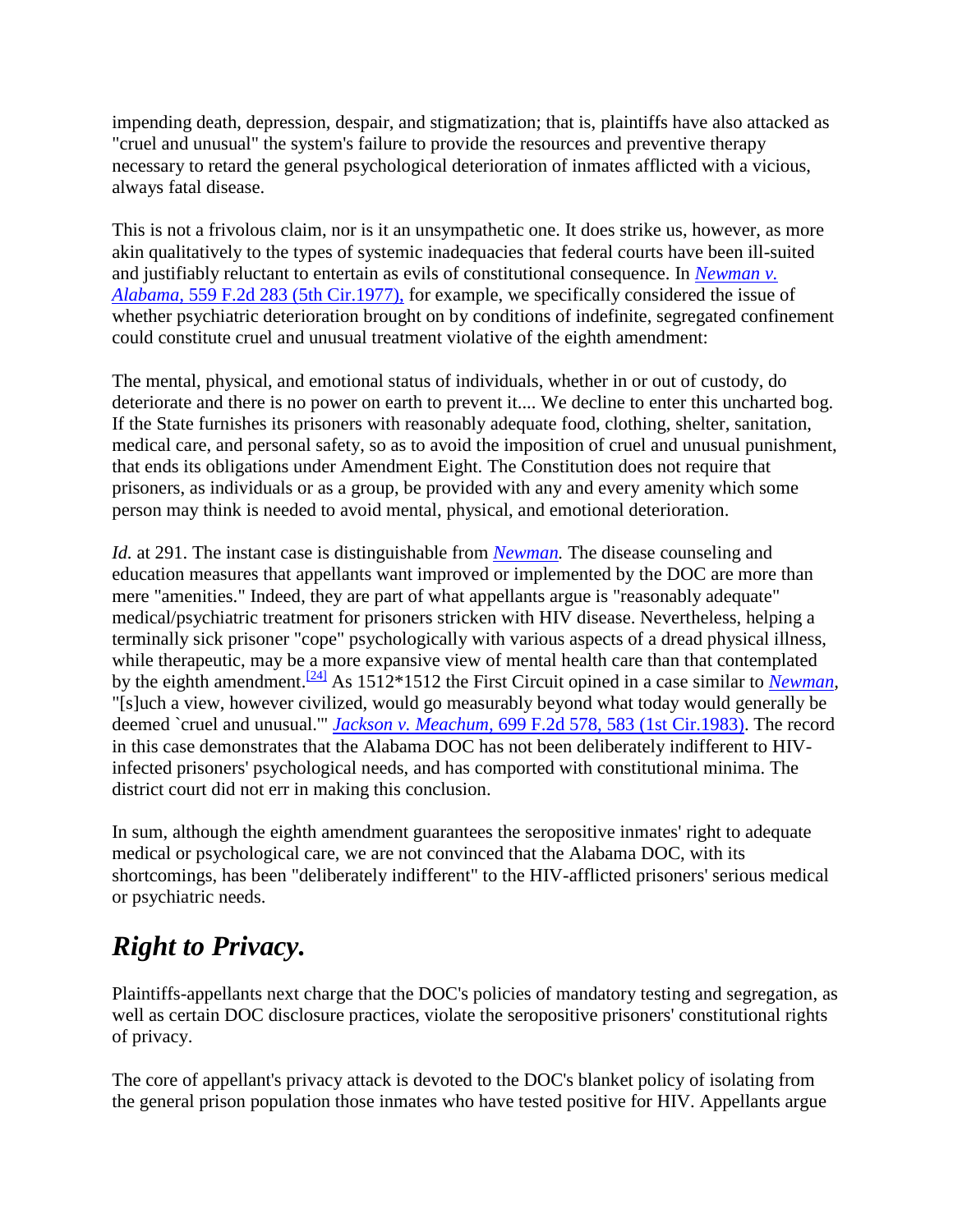that the involuntary disclosure of inmates' seropositive status resulting from such segregation is unnecessary, gravely stigmatizing, and ultimately violative of constitutionally-guaranteed privacy rights. *See Brief of Appellants-Cross Appellees* at 35-41.<sup>[\[25\]](http://scholar.google.co.in/scholar_case?q=harris+v.+thigpen&hl=en&as_sdt=2,5&case=6662398692491934365&scilh=0#[26])</sup> After careful consideration of this claim, we disagree.

First, as a matter of general principle, the Supreme Court has "held that convicted prisoners do not forfeit all constitutional protections by reason of their conviction and confinement in prison." *Bell v. Wolfish,* [441 U.S. 520, 545, 99 S.Ct. 1861, 1877, 60 L.Ed.2d 447 \(1979\).](http://scholar.google.co.in/scholar_case?case=4537162703993098019&q=harris+v.+thigpen&hl=en&as_sdt=2,5&scilh=0) Prison walls do not separate inmates from their constitutional rights. *Turner v. Safley,* [482 U.S. 78, 84, 107 S.Ct.](http://scholar.google.co.in/scholar_case?case=15686747716085264205&q=harris+v.+thigpen&hl=en&as_sdt=2,5&scilh=0)  [2254, 2259, 96 L.Ed.2d 64 \(1987\).](http://scholar.google.co.in/scholar_case?case=15686747716085264205&q=harris+v.+thigpen&hl=en&as_sdt=2,5&scilh=0) Hence, when prison regulations or practices offend fundamental constitutional guarantees, "federal courts will discharge their duty to protect constitutional rights." *Procunier v. Martinez,* [416 U.S. 396, 405-06, 94 S.Ct.](http://scholar.google.co.in/scholar_case?case=11763159251781700837&q=harris+v.+thigpen&hl=en&as_sdt=2,5&scilh=0) 1800, 1807-08, 40 [L.Ed.2d 224 \(1974\),](http://scholar.google.co.in/scholar_case?case=11763159251781700837&q=harris+v.+thigpen&hl=en&as_sdt=2,5&scilh=0) *modified, Thornburgh v. Abbott,* [490 U.S. 401, 109 S.Ct. 1874, 104 L.Ed.2d](http://scholar.google.co.in/scholar_case?case=10863137217586802205&q=harris+v.+thigpen&hl=en&as_sdt=2,5&scilh=0)  [459 \(1989\);](http://scholar.google.co.in/scholar_case?case=10863137217586802205&q=harris+v.+thigpen&hl=en&as_sdt=2,5&scilh=0) *see also Sheley v. Dugger,* [833 F.2d 1420, 1423 \(11th Cir.1987\)](http://scholar.google.co.in/scholar_case?case=15895341580781758743&q=harris+v.+thigpen&hl=en&as_sdt=2,5&scilh=0) (traditional deference to prison authorities does not mean "that courts must abstain from reviewing the constitutional claims of prisoners"). It is also axiomatic, however, that "[l]awful incarceration brings about the 1513\*1513 necessary withdrawal or limitation of many privileges and rights, a retraction justified by the considerations underlying our penal system." *[Price v. Johnston,](http://scholar.google.co.in/scholar_case?case=8145731021014747017&q=harris+v.+thigpen&hl=en&as_sdt=2,5&scilh=0)* 334 [U.S. 266, 285, 68 S.Ct. 1049, 1060, 92 L.Ed. 1356 \(1948\).](http://scholar.google.co.in/scholar_case?case=8145731021014747017&q=harris+v.+thigpen&hl=en&as_sdt=2,5&scilh=0) A prisoner's constitutional "rights must be exercised with due regard for the `inordinately difficult undertaking' that is modern prison administration," *Thornburgh v. Abbott,* [490 U.S. 401, 407, 109 S.Ct. 1874, 1878, 104](http://scholar.google.co.in/scholar_case?case=10863137217586802205&q=harris+v.+thigpen&hl=en&as_sdt=2,5&scilh=0)  [L.Ed.2d 459 \(1989\)](http://scholar.google.co.in/scholar_case?case=10863137217586802205&q=harris+v.+thigpen&hl=en&as_sdt=2,5&scilh=0) (quoting *Turner,* [482 U.S. at 85, 107 S.Ct. at 2259\)](http://scholar.google.co.in/scholar_case?case=15686747716085264205&q=harris+v.+thigpen&hl=en&as_sdt=2,5&scilh=0), and a prisoner retains only those rights that are "not inconsistent with his status as a prisoner or with the legitimate penological objectives of the corrective system." *Pell v. Procunier,* [417 U.S. 817, 822, 94 S.Ct.](http://scholar.google.co.in/scholar_case?case=4925628464386229970&q=harris+v.+thigpen&hl=en&as_sdt=2,5&scilh=0)  [2800, 2804, 41 L.Ed.2d 495 \(1974\).](http://scholar.google.co.in/scholar_case?case=4925628464386229970&q=harris+v.+thigpen&hl=en&as_sdt=2,5&scilh=0)

With regard to the right asserted on this appeal, it is clear that prison inmates, in spite of their incarceration, "retain certain fundamental rights of privacy." *[Houchins v. KQED, Inc.,](http://scholar.google.co.in/scholar_case?case=17191976500273269128&q=harris+v.+thigpen&hl=en&as_sdt=2,5&scilh=0)* 438 U.S. [1, 5 n. 2, 98 S.Ct. 2588, 2592 n. 2, 57 L.Ed.2d 553 \(1978\);](http://scholar.google.co.in/scholar_case?case=17191976500273269128&q=harris+v.+thigpen&hl=en&as_sdt=2,5&scilh=0) *see [Torres v. Wisconsin Dep't of](http://scholar.google.co.in/scholar_case?case=7461837037788685178&q=harris+v.+thigpen&hl=en&as_sdt=2,5&scilh=0)  Health & Social Servs.,* [838 F.2d 944, 951 \(7th Cir.1988\)](http://scholar.google.co.in/scholar_case?case=7461837037788685178&q=harris+v.+thigpen&hl=en&as_sdt=2,5&scilh=0) (observing that "inmates do retain some constitutional right to privacy"), *cert. denied,* [489 U.S. 1017, 109 S.Ct. 1133, 103 L.Ed.2d](http://scholar.google.co.in/scholar_case?about=17022305865878627579&q=harris+v.+thigpen&hl=en&as_sdt=2,5&scilh=0)  [194 \(1989\).](http://scholar.google.co.in/scholar_case?about=17022305865878627579&q=harris+v.+thigpen&hl=en&as_sdt=2,5&scilh=0) The precise nature and scope of the privacy right at issue in this case is rather illdefined.[\[26\]](http://scholar.google.co.in/scholar_case?q=harris+v.+thigpen&hl=en&as_sdt=2,5&case=6662398692491934365&scilh=0#[27]) We nevertheless believe and assume *arguendo* that seropositive prisoners enjoy some significant constitutionally-protected privacy interest in preventing the non-consensual disclosure of their HIV-positive diagnoses to other inmates, as well as to their families and other outside visitors to the facilities in question. As one district court has elaborated:

Each [seropositive prisoner] is fully aware that he is infected with a disease which at the present time has inevitably proven fatal. In the court's view there are few matters of a more personal nature, 1514\*1514 and there are few decisions over which a person could have a greater desire to exercise control, than the manner in which he reveals that diagnosis to others. An individual's decision to tell family members as well as the general community that he is suffering from an incurable disease, particularly one such as AIDS [or HIV], is clearly an emotional and sensitive one fraught with serious implications for that individual. Certain family members may abandon the [seropositive] victim while others may be emotionally unprepared to handle such news. Within the confines of the prison the infected prisoner is likely to suffer from harassment and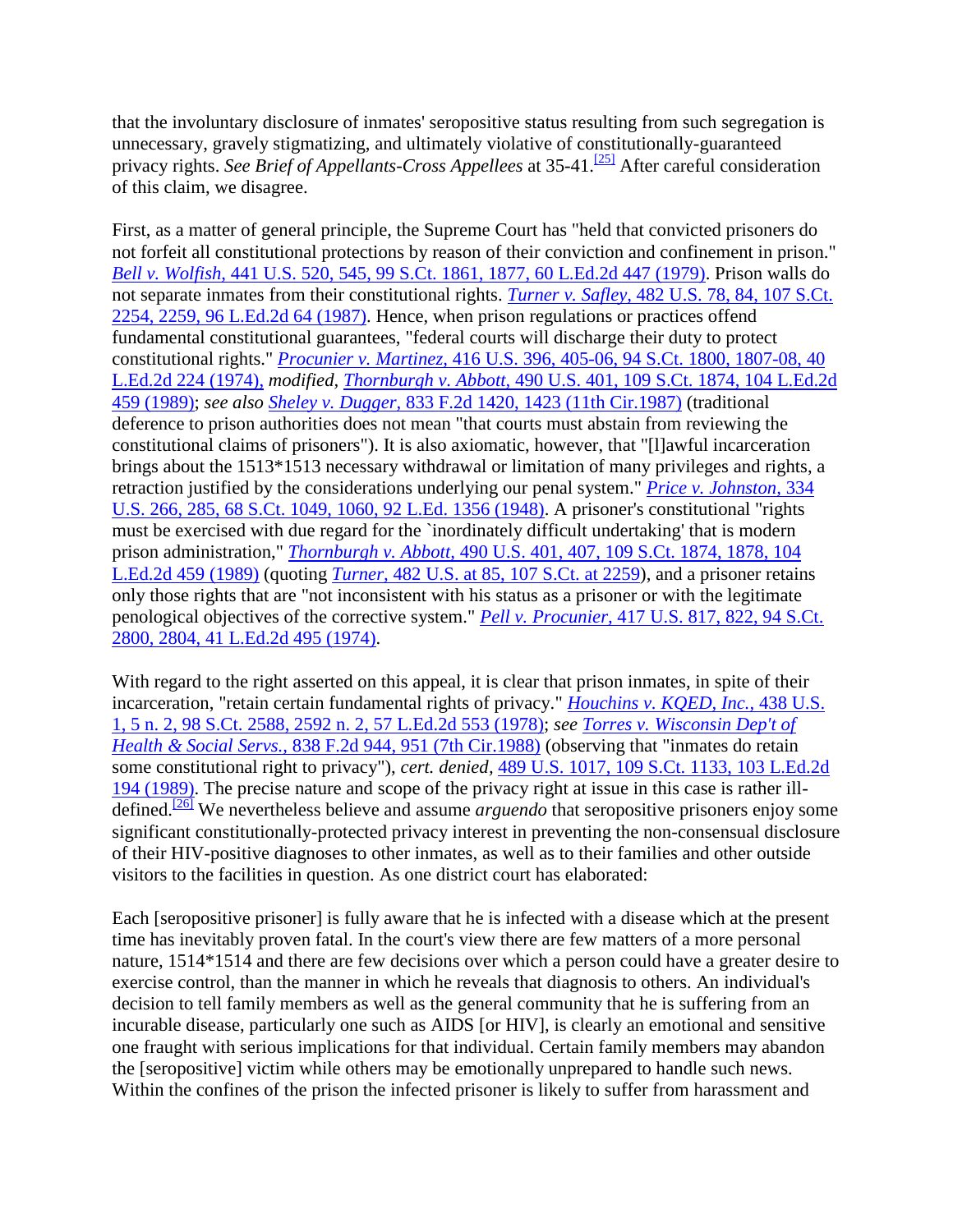psychological pressures. Beyond the prison's walls the person suffering from AIDS [or HIV] is often subject to discrimination.

... It may be even more essential for a prisoner than a person who enjoys the freedoms associated with life outside of prison, and the personal strength derived from those freedoms, that the prisoner be accorded the ability to protect and shape his identity to as great a degree as possible. There is little question but that the prisoner identified as having AIDS will be severely compromised in his ability to maintain whatever dignity and individuality a prison environment allows.

... The threat to family life and the "emotional enrichment [gained] from close ties with others" ... is quite real when an AIDS victim's diagnosis is revealed. Ignorance and prejudice concerning the disease are widespread; the decision of whether, or how, or when to risk familial and communal opprobrium and even ostracism is one of fundamental importance.

*Doe v. Coughlin,* [697 F.Supp. 1234, 1237-38 \(N.D.N.Y.1988\)](http://scholar.google.co.in/scholar_case?case=15779536607300896009&q=harris+v.+thigpen&hl=en&as_sdt=2,5&scilh=0) (citations and footnote omitted). $\sqrt{271}$ 

It is undisputed that the involuntary placement of seropositive prisoners into separate HIV dormitories necessarily involves a measure of non-consensual disclosure of an inmate's seropositive status.<sup>[\[28\]](http://scholar.google.co.in/scholar_case?q=harris+v.+thigpen&hl=en&as_sdt=2,5&case=6662398692491934365&scilh=0#[29])</sup> Once again, however, prisoners' constitutional rights are necessarily subject to substantial restrictions and limitations in order for correctional officials to achieve legitimate correctional goals and maintain institutional security. *O'Lone [v. Estate of Shabazz,](http://scholar.google.co.in/scholar_case?case=12350208557921449896&q=harris+v.+thigpen&hl=en&as_sdt=2,5&scilh=0)* 482 [U.S. 342, 348, 107 S.Ct. 2400, 2404, 96 L.Ed.2d 282 \(1987\);](http://scholar.google.co.in/scholar_case?case=12350208557921449896&q=harris+v.+thigpen&hl=en&as_sdt=2,5&scilh=0) *see Wolfish,* [441 U.S. at 547, 99](http://scholar.google.co.in/scholar_case?case=4537162703993098019&q=harris+v.+thigpen&hl=en&as_sdt=2,5&scilh=0)  [S.Ct. at 1878.](http://scholar.google.co.in/scholar_case?case=4537162703993098019&q=harris+v.+thigpen&hl=en&as_sdt=2,5&scilh=0) Indeed, the Supreme Court has upheld various restrictions on prisoners' rights on the basis of this principle. *See, e.g., Turner,* [482 U.S. at 91-93, 107 S.Ct. at 2262-2264](http://scholar.google.co.in/scholar_case?case=15686747716085264205&q=harris+v.+thigpen&hl=en&as_sdt=2,5&scilh=0) (first amendment rights permissibly limited by bar on inmate-to-inmate correspondence, where record clearly demonstrated that the regulation was reasonably related to legitimate security interests); *Block v. Rutherford,* [468 U.S. 576, 586-89, 104 S.Ct. 3227, 3232-34, 82 L.Ed.2d 438 \(1984\)](http://scholar.google.co.in/scholar_case?case=3486076577590536639&q=harris+v.+thigpen&hl=en&as_sdt=2,5&scilh=0) (ban on contact visits upheld in deference to administrators' concerns that such visits would jeopardize the security of the facility, and regulation was "reasonably related" to 1515\*1515 such concerns); *Wolfish,* [441 U.S. at 556-57, 99 S.Ct. at 1883-84](http://scholar.google.co.in/scholar_case?case=4537162703993098019&q=harris+v.+thigpen&hl=en&as_sdt=2,5&scilh=0) (room-search rule upheld, since any expectation of privacy retained by pre-trial detainee in his cell under fourth amendment is necessarily diminished in scope in deference to the realities of institutional confinement); *[Jones v. North](http://scholar.google.co.in/scholar_case?case=11490439578575640633&q=harris+v.+thigpen&hl=en&as_sdt=2,5&scilh=0)  Carolina Prisoners' Labor Union, Inc.,* [433 U.S. 119, 132-33, 97 S.Ct. 2532, 2541-42, 53](http://scholar.google.co.in/scholar_case?case=11490439578575640633&q=harris+v.+thigpen&hl=en&as_sdt=2,5&scilh=0)  [L.Ed.2d 629 \(1977\)](http://scholar.google.co.in/scholar_case?case=11490439578575640633&q=harris+v.+thigpen&hl=en&as_sdt=2,5&scilh=0) (security concerns regarding prisoners' efforts to form unions justified limitations on various first amendment rights); *Pell,* [417 U.S. at 827-28, 94 S.Ct. at 2806-07](http://scholar.google.co.in/scholar_case?case=4925628464386229970&q=harris+v.+thigpen&hl=en&as_sdt=2,5&scilh=0) (first amendment rights permissibly limited by visitation restriction designed to encourage rehabilitation without compromising institutional security concerns). Further, in general, privacy rights are among those most obviously curtailed by the fact of a prisoner's confinement in a correctional institution. *See Wolfish,* [441 U.S. at 537, 99 S.Ct. at 1873](http://scholar.google.co.in/scholar_case?case=4537162703993098019&q=harris+v.+thigpen&hl=en&as_sdt=2,5&scilh=0) (noting that "[l]oss of freedom of choice and privacy are inherent incidents of confinement in" jails, prisons or custodial centers); *United States v. Blake,* [888 F.2d 795, 800 n. 11 \(11th Cir.1989\)](http://scholar.google.co.in/scholar_case?case=16480683648076146345&q=harris+v.+thigpen&hl=en&as_sdt=2,5&scilh=0) (acknowledging that in prison settings, privacy rights are viewed as being on "a lesser scale").

In this case, we must balance the limited personal privacy interests (assuming such exist) of the seropositive inmates, with those legitimate interests that underlie the DOC's decision to segregate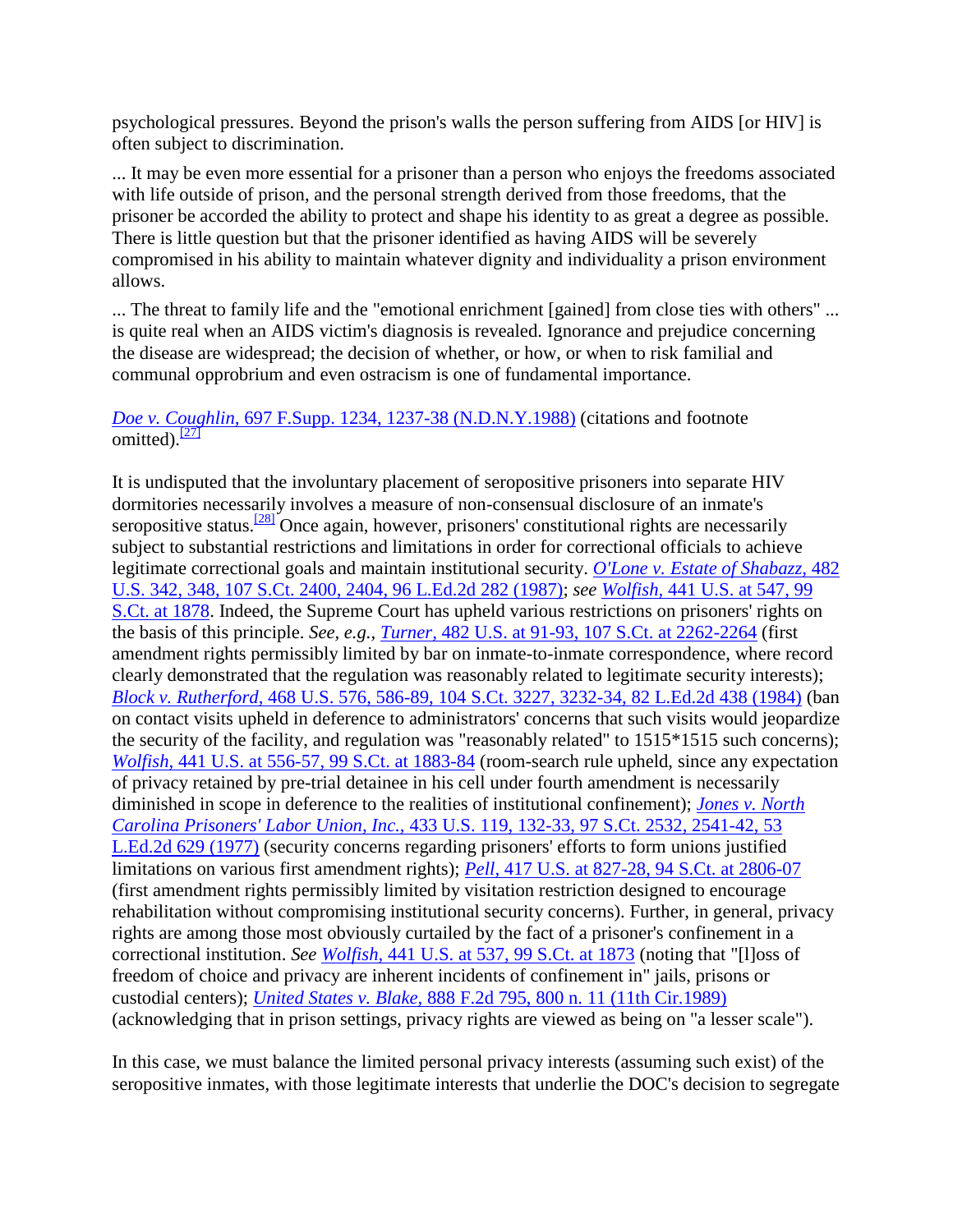such inmates from the general prison population. In so doing, we are also obliged to consider the interests and concerns of the defendant-intervenors in this case. $\frac{[29]}{[29]}$  $\frac{[29]}{[29]}$  $\frac{[29]}{[29]}$ 

In *[Turner v. Safley,](http://scholar.google.co.in/scholar_case?case=15686747716085264205&q=harris+v.+thigpen&hl=en&as_sdt=2,5&scilh=0)* the Supreme Court formulated a test sensitive to both the need to protect inmates' constitutional rights and the policy of judicial restraint regarding prisoner complaints. See <u>Turner, [482 U.S. at 85, 107 S.Ct. at 2259.](http://scholar.google.co.in/scholar_case?case=15686747716085264205&q=harris+v.+thigpen&hl=en&as_sdt=2,5&scilh=0)<sup>[\[30\]](http://scholar.google.co.in/scholar_case?q=harris+v.+thigpen&hl=en&as_sdt=2,5&case=6662398692491934365&scilh=0#[31])</sup></u> The Court determined that the standard of review for evaluating prisoners' constitutional claims should be one of reasonableness: when a prison regulation or policy "impinges on inmates' constitutional rights, the regulation is valid if it is reasonably related to legitimate penological interests." *Id.* at 89, 107 S.Ct. at  $2261$ .<sup>[\[31\]](http://scholar.google.co.in/scholar_case?q=harris+v.+thigpen&hl=en&as_sdt=2,5&case=6662398692491934365&scilh=0#[32])</sup>

In articulating its test, the Court canvassed its earlier "prisoners' rights" cases, and identified several "factors that 1516\*1516 are relevant to, and that serve to channel, the reasonableness inquiry." *Thornburgh v. Abbott,* [490 U.S. at 414, 109 S.Ct. at 1882.](http://scholar.google.co.in/scholar_case?case=10863137217586802205&q=harris+v.+thigpen&hl=en&as_sdt=2,5&scilh=0) These are: (a) whether there is a "valid, rational connection" between the regulation and a legitimate government interest put forward to justify it; (b) whether there are alternative means of exercising the asserted constitutional right that remain open to the inmates; (c) whether and the extent to which accommodation of the asserted right will have an impact on prison staff, inmates and the allocation of prison resources generally; and (d) whether the regulation represents an "exaggerated response" to prison concerns. *See Turner,* [482 U.S. at 89-91, 107 S.Ct. at 2261-](http://scholar.google.co.in/scholar_case?case=15686747716085264205&q=harris+v.+thigpen&hl=en&as_sdt=2,5&scilh=0) [2263.](http://scholar.google.co.in/scholar_case?case=15686747716085264205&q=harris+v.+thigpen&hl=en&as_sdt=2,5&scilh=0) We consider these factors in more detail below.

## **1.** *Rational relationship to legitimate governmental objective*

First, "there must be a `valid, rational connection' between the prison regulation and the legitimate governmental interest put forward to justify it." *Turner,* [482 U.S. at 89, 107 S.Ct. at](http://scholar.google.co.in/scholar_case?case=15686747716085264205&q=harris+v.+thigpen&hl=en&as_sdt=2,5&scilh=0)  [2262](http://scholar.google.co.in/scholar_case?case=15686747716085264205&q=harris+v.+thigpen&hl=en&as_sdt=2,5&scilh=0) (quoting *Block v. Rutherford,* [468 U.S. 576, 586, 104 S.Ct. 3227, 3232, 82 L.Ed.2d 438](http://scholar.google.co.in/scholar_case?case=3486076577590536639&q=harris+v.+thigpen&hl=en&as_sdt=2,5&scilh=0)  [\(1984\)\)](http://scholar.google.co.in/scholar_case?case=3486076577590536639&q=harris+v.+thigpen&hl=en&as_sdt=2,5&scilh=0). At trial, the DOC justified its segregation policy on the asserted goals of reducing the transmission of HIV infection and of reducing the level of violence within the Alabama prison system. The legitimacy of these purposes seems beyond dispute; rather, the issue is whether Alabama's blanket HIV segregation policy is rationally related to such purposes. Appellants contend that "there is no rational relationship between violating the privacy of prisoners who test positive for HIV [by separating them from the general prison population] and any legitimate penological purpose." *Brief of Appellants-Cross-Appellees* at 37. We disagree.

The logical connection between the stated goals of reducing HIV transmission and promoting internal prison security, and the DOC's policy of uniformly segregating seropositive prisoners, might be questioned. Indeed, it has been the crux of a massive, intense correctional policy debate surrounding the proper methods of testing for and preventing the transmission of HIV infection within prison systems. In April, 1988, the National Institute of Justice observed:

[T]here is serious controversy about the effectiveness of screening in reducing transmission of HIV. But without segregation or separation of seropositives, screening can have little or no effect on transmission. Therefore, correctional systems should probably think in terms of deciding between two basic constellations of policies:

1. mass screening, segregation of seropositives who pose behavioral risks, notification to correctional staff, and education on AIDS; or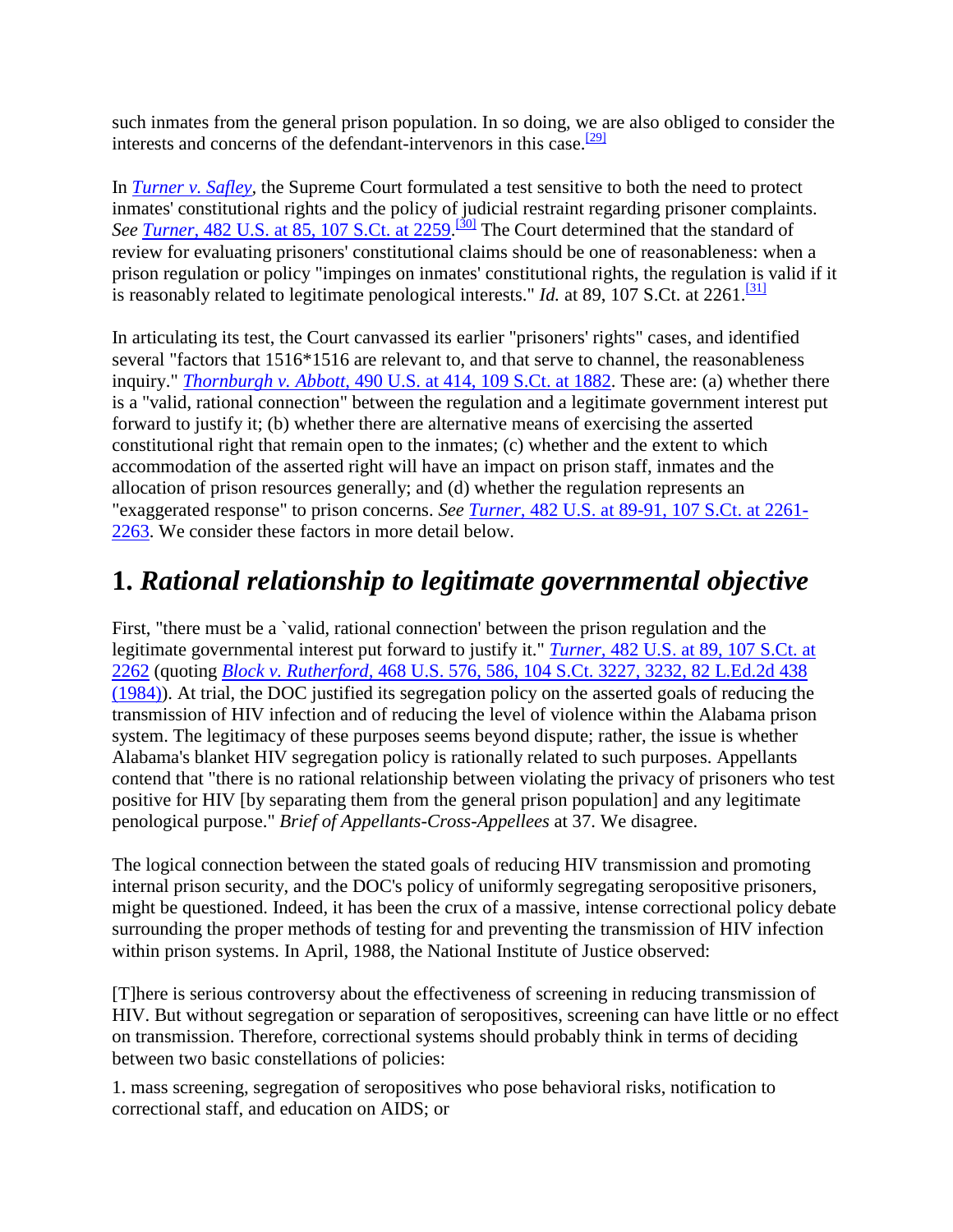2. focusing prevention efforts on mandatory AIDS education and intensive efforts to identify and control predatory inmates and those engaging in high-risk behavior (without mass HIV screening), together with strict confidentiality of medical information.

Expected seropositive rates and the availability of various types of housing (e.g., single- v. double-cells) will play an important role in these interrelated policy decisions. Ultimately, however, these large policy decisions must be grounded in careful consideration of the advantages and disadvantages of the major options.

*Correctional Facilities, supra* note 3, at 37-38. The DOC's correctional approach to handling the problem of HIV transmission obviously has been structured according to the first "constellation" of policies mentioned above.<sup>[\[32\]](http://scholar.google.co.in/scholar_case?q=harris+v.+thigpen&hl=en&as_sdt=2,5&case=6662398692491934365&scilh=0#[33])</sup> Appellants, on the other 1517\*1517 hand, have offered evidence roundly critical of such a penological approach, urging that the needs of seropositive prisoners are best served by a correctional policy developed along the lines of the second model, *i.e.,* by integrating HIV-positive prisoners into the general prison population, and by implementing an "appropriate AIDS education and counseling program, along with appropriate security measures and classification of prisoners." *Brief of Appellants-Cross-Appellees* at 38.

We express no opinion on either side of this debate. One can argue, as appellants do, that the current trend in correctional thinking has moved increasingly away from blanket segregation policies and towards policies of "mainstreaming" — that is, maintaining all categories of HIVinfected prisoners in the general prison population. *1989 Update, supra* note 10, at 53. After reviewing the record, however, it also seems clear to us that debate on this issue is far from settled, and undoubtedly will continue as the rapidly expanding corpus of information about HIV engenders new strategies for dealing with the disease in the difficult prison setting. Even if Alabama's approach in this case is now a minority position among state correctional systems, we simply are unable to say at this point that the DOC's use of combined mass screening and segregation is so remotely connected to the legitimate goals of reducing HIV transmission and violence within the state's penal system "as to render the policy arbitrary or irrational." *[Turner,](http://scholar.google.co.in/scholar_case?case=15686747716085264205&q=harris+v.+thigpen&hl=en&as_sdt=2,5&scilh=0)* [482 U.S. at 89-90, 107 S.Ct. at 2261-2262.](http://scholar.google.co.in/scholar_case?case=15686747716085264205&q=harris+v.+thigpen&hl=en&as_sdt=2,5&scilh=0)

### **2.** *Availability of alternative means to exercise right*

The second factor identified in *[Turner](http://scholar.google.co.in/scholar_case?case=15686747716085264205&q=harris+v.+thigpen&hl=en&as_sdt=2,5&scilh=0)* as relevant to the determination of a prison restriction's reasonableness is "whether there are alternative means of exercising the right that remain open to prison inmates." *Turner,* [482 U.S. at 90, 107 S.Ct. at 2262.](http://scholar.google.co.in/scholar_case?case=15686747716085264205&q=harris+v.+thigpen&hl=en&as_sdt=2,5&scilh=0) If so, courts in gauging the validity of a regulation should be particularly conscious of the "`measure of judicial deference owed to corrections officials.'" *Id.* (quoting *Pell v. Procunier,* [417 U.S. 817, 827, 94 S.Ct. 2800, 2806, 41](http://scholar.google.co.in/scholar_case?case=4925628464386229970&q=harris+v.+thigpen&hl=en&as_sdt=2,5&scilh=0)  [L.Ed.2d 495 \(1974\)\)](http://scholar.google.co.in/scholar_case?case=4925628464386229970&q=harris+v.+thigpen&hl=en&as_sdt=2,5&scilh=0). In considering this factor, the right at issue must be viewed "sensibly and expansively." *Thornburgh,* [490 U.S. at 417, 109 S.Ct. at 1883.](http://scholar.google.co.in/scholar_case?case=10863137217586802205&q=harris+v.+thigpen&hl=en&as_sdt=2,5&scilh=0) Thus, the Court in *[Turner](http://scholar.google.co.in/scholar_case?case=15686747716085264205&q=harris+v.+thigpen&hl=en&as_sdt=2,5&scilh=0)* did not require that prisoners be provided with alternative means of communicating with inmates at other institutions; the Court instead held it sufficient that "other means of expression (not necessarily other means of communicating with inmates in other prisons) remained available." *Id.* at 417-18, 109 S.Ct. at 1883-84.

Applying this second *[Turner](http://scholar.google.co.in/scholar_case?case=15686747716085264205&q=harris+v.+thigpen&hl=en&as_sdt=2,5&scilh=0)* factor to the facts of the instant case, however, is problematic because the limited right that appellants claim is being violated by the DOC does not lend itself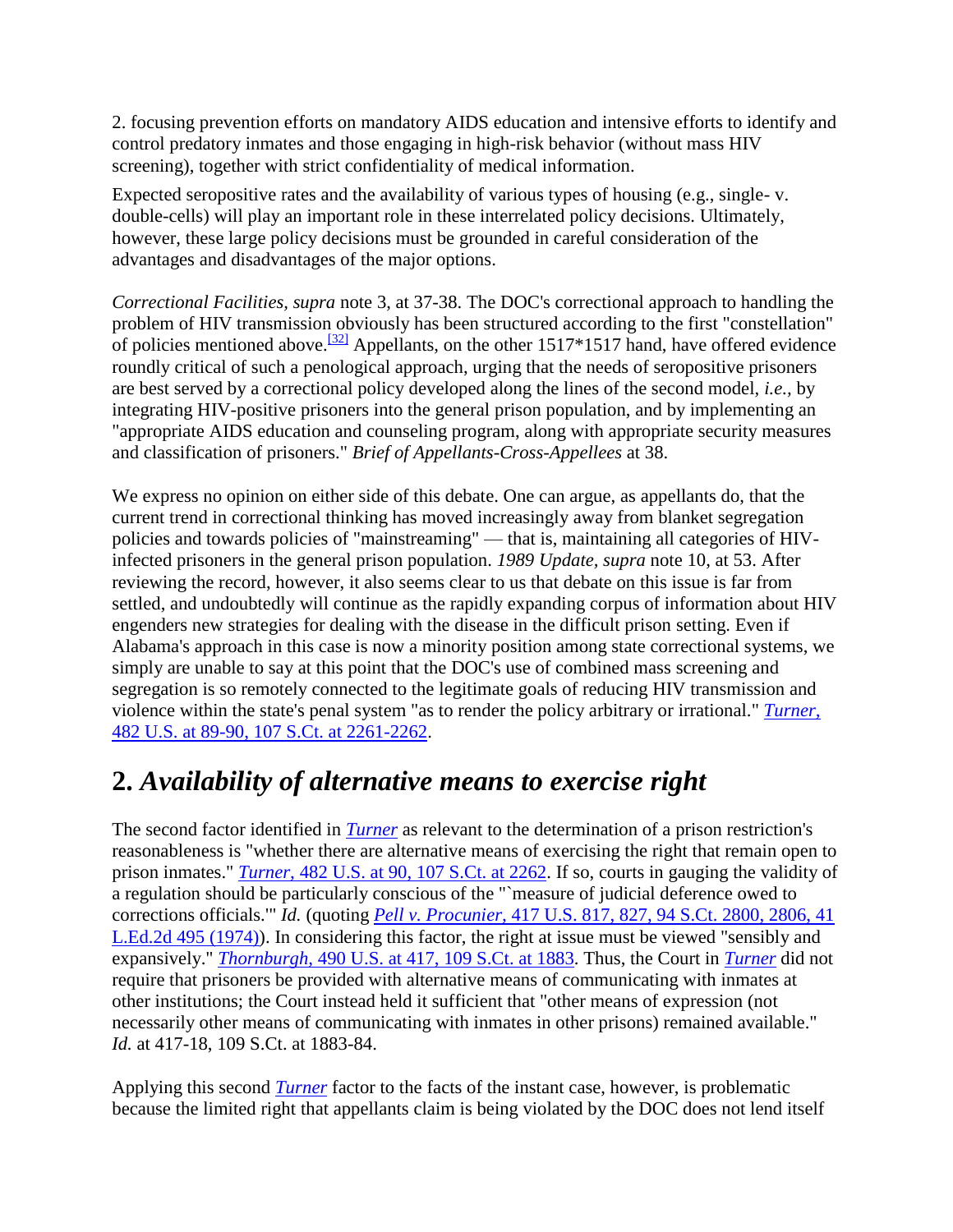to an "expansive" reading. Unlike the first amendment activity at issue in *[Turner,](http://scholar.google.co.in/scholar_case?case=15686747716085264205&q=harris+v.+thigpen&hl=en&as_sdt=2,5&scilh=0)* any privacy right claimed here by the seropositive inmates in their medical status is a "passive" one. It is difficult to talk of "alternative means" of protecting such a right, since, unlike the first amendment context, there is no range or continuum of other affirmative activity against which to measure the encroachment of a given prison restriction. Just as one cannot be "a little bit pregnant," disclosure of one's HIV status either occurs or it does not. Thus, in our case, this particular factor of the *[Turner](http://scholar.google.co.in/scholar_case?case=15686747716085264205&q=harris+v.+thigpen&hl=en&as_sdt=2,5&scilh=0)* calculus does little to channel our inquiry into the *reasonableness* of the segregation policy as a restriction on seropositive inmates' right to privacy in disclosing their medical diagnoses. Because of the "all or nothing" nature of the right at issue, the lack of alternative means to honor it merely reaffirms a fact upon which the parties have apparently already agreed, *i.e.,* that involuntary disclosure of prisoners' HIV status is an inherent byproduct of Alabama's "identify and isolate" policy.

### **3.** *"Ripple effects" of accommodating the right*

The third factor to be addressed under the *[Turner](http://scholar.google.co.in/scholar_case?case=15686747716085264205&q=harris+v.+thigpen&hl=en&as_sdt=2,5&scilh=0)* analysis is "the impact that 1518\*1518 accommodation of the asserted constitutional right will have on others (guards and inmates) in the prison." *Thornburgh,* [490 U.S. at 418, 109 S.Ct. at 1884.](http://scholar.google.co.in/scholar_case?case=10863137217586802205&q=harris+v.+thigpen&hl=en&as_sdt=2,5&scilh=0) "When accommodation of an asserted right will have a significant `ripple effect' on fellow inmates or on prison staff, courts should be particularly deferential to the informed discretion of corrections officials." *[Turner,](http://scholar.google.co.in/scholar_case?case=15686747716085264205&q=harris+v.+thigpen&hl=en&as_sdt=2,5&scilh=0)* 482 [U.S. at 90, 107 S.Ct. at 2262](http://scholar.google.co.in/scholar_case?case=15686747716085264205&q=harris+v.+thigpen&hl=en&as_sdt=2,5&scilh=0) (citation omitted).

Evidence at trial suggested that the consequences or "ripple effects" of integrating seropositive prisoners into the general prison population could be severe indeed for prisoners and prison staff. First, as observed by the district court, the presence of an intervening defendant class of inmates in this case who oppose the release of HIV-positive prisoners into the general prison population is an indicator of significant opposition that could likely degenerate into active violence within the Alabama system should reintegration occur. Although disputed by the appellants, appellees' assertion that such increased violence would in fact be a consequence of reintegration was supported by testimony of correctional officials, inmates, and appellees' expert witness, Dr. Nadim Koury.<sup>[\[33\]](http://scholar.google.co.in/scholar_case?q=harris+v.+thigpen&hl=en&as_sdt=2,5&case=6662398692491934365&scilh=0#[34])</sup> In addition, there was testimony that integration of HIV-positives into the general inmate population would also generate significant negative effects on prison guards that some guards, not knowing who was seropositive, would end up resorting to physical force more quickly (R22-[trans. vol. 12(b)]-34-35) (testimony of Warden White), $\frac{341}{124}$  while others would be hesitant to break up fights that involved blood being "thrown around and splattered." (R23-[trans. vol. 13]-111-12) (testimony of DOC official Thomas Allen).

Both of these effects clearly implicate the DOC's self evident interest in preserving the order and security of Alabama prisons, particularly since the potential "ripple effect" of seropositive inmates' attempt to preserve their privacy rights through interaction with the general prison population affects the inmates and staff at more than one institution. *See Turner,* [482 U.S. at 92,](http://scholar.google.co.in/scholar_case?case=15686747716085264205&q=harris+v.+thigpen&hl=en&as_sdt=2,5&scilh=0)  [107 S.Ct. at 2263.](http://scholar.google.co.in/scholar_case?case=15686747716085264205&q=harris+v.+thigpen&hl=en&as_sdt=2,5&scilh=0) Where, as here, integrating seropositive prisoners poses a realistic threat of violence in the prisons, we think that the choice made by Alabama correctional officials — "which is, after all, a judgment `peculiarly within [their] province and professional expertise,' *Pell v. Procunier,* [417 U.S., at 827 \[94 S.Ct. at 2806\]](http://scholar.google.co.in/scholar_case?case=4925628464386229970&q=harris+v.+thigpen&hl=en&as_sdt=2,5&scilh=0) — should not lightly be set aside." *[Turner,](http://scholar.google.co.in/scholar_case?case=15686747716085264205&q=harris+v.+thigpen&hl=en&as_sdt=2,5&scilh=0)* [482 U.S. at 92-93, 107 S.Ct. at 2263-2264.](http://scholar.google.co.in/scholar_case?case=15686747716085264205&q=harris+v.+thigpen&hl=en&as_sdt=2,5&scilh=0)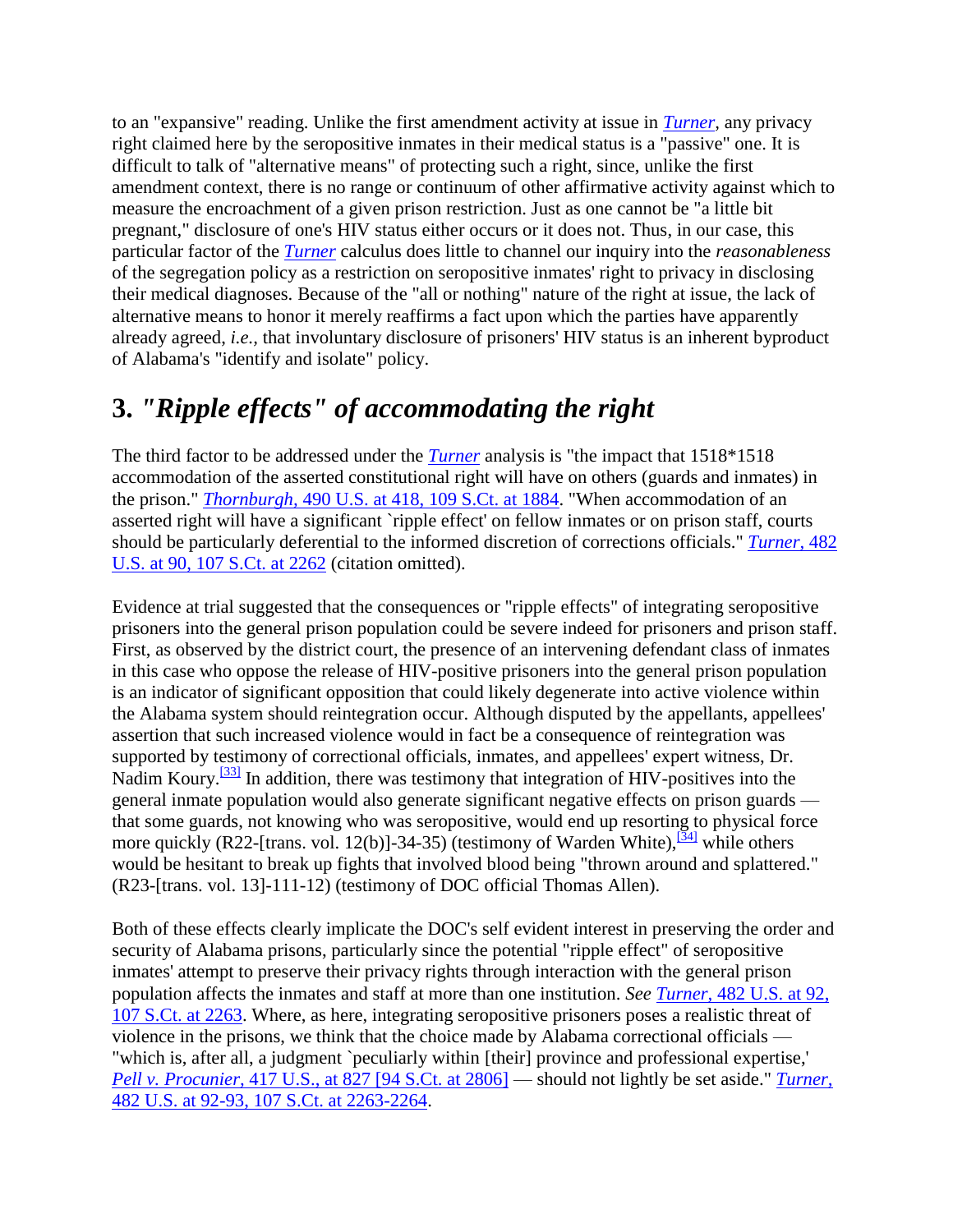### **4. "***Exaggerated response***"**

According to the final factor cited in *[Turner,](http://scholar.google.co.in/scholar_case?case=15686747716085264205&q=harris+v.+thigpen&hl=en&as_sdt=2,5&scilh=0)* courts may consider the absence 1519\*1519 of ready alternatives as evidence of the reasonableness of a prison regulation; correspondingly, the existence of "obvious, easy alternatives" may be considered as evidence that a prison restriction is not reasonable, but merely "an `exaggerated response' to prison concerns." *Id.* at 90, 107 S.Ct. at 2262. Thus, "if an inmate claimant can point to an alternative that fully accommodates the prisoner's rights at *de minimis* cost to valid penological interests, a court may consider that as evidence that the regulation does not satisfy the reasonable relationship standard." *Id.* at 91, 107 S.Ct. at 2262.

Despite appellants' claim in this case, we can divine no simple alternatives to the mandatory segregation policy adopted by the DOC. To be sure, alternatives exist. As suggested earlier, the primary alternative urged by appellants is that of "mainstreaming" HIV-positive prisoners into the general inmate population, combined with counseling and thorough education about the disease and its transmission. As evidenced by the testimony of appellants' experts, variations of this latter correctional approach apparently have gained increasing support in recent years. Nevertheless, if the trend away from mandatory testing and segregation implies that it is perhaps a more extreme approach to the problem of managing HIV in prisons, we are not convinced that Alabama's response can yet be dismissed as an unreasonable, "exaggerated" one. The Supreme Court has emphasized that the consideration of other alternatives to assess a current prison policy or restriction's reasonableness is *not* a least restrictive means test: "prison officials do not have to set up and then shoot down every conceivable alternative method of accommodating the claimant's constitutional complaint." *Turner,* [482 U.S. at 90-91, 107 S.Ct. at 2262-2263.](http://scholar.google.co.in/scholar_case?case=15686747716085264205&q=harris+v.+thigpen&hl=en&as_sdt=2,5&scilh=0) Further, the Court has stated that "when prison officials are able to demonstrate that they have rejected a less restrictive alternative because of reasonably founded fears that it will lead to greater harm, they succeed in demonstrating that the alternative they in fact selected was not an `exaggerated response' under *[Turner.](http://scholar.google.co.in/scholar_case?case=15686747716085264205&q=harris+v.+thigpen&hl=en&as_sdt=2,5&scilh=0)*" *Thornburgh,* [490 U.S. at 419, 109 S.Ct. at 1884.](http://scholar.google.co.in/scholar_case?case=10863137217586802205&q=harris+v.+thigpen&hl=en&as_sdt=2,5&scilh=0)

In this case the DOC's belief that testing and separation will reduce transmission of HIV, as well as its security concerns attending a policy of "mainstreaming" seropositive prisoners, are at least reasonably founded. It is a fact that the stakes in dealing with HIV infection could not be higher; the disease is communicable, incurable, and certain at some point in the seropositive patient's life to result in a nightmarish death. It is also a fact that high risk behavior occurs disproportionately in prison systems. Alabama is no exception. Undisputed testimony established that high risk behavior such as homosexual relations, IV drug use, tattooing, and ear piercing occurs regularly within the Alabama system, as well as frequent fights and blood spills. The DOC, like all correctional systems confronting the already difficult task of prison administration, has been forced to formulate some response to these problems. That response must incorporate not only the prison's interest in reducing transmission of the disease, but also preserve the prison's "core" security concerns, which include maintaining internal security and minimizing violence within the system. With such objectives in mind, even appellants' experts conceded that two bodies of thought currently exist within correctional and public health communities regarding HIV and AIDS prevention in prisons: mandatory testing and separation versus voluntary testing and education. Although appellants have successfully identified numerous difficulties with the former approach, some quite serious, they have not demonstrated in a convincing manner that the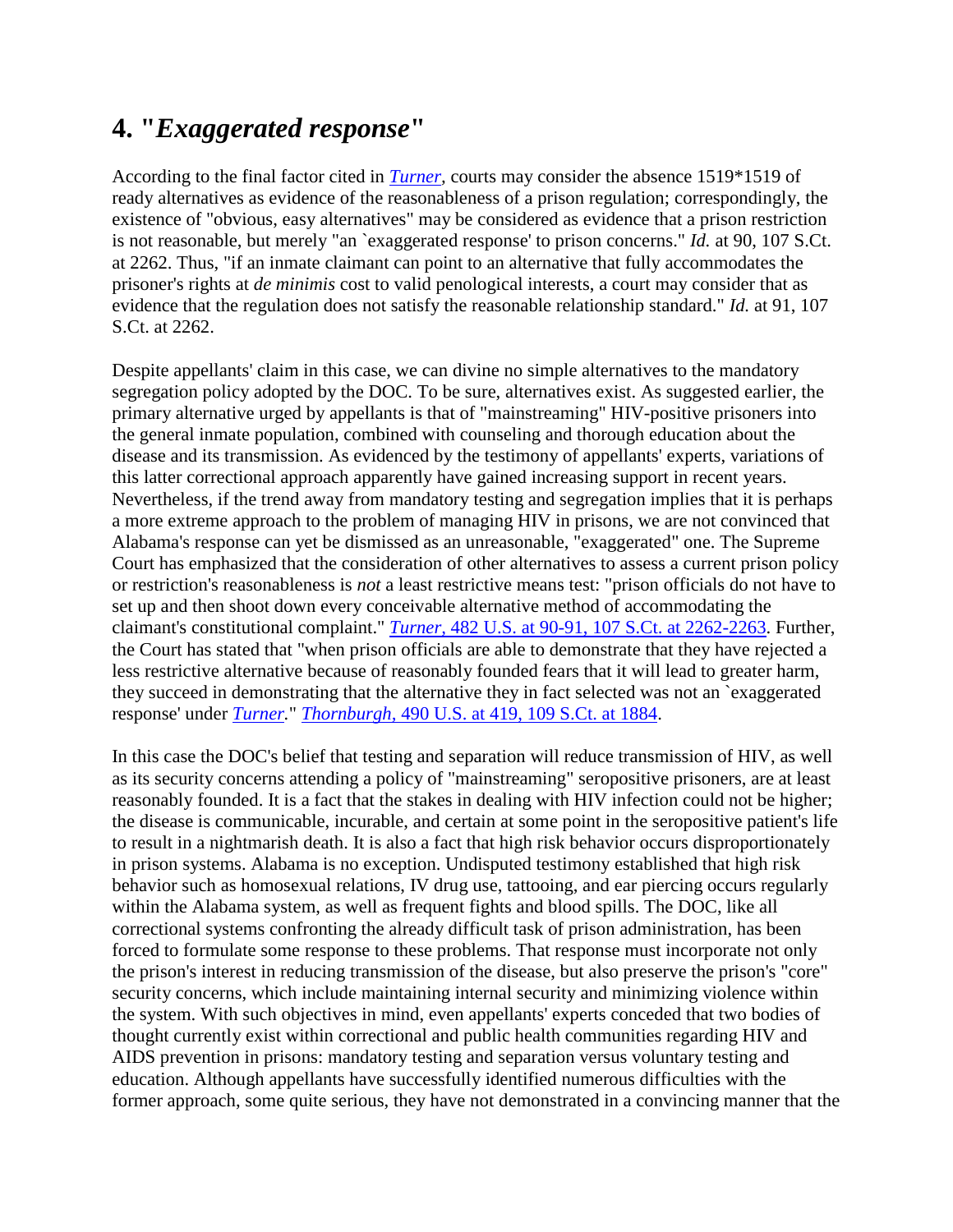costs to Alabama's legitimate penological goals of adopting the latter as an alternative would be *de minimis.*

The importance of AIDS education in both prisons and the population at large is immense, and, for that matter, not disputed. Both parties agree that education should have a significant role in the correctional response to HIV infection. Considered as a complete alternative to segregation, however, the record indicates that it is also at best an imperfect option. The 1520\*1520 parties agree that under any system of prison administration, the elimination of high risk behavior, such as homosexual activity or IV drug use, is impossible. Moreover, the extent and speed with which education alone is capable of changing such behavior, particularly among prison populations (who are in a sense recalcitrant to begin with), was disputed at trial. The record indicates that a significant amount of high risk behavior continued to occur in the HIV dorms after inmates had been diagnosed as seropositive<sup>[\[35\]](http://scholar.google.co.in/scholar_case?q=harris+v.+thigpen&hl=en&as_sdt=2,5&case=6662398692491934365&scilh=0#[36])</sup>; there is simply no basis upon which to conclude that such behavior would not continue to occur if such inmates were mainstreamed. The anticipated violent reaction by some general population prisoners to integration is likely predicated on fear, some of it irrational and magnified by misinformation; such fear might or might not be allayed with more education about the disease than is already being provided.<sup>[\[36\]](http://scholar.google.co.in/scholar_case?q=harris+v.+thigpen&hl=en&as_sdt=2,5&case=6662398692491934365&scilh=0#[37])</sup> Given the distressingly high stakes, however, we do not think that the evidence in the record is so substantial as to indicate that the DOC's conservative approach is an "exaggerated response" to the presence of the disease. *See <u>Pell,*</u> [417 U.S. at 827, 94 S.Ct. at 2806.](http://scholar.google.co.in/scholar_case?case=4925628464386229970&q=harris+v.+thigpen&hl=en&as_sdt=2,5&scilh=0)<sup>[\[37\]](http://scholar.google.co.in/scholar_case?q=harris+v.+thigpen&hl=en&as_sdt=2,5&case=6662398692491934365&scilh=0#[38])</sup>

1521\*1521 In short, mandatory testing and segregation still apparently lies within the perimeter of an important correctional policy debate. As such, it represents precisely the type of urgent problem of prison reform and prison administration with which we as a court are "ill equipped to deal." *Martinez,* [416 U.S. at 405, 94 S.Ct. at 1807.](http://scholar.google.co.in/scholar_case?case=11763159251781700837&q=harris+v.+thigpen&hl=en&as_sdt=2,5&scilh=0) [\[38\]](http://scholar.google.co.in/scholar_case?q=harris+v.+thigpen&hl=en&as_sdt=2,5&case=6662398692491934365&scilh=0#[39]) The district court concluded that "knowledge of the identity of AIDS carriers is a matter reasonably related to a legitimate state interest":

It is inescapable that correctional systems should attempt to (1) prevent high risk behavior among inmates, (2) make reasonable efforts to protect all inmates from victimization and (3) avoid any practices which could lead to unprotected blood exposure. The bounds of these duties as they relate to AIDS, and whether negligence or constitutional wrongs are involved, have not yet been clearly defined. At this early stage of the diagnosis and treatment of AIDS, these matters should best be left in the hands of prison officials with the help and advice of their medical staffs.

### *Harris,* [727 F.Supp. at 1581.](http://scholar.google.co.in/scholar_case?case=2551066781948846197&q=harris+v.+thigpen&hl=en&as_sdt=2,5&scilh=0)

Our application of the *[Turner](http://scholar.google.co.in/scholar_case?case=15686747716085264205&q=harris+v.+thigpen&hl=en&as_sdt=2,5&scilh=0)* "reasonable relationship" test to the DOC's policy of uniformly segregating those prisoners who test positive for HIV yields the same conclusion. The DOC's more conservative approach in separating all known seropositives is not in itself constitutionally violative. To the extent that the segregation policy encroaches upon the privacy rights of HIVpositive inmates, it is a reasonable infringement in light of the inmate interests at stake (both seropositive and general population), and the difficult decisions that the DOC must make in determining how best to treat and control within Alabama correctional facilities the spread of a communicable, incurable, always fatal disease.<sup>[\[39\]](http://scholar.google.co.in/scholar_case?q=harris+v.+thigpen&hl=en&as_sdt=2,5&case=6662398692491934365&scilh=0#[40])</sup>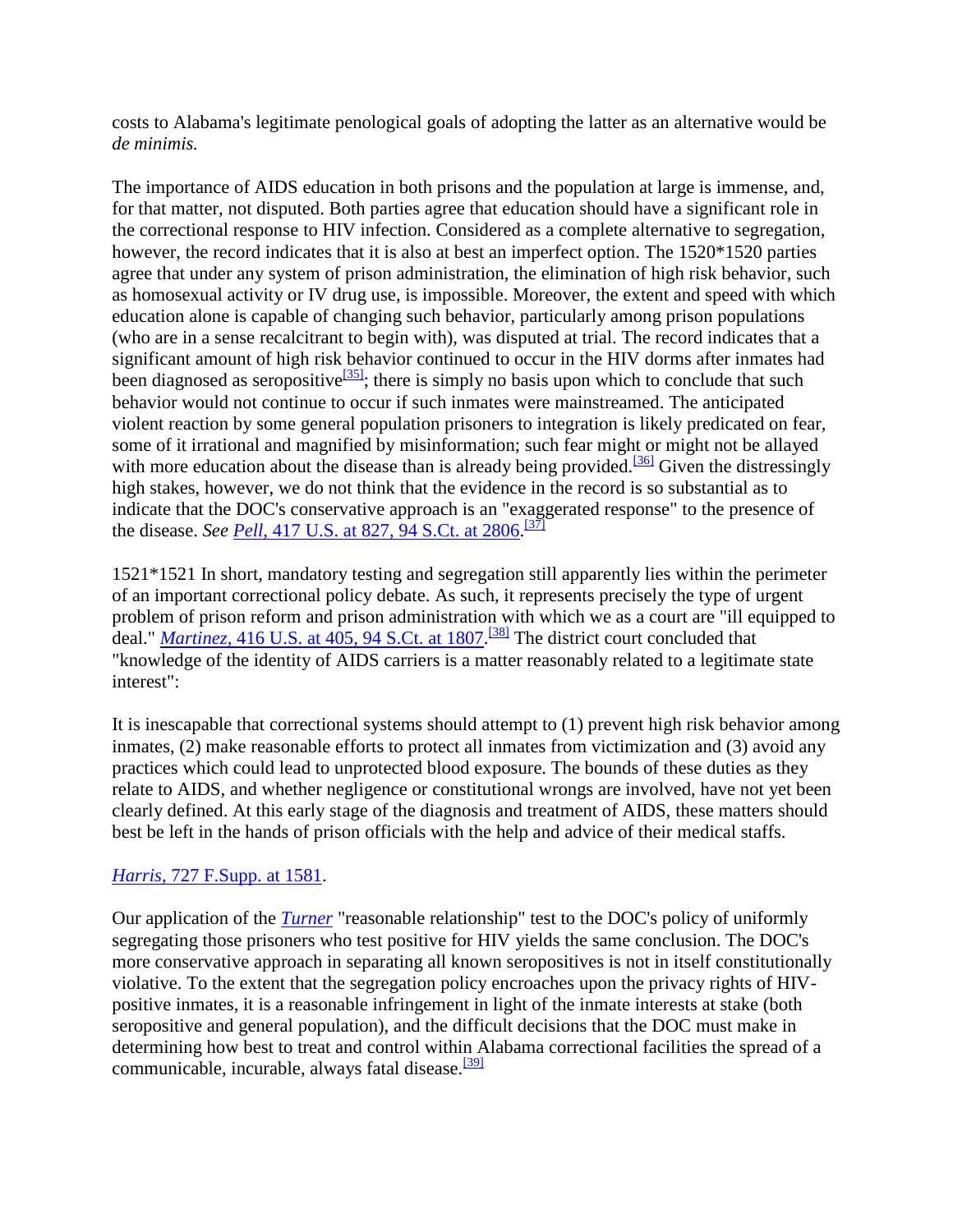## *Rehabilitation Act.*

In accordance with the DOC's segregation policy, it appears to be undisputed that prisoners who test positive for HIV have been categorically separated from virtually all aspects of general population institutional life, *e.g.* housing assignments, education, employment, recreation, dining, law library use, religious services, family visitation, transportation, sick call, and canteen. As a result, they have not been able to participate in most of the programs available to general population prisoners, while in other cases, the segregated programming 1522\*1522 provided to them is not comparable.<sup>[\[40\]](http://scholar.google.co.in/scholar_case?q=harris+v.+thigpen&hl=en&as_sdt=2,5&case=6662398692491934365&scilh=0#[41])</sup> Appellants claimed at trial that such categorical exclusion from prison programs was violative of section 504 of the Rehabilitation Act of 1973, 87 Stat. 394 (1973) (codified as amended at 29 U.S.C. § 794 (1988)). The trial court denied relief on this claim, determining that appellants were not "otherwise qualified" within the meaning of the Act.

Section 504 of the Rehabilitation Act prohibits a federally funded state program from discriminating against a handicapped individual solely on the basis of the individual's handicap. *School Board of Nassau County v. Arline,* [480 U.S. 273, 275, 107 S.Ct. 1123, 1125, 94 L.Ed.2d](http://scholar.google.co.in/scholar_case?case=18375668216164208702&q=harris+v.+thigpen&hl=en&as_sdt=2,5&scilh=0)  [307 \(1987\).](http://scholar.google.co.in/scholar_case?case=18375668216164208702&q=harris+v.+thigpen&hl=en&as_sdt=2,5&scilh=0) Specifically, the Act states:

No otherwise qualified handicapped individual ... shall, solely by reason of his handicap, be excluded from the participation in, be denied the benefits of, or be subjected to discrimination under any program or activity receiving Federal financial assistance or under any program or activity conducted by any Executive agency or by the United States Postal Service.

### 29 U.S.C. § 794 (1982).

As the text of the statute suggests, in order to obtain relief under section 504 appellants must establish that: 1) they are "handicapped" within the meaning of the Act; 2) they are "otherwise qualified"; 3) they are excluded from programs or activities solely because of the handicap; and 4) the programs or activities from which they are excluded are operated by an agency that receives federal financial assistance.

The record indicates no dispute as to the latter two elements. It is clear that the DOC receives federal financial assistance. Moreover, the DOC concedes that section 504 applies to prisoners. $\frac{[41]}{[41]}$  $\frac{[41]}{[41]}$  $\frac{[41]}{[41]}$  In addition, to the extent that seropositive individuals are considered "handicapped," there is no dispute in this case that they are excluded from programs and activities solely because of their HIV-positive status. The first two elements merit a bit more attention.

## **1. "***Handicapped Individual***"**

For the limited purposes of this appeal, we also believe that the prisoner-appellant class members have satisfied the threshold criterion of demonstrating a "handicap" within the meaning of the Rehabilitation Act. The district court confined its brief discussion of section 504 only to the question of whether appellants were "otherwise qualified," evidently assuming that appellants were in fact "`handicapped with a contagious disease.'" *Harris,* [727 F.Supp. at 1582](http://scholar.google.co.in/scholar_case?case=2551066781948846197&q=harris+v.+thigpen&hl=en&as_sdt=2,5&scilh=0) (quoting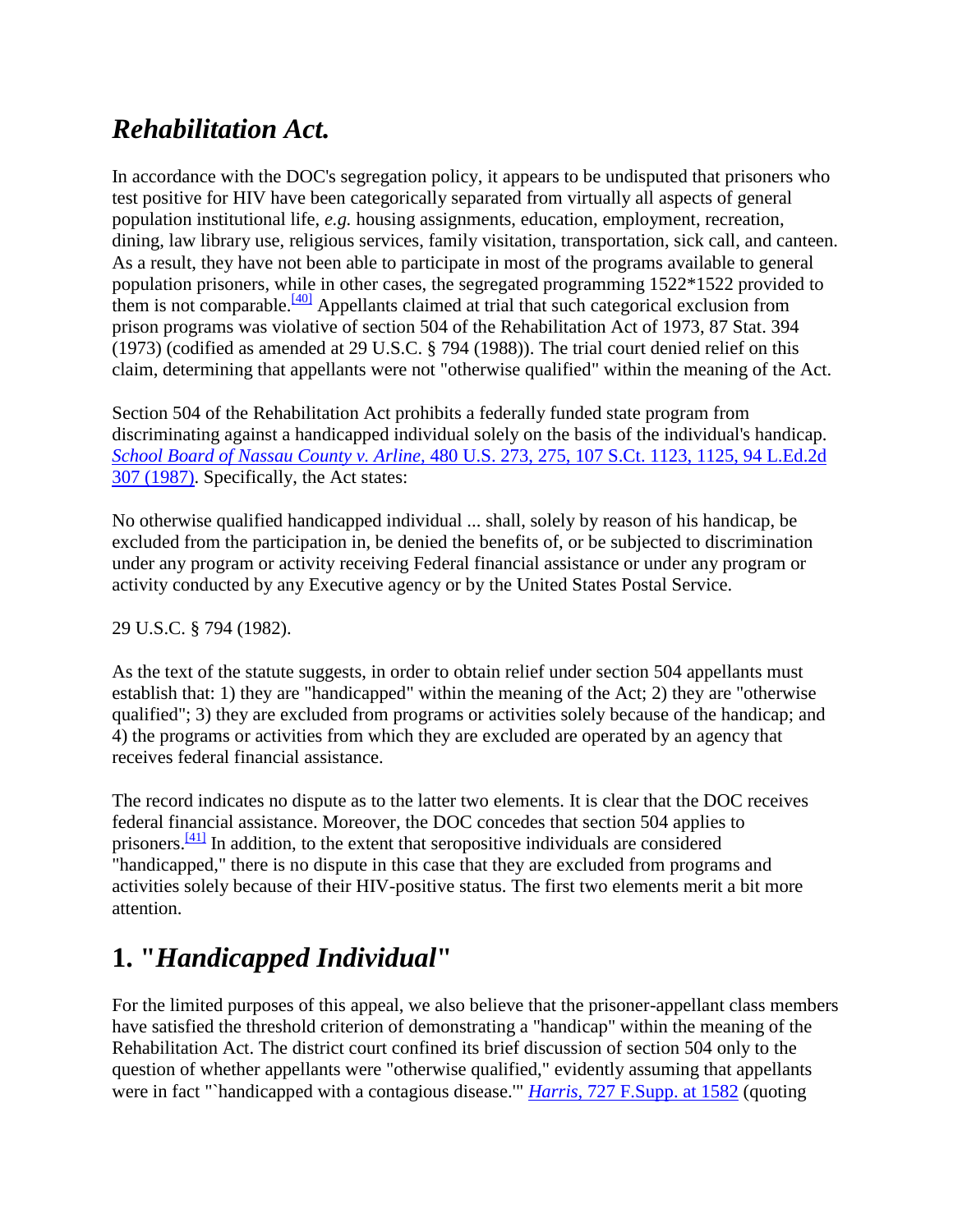### *[Martinez By and Through Martinez v. School Board,](http://scholar.google.co.in/scholar_case?case=10494485128514776894&q=harris+v.+thigpen&hl=en&as_sdt=2,5&scilh=0)* 861 F.2d 1502, 1505 (11th Cir.1988)). We agree with this assumption, although the issue is not entirely free from debate.

As opposed to later-stage AIDS, the scope of section 504's application as it pertains solely to a plaintiff's HIV-positive status is not entirely settled. A "handicapped person" within the meaning of the Rehabilitation Act is "any person who (i) has a physical or mental impairment which substantially limits one or more major life activities, (ii) has a record of such an impairment, or (iii) is regarded as having such an impairment." 29 U.S.C.  $\S 706(7)(B) 1523*1523 (1982)$ (renumbered as  $\S$  706(8)(B)); 45 C.F.R.  $\S$  84.3(j)(1) (1990). In considering whether persons with contagious diseases may be considered "handicapped" under the Act, the Supreme Court in *[School Board v. Arline](http://scholar.google.co.in/scholar_case?case=18375668216164208702&q=harris+v.+thigpen&hl=en&as_sdt=2,5&scilh=0)* affirmed our circuit's holding in *[Arline v. School Board,](http://scholar.google.co.in/scholar_case?case=16628185042331510503&q=harris+v.+thigpen&hl=en&as_sdt=2,5&scilh=0)* 772 F.2d 759, [764 \(11th Cir.1985\),](http://scholar.google.co.in/scholar_case?case=16628185042331510503&q=harris+v.+thigpen&hl=en&as_sdt=2,5&scilh=0) that contagious diseases "fall neatly" within the statutory and regulatory framework of the Rehabilitation Act. *Arline,* [480 U.S. at 277, 107 S.Ct. at 1125.](http://scholar.google.co.in/scholar_case?case=18375668216164208702&q=harris+v.+thigpen&hl=en&as_sdt=2,5&scilh=0) The Court, however, *expressly* left open the questions of whether asymptomatic carriers of a disease such as AIDS could be considered "physically impaired," or whether such persons could be considered "handicapped" solely on the basis of their contagiousness. *Id.* at 282 n. 7, 107 S.Ct. at 1128 n.  $7.\overline{^{[42]}}$  $7.\overline{^{[42]}}$  $7.\overline{^{[42]}}$  In the instant case, it is undisputed that the DOC categorically denies HIV-positive prisoners access to programs by virtue of their seropositive status alone (not physical impairment, behavior or any other classification factor) for the stated purpose of reducing transmission of the disease; the DOC, in other words, excludes seropositive prisoners from programs *solely* on the basis of contagiousness. Any application of the Rehabilitation Act here thus confronts the precise question left unanswered by the Supreme Court in  $Arline$ .<sup>[\[43\]](http://scholar.google.co.in/scholar_case?q=harris+v.+thigpen&hl=en&as_sdt=2,5&case=6662398692491934365&scilh=0#[44])</sup>

Nevertheless, on the facts of this case, we are not inclined to disagree with the district court's assumption that the HIV-infected prisoners are "handicapped individuals" within the meaning of section 504 of the Rehabilitation Act. The definition of "handicapped individual" applies to persons who are "regarded as having" a physical or 1524\*1524 mental impairment. 29 U.S.C. § 706(7)(B)(iii) (1982) (now § 706(8)(B)(iii) (1988)). Implementing regulations provide that persons are "regarded as having an impairment" if they are treated by the recipient of federal funds as if they were handicapped — regardless of their actual condition. *See [Leckelt v. Board of](http://scholar.google.co.in/scholar_case?case=6151101401729533521&q=harris+v.+thigpen&hl=en&as_sdt=2,5&scilh=0)  Comm'rs of Hosp. Dist. No. 1,* [909 F.2d 820, 825 \(5th Cir.1990\);](http://scholar.google.co.in/scholar_case?case=6151101401729533521&q=harris+v.+thigpen&hl=en&as_sdt=2,5&scilh=0) *[Carter v. Orleans Parish Pub.](http://scholar.google.co.in/scholar_case?case=5020599522676968052&q=harris+v.+thigpen&hl=en&as_sdt=2,5&scilh=0)  Schools,* [725 F.2d 261, 262-63 \(5th Cir.1984\).](http://scholar.google.co.in/scholar_case?case=5020599522676968052&q=harris+v.+thigpen&hl=en&as_sdt=2,5&scilh=0) Specifically, 45 C.F.R. § 84.3(j)(2)(iv) provides:

(iv) "Is regarded as having an impairment" means (A) has a physical or mental impairment that does not substantially limit major life activities but that is treated by a [federal funds] recipient as constituting such a limitation; (B) has a physical or mental impairment that substantially limits major life activities only as a result of the attitudes of others towards such impairment; or (C) has none of the impairments defined in paragraph  $(i)(2)(i)$  of this section but is treated by a recipient as having such an impairment. $\lceil \frac{[44]}{]} \rceil$  $\lceil \frac{[44]}{]} \rceil$  $\lceil \frac{[44]}{]} \rceil$ 

Alabama's blanket, differential treatment of seropositive inmates with regard to available activities and programs is based solely on the fact of the inmates' infection with HIV. Whether or not asymptomatic HIV infection alone is defined as an actual "physical impairment," it is clear that this correctional system *treats* the inmates such that they are unable, or perceived as unable, to engage in "major life activities" relative to the rest of the prison population. $\frac{[45]}{]}$  $\frac{[45]}{]}$  $\frac{[45]}{]}$  Regardless of whether such treatment is ultimately justifiable, based as it is on the DOC's fear of and desire to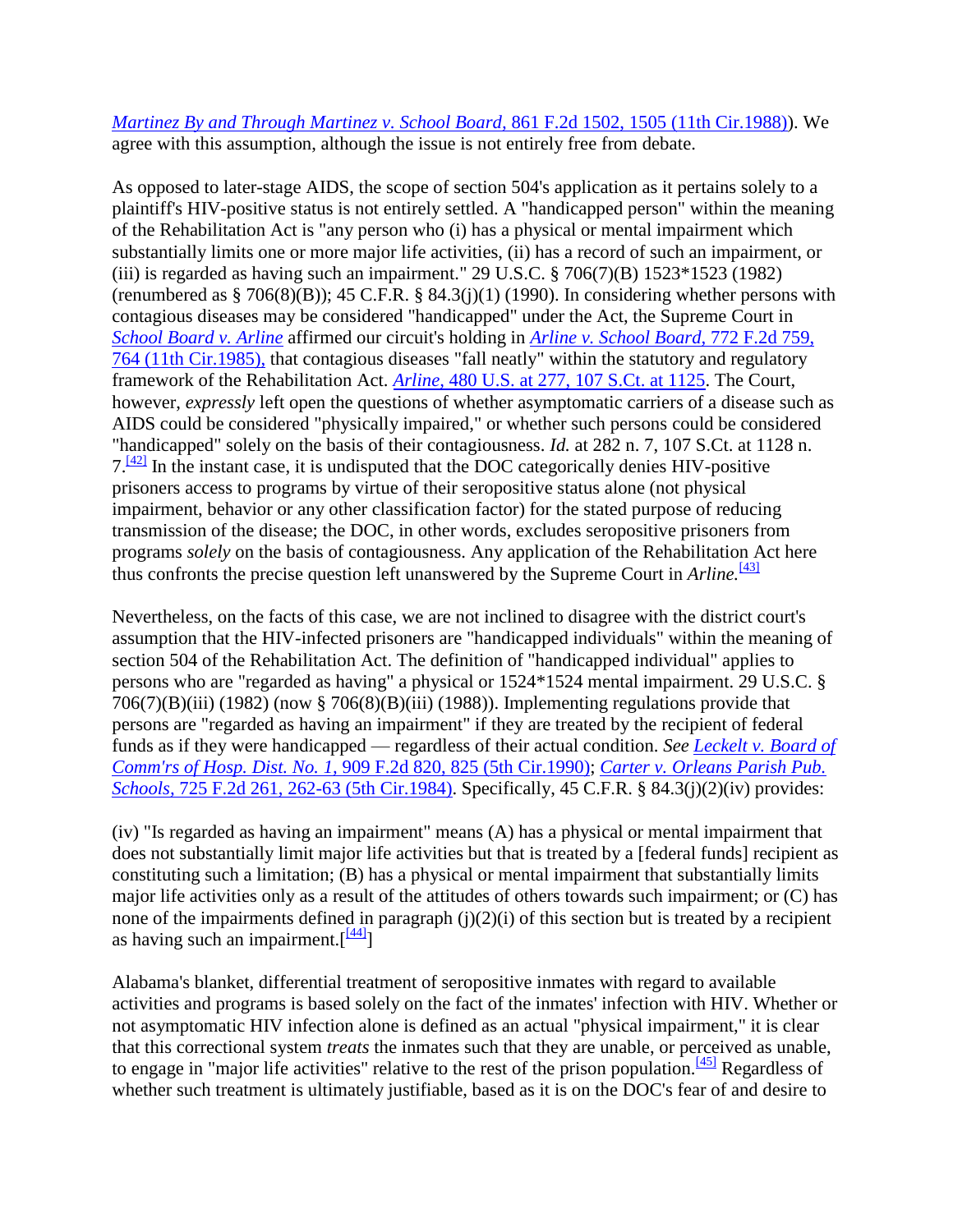contain the widespread contagion of HIV in Alabama prisons, we believe that it is appropriate in this case to find seropositivity a "handicap" within the meaning of the Act.  $\frac{[46]}{[46]}$  $\frac{[46]}{[46]}$  $\frac{[46]}{[46]}$ 

# **1525\*1525 2. "***Otherwise Qualified***"**

The final issue regarding the application of section 504 in this case is the only one that the trial court addressed, albeit in cursory fashion. In order to obtain relief under the Rehabilitation Act, even if they are considered "handicapped," appellants must also establish that they are "otherwise qualified" for the programs or activities from which they have been excluded. The analysis actually breaks down into two steps.

First, the trial judge must determine whether the handicapped individual is "otherwise qualified." *[Martinez By and Through Martinez v. School Bd.,](http://scholar.google.co.in/scholar_case?case=10494485128514776894&q=harris+v.+thigpen&hl=en&as_sdt=2,5&scilh=0)* 861 F.2d 1502, 1505 (11th Cir.1988). "An `otherwise qualified' person is one who is able to meet all of a program's requirements in spite of his handicap." *[Southeastern Community College v. Davis,](http://scholar.google.co.in/scholar_case?case=15117215513508737370&q=harris+v.+thigpen&hl=en&as_sdt=2,5&scilh=0)* 442 U.S. 397, 406, 99 S.Ct. 2361, 2367, 60 [L.Ed.2d 980 \(1979\).](http://scholar.google.co.in/scholar_case?case=15117215513508737370&q=harris+v.+thigpen&hl=en&as_sdt=2,5&scilh=0) When the individual's handicap is in the nature of a contagious disease, this determination requires the trial judge to conduct an individualized inquiry, and to make appropriate findings of fact. *Martinez,* [861 F.2d at 1505;](http://scholar.google.co.in/scholar_case?case=10494485128514776894&q=harris+v.+thigpen&hl=en&as_sdt=2,5&scilh=0) *see Arline,* [480 U.S. at 287, 107](http://scholar.google.co.in/scholar_case?case=18375668216164208702&q=harris+v.+thigpen&hl=en&as_sdt=2,5&scilh=0)  [S.Ct. at 1130.](http://scholar.google.co.in/scholar_case?case=18375668216164208702&q=harris+v.+thigpen&hl=en&as_sdt=2,5&scilh=0) The court's factual inquiry should include findings, "based on reasonable medical judgments given the state of medical knowledge," concerning

"(a) the nature of the risk (how the disease is transmitted), (b) the duration of the risk (how long is the carrier infectious), (c) the severity of the risk (what is the potential harm to third parties) and (d) the probabilities the disease will be transmitted and will cause varying degrees of harm."

*Arline,* [480 U.S. at 288, 107 S.Ct. at 1131](http://scholar.google.co.in/scholar_case?case=18375668216164208702&q=harris+v.+thigpen&hl=en&as_sdt=2,5&scilh=0) (quoting *Brief for American Medical Assoc. as Amicus Curiae* 19). Secondly, if the individual does not appear initially to be otherwise qualified, the court must nevertheless evaluate, in light of the aforementioned medical findings, whether "reasonable accommodations would make the handicapped individual otherwise qualified." *Martinez,* [861 F.2d at 1505](http://scholar.google.co.in/scholar_case?case=10494485128514776894&q=harris+v.+thigpen&hl=en&as_sdt=2,5&scilh=0) (citing *Arline,* [480 U.S. at 288, 107 S.Ct. at 1131\)](http://scholar.google.co.in/scholar_case?case=18375668216164208702&q=harris+v.+thigpen&hl=en&as_sdt=2,5&scilh=0). If, after reasonable accommodations, a significant risk of transmission of the infectious disease still exists, a plaintiff will not be considered "otherwise qualified" within the meaning of the Rehabilitation Act. *Id.* at 1526\*1526 1506; *see Arline,* [480 U.S. at 287 n. 16, 107 S.Ct. at 1131 n.](http://scholar.google.co.in/scholar_case?case=18375668216164208702&q=harris+v.+thigpen&hl=en&as_sdt=2,5&scilh=0)  [16.](http://scholar.google.co.in/scholar_case?case=18375668216164208702&q=harris+v.+thigpen&hl=en&as_sdt=2,5&scilh=0)

In this case, applying the above factors to the seropositive prisoners, the trial judge found as follows:

(1) [HIV] is transmitted by contact of open wounds or body cavities with blood, semen or vaginal secretions. The primary ways the disease is transmitted in the prison environment is through homosexual activity, intravenous drug use and tattooing. Exchange of bodily fluids by homosexual rape or of blood resulting from fights is particularly hazardous in prison settings.

(2) The duration of the risk is perpetual.

(3) The severity of the risk is great with the potential harm to third parties' [SIC] ultimately being death.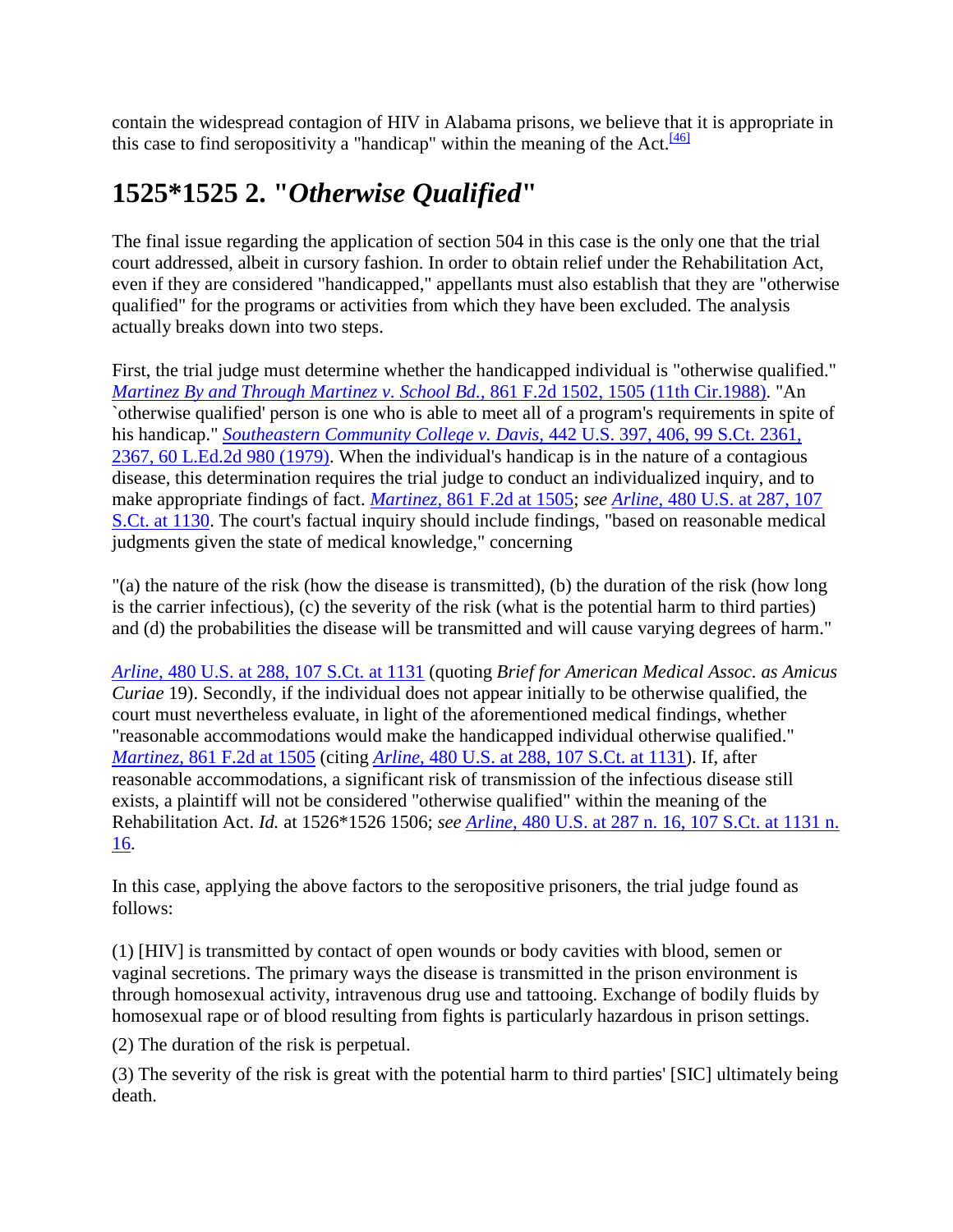(4) The probability of transmission, in the prison environment, is significant.

*Harris,* [727 F.Supp. at 1582.](http://scholar.google.co.in/scholar_case?case=2551066781948846197&q=harris+v.+thigpen&hl=en&as_sdt=2,5&scilh=0) Accordingly, the district court found that "AIDS infected inmates are not otherwise qualified" within the meaning of section 504. *Id.* at 1583. The court next determined in a conclusory manner that even "after reasonable accommodations, a significant risk of transmission would still exist," offering no support for this proposition other than incorporating "its earlier finds with respect to the reasons that support segregation." *[Harris,](http://scholar.google.co.in/scholar_case?case=2551066781948846197&q=harris+v.+thigpen&hl=en&as_sdt=2,5&scilh=0)* 727 [F.Supp. at 1583.](http://scholar.google.co.in/scholar_case?case=2551066781948846197&q=harris+v.+thigpen&hl=en&as_sdt=2,5&scilh=0) Thus, the court found appellants not "otherwise qualified" under the Rehabilitation Act, and denied relief on this claim.

The district court's conclusions may prove ultimately correct. Its analysis, however, is devoid of the kind of individualized inquiry and findings of fact necessary to determine whether the members of the appellant class are "otherwise qualified" for any of the programs or activities offered to other prisoners by the DOC, or whether they can become so through reasonable accommodation.

First, we believe that the district court erred in its application of the fourth factor cited in *Arline* — the "`probabilities the disease will be transmitted and will cause varying degrees of harm.'" *Arline,* [480 U.S. at 288, 107 S.Ct. at 1131.](http://scholar.google.co.in/scholar_case?case=18375668216164208702&q=harris+v.+thigpen&hl=en&as_sdt=2,5&scilh=0) The district court found merely that "[t]he probability of transmission, in the prison environment, is significant." *Harris,* [727 F.Supp. at 1582.](http://scholar.google.co.in/scholar_case?case=2551066781948846197&q=harris+v.+thigpen&hl=en&as_sdt=2,5&scilh=0) In this regard, we agree somewhat with appellants that the trial court asked and answered the wrong question. The Rehabilitation Act deals with the exclusion of "otherwise qualified" handicapped individuals from *specific programs;* an "otherwise qualified" person is "one who is able to meet all of *a program's* requirements in spite of his handicap." *Davis,* [442 U.S. at 406, 99 S.Ct. at](http://scholar.google.co.in/scholar_case?case=15117215513508737370&q=harris+v.+thigpen&hl=en&as_sdt=2,5&scilh=0)  [2367](http://scholar.google.co.in/scholar_case?case=15117215513508737370&q=harris+v.+thigpen&hl=en&as_sdt=2,5&scilh=0) (emphasis added). In this case, the district court should have determined the risk of transmission not merely with regard to prison in general, but with regard to each program from which appellants have been automatically excluded.

As suggested, it may turn out that the court's conclusion of the significance of the risk of HIV transmission with regard to each program will be unaltered.<sup>[\[47\]](http://scholar.google.co.in/scholar_case?q=harris+v.+thigpen&hl=en&as_sdt=2,5&case=6662398692491934365&scilh=0#[48])</sup> But 1527\*1527 even if the risk is significant, the court is then obligated to examine *as to each program* whether "reasonable accommodations" by the DOC could minimize such risk to an acceptable level. Moreover, it is not enough for the district court simply to rely on general findings and prison policy reasons that support segregation. In this context, like other contexts, the purpose of the Act is to provide a balance — to assure through particularized inquiry that appropriate weight is given to the legitimate concerns of the prison-grantee in avoiding exposure of others to significant health risks, while at the same time protecting the handicapped, contagious prisoners from sweeping deprivations based on prejudice, stereotypes or unfounded fear. *See Arline,* [480 U.S. at 287, 107](http://scholar.google.co.in/scholar_case?case=18375668216164208702&q=harris+v.+thigpen&hl=en&as_sdt=2,5&scilh=0)  [S.Ct. at 1130.](http://scholar.google.co.in/scholar_case?case=18375668216164208702&q=harris+v.+thigpen&hl=en&as_sdt=2,5&scilh=0) We do not believe, as appellants suggest, that the application of the Rehabilitation Act in the unique, complex context of prison administration necessarily requires integration of seropositive prisoners into the general prison population, or integration into general population programs. We also do not believe, however, that the prison's choice of blanket segregation should alone insulate the DOC from its affirmative obligation under the Act to pursue and implement such alternative, reasonable accommodations as are possible  $^{[48]}$  $^{[48]}$  $^{[48]}$  for  $\overline{H}$ IV-positive prisoners with respect to various programs and activities that are available to the prison populations at large.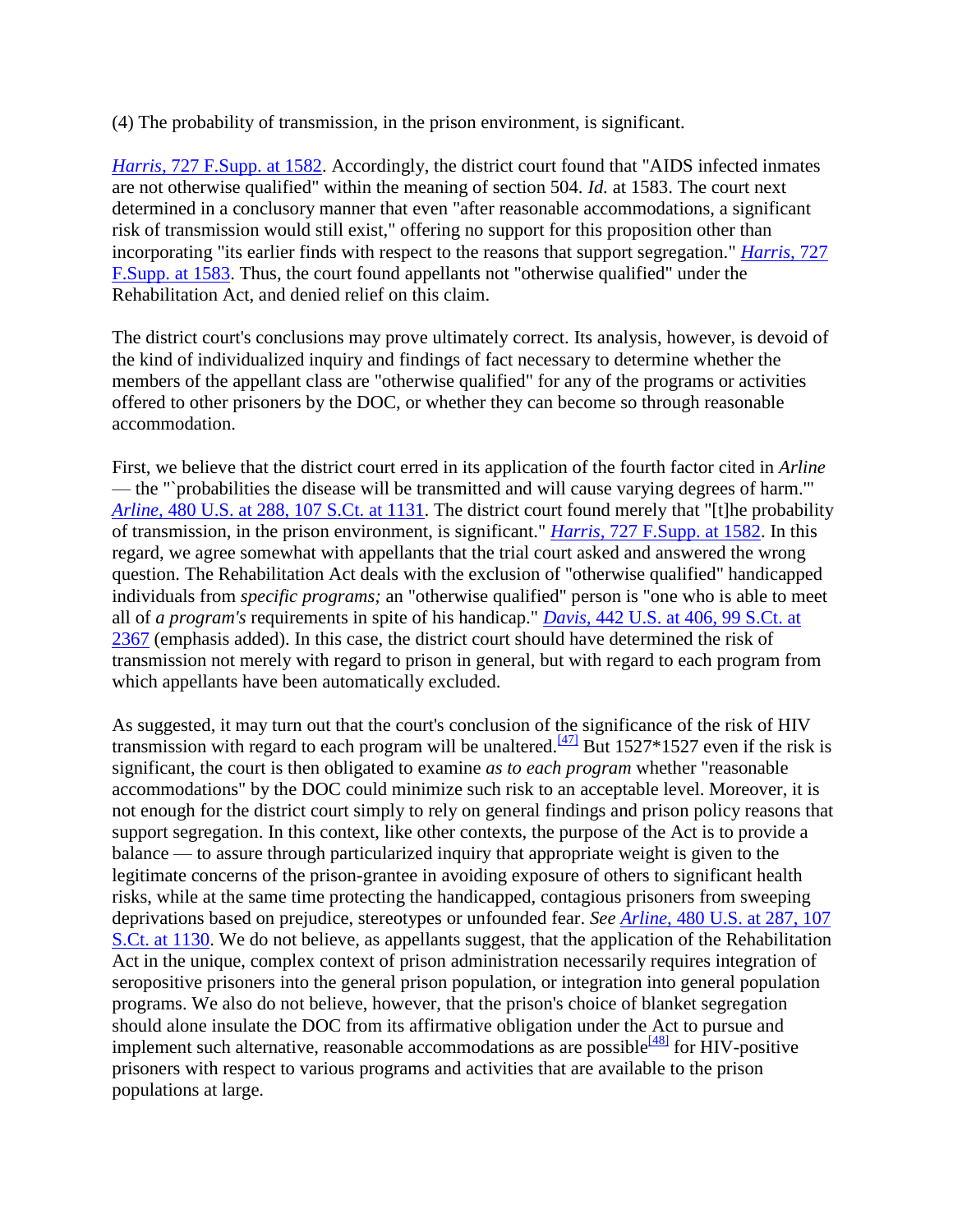Accordingly, we remand this issue to the district court for a particularized inquiry with full findings of fact and conclusions of law as to each program and activity from which HIV-positive prisoners are being excluded, and a proper weighing of the dangers of transmission in each context.

## *Access to Courts*

Appellants finally contend that the district court erred in failing to order relief on the claimed violation by the DOC of appellants' constitutional right of access to courts. Specifically, appellants alleged that the DOC had failed to provide sufficient and meaningful access for HIVpositive prisoners to the prison law library or, in the alternative, if access is denied, provide assistance of a person with legal training. *Harris,* [727 F.Supp. at 1578.](http://scholar.google.co.in/scholar_case?case=2551066781948846197&q=harris+v.+thigpen&hl=en&as_sdt=2,5&scilh=0)

As the trial court recognized, inmates infected with HIV, like all other prisoners, possess a fundamental constitutional right of access to the courts. *See Bounds v. Smith,* [430 U.S. 817, 821,](http://scholar.google.co.in/scholar_case?case=13244530668768670135&q=harris+v.+thigpen&hl=en&as_sdt=2,5&scilh=0) [97 S.Ct. 1491, 1494, 52 L.Ed.2d 72 \(1977\);](http://scholar.google.co.in/scholar_case?case=13244530668768670135&q=harris+v.+thigpen&hl=en&as_sdt=2,5&scilh=0) *Barfield v. Brierton,* [883 F.2d 923, 937 \(11th](http://scholar.google.co.in/scholar_case?case=11673820124546533416&q=harris+v.+thigpen&hl=en&as_sdt=2,5&scilh=0)  [Cir.1989\).](http://scholar.google.co.in/scholar_case?case=11673820124546533416&q=harris+v.+thigpen&hl=en&as_sdt=2,5&scilh=0) This right cannot be impaired by prison officials; it "`requires prison authorities to assist inmates in the preparation and filing of meaningful legal papers by providing prisoners with adequate law libraries or adequate assistance from persons trained in the law.'" *[Barfield,](http://scholar.google.co.in/scholar_case?case=11673820124546533416&q=harris+v.+thigpen&hl=en&as_sdt=2,5&scilh=0)* [883 F.2d at 937](http://scholar.google.co.in/scholar_case?case=11673820124546533416&q=harris+v.+thigpen&hl=en&as_sdt=2,5&scilh=0) (quoting *Bounds,* [430 U.S. at 828\)](http://scholar.google.co.in/scholar_case?case=13244530668768670135&q=harris+v.+thigpen&hl=en&as_sdt=2,5&scilh=0); *see [Wolff v. McDonnell,](http://scholar.google.co.in/scholar_case?case=2470089403742079115&q=harris+v.+thigpen&hl=en&as_sdt=2,5&scilh=0)* 418 U.S. 539, 578- [80, 94 S.Ct. 2963, 2985-87, 41 L.Ed.2d 935 \(1974\).](http://scholar.google.co.in/scholar_case?case=2470089403742079115&q=harris+v.+thigpen&hl=en&as_sdt=2,5&scilh=0)

The trial court found that "[b]ased upon the evidence before this Court, it appears that the AIDS infected inmates are entitled to more time in the library than has been allotted." *[Harris,](http://scholar.google.co.in/scholar_case?case=2551066781948846197&q=harris+v.+thigpen&hl=en&as_sdt=2,5&scilh=0)* 727 [F.Supp. at 1578.](http://scholar.google.co.in/scholar_case?case=2551066781948846197&q=harris+v.+thigpen&hl=en&as_sdt=2,5&scilh=0) The court also found that "[p]resently, there does not exist sufficient evidence to determine whether or not constitutionally adequate assistance is available." *Id.* at 1579. Citing the deference that is typically due prison officials in implementing policy, the court opined that the DOC should "formulate a plan that would allow for more time in the library or, in the alternative, assure effective assistance by one trained in the law." *Id.* The court nevertheless did not order such relief, instead concluding 1528\*1528 that "the recent policy with respect to library hours does not constitute a denial of meaningful access to prison legal materials nor does it deny them their right of access to courts in violation of the First or Fourteenth Amendment." *Id.* at 1583.

We agree with the plaintiffs that the court's conclusion seems inconsistent with its findings that HIV-infected prisoners were entitled to more library time, and that insufficient evidence existed to determine whether constitutionally adequate assistance was available. Further, because the issue and adequacy of separate access to legal materials and assistance for HIV-positive prisoners is much akin to the inquiries that we have asked the trial court to undertake on remand with regard to appellants' Rehabilitation Act claim, we are obliged to remand this claim as well for additional findings and clarification by the district court.

# **CONCLUSION.**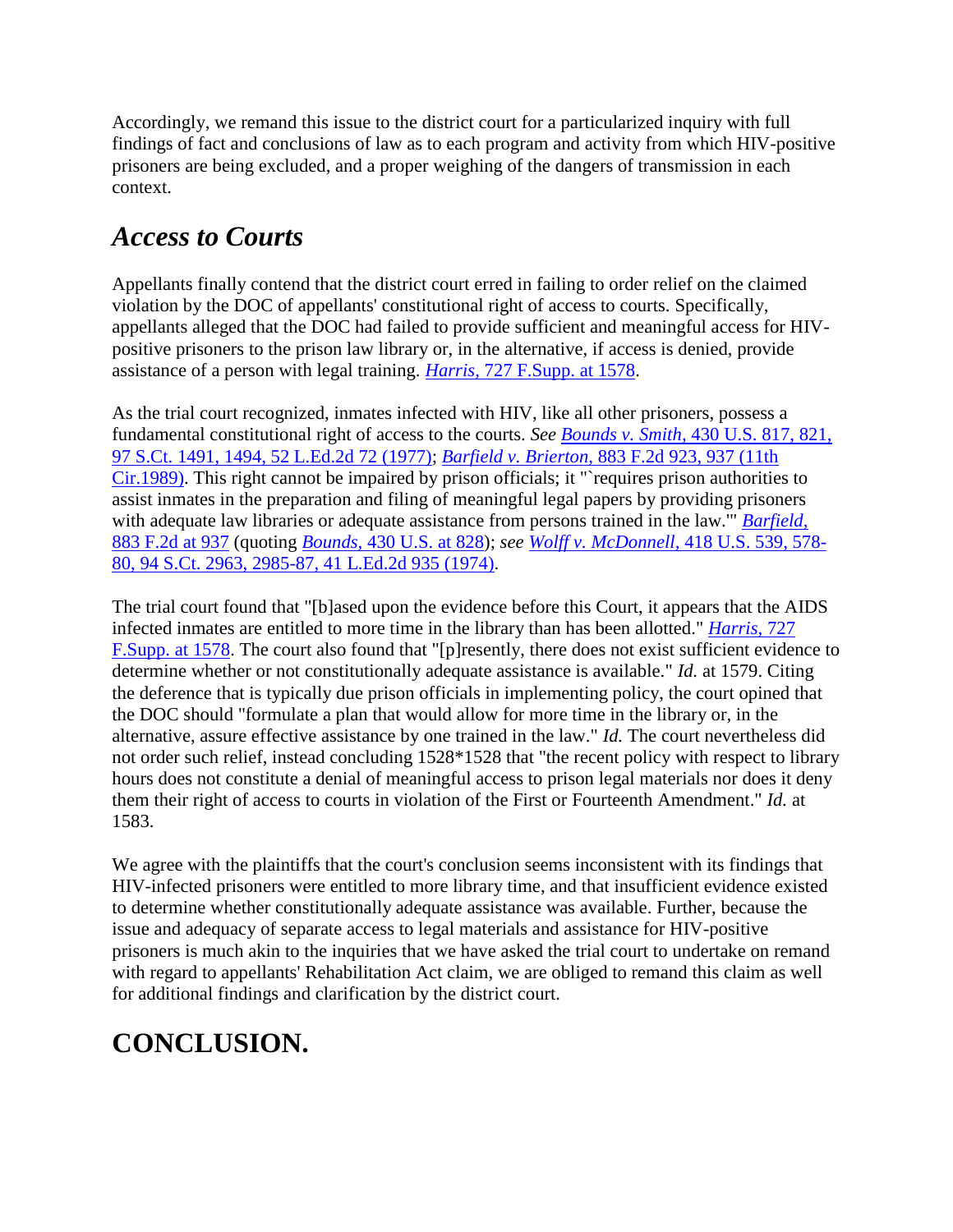For the foregoing reasons, the judgment of the district court regarding appellants' medical care and privacy claims is AFFIRMED. Appellants' Rehabilitation Act and access to courts claims are REMANDED for further proceedings consistent with this opinion. $[49]$ 

[\[\\*\]](http://scholar.google.co.in/scholar_case?q=harris+v.+thigpen&hl=en&as_sdt=2,5&case=6662398692491934365&scilh=0#r[1]) Honorable Walter E. Hoffman, Senior U.S. District Judge for the Eastern District of Virginia, sitting by designation.

[\[1\]](http://scholar.google.co.in/scholar_case?q=harris+v.+thigpen&hl=en&as_sdt=2,5&case=6662398692491934365&scilh=0#r[2]) A recent National Institute of Justice update remarked:

Prisons and jails are squarely in the public eye as they attempt to deal with the difficult issues posed by AIDS. Correctional administrators must address many of the same issues faced by public health and other government officials beyond the walls — education, testing, confidentiality, infection control — as well as others not as central to the response on the outside — segregated housing, rape, and other violent victimization.

T. Hammett, *Update 1988: Aids in Correctional Facilities* 1, National Inst. of Justice: Issues and Practices (Jan.1989) (Pl.Exh. 376) [hereinafter *Update 1988*].

[\[2\]](http://scholar.google.co.in/scholar_case?q=harris+v.+thigpen&hl=en&as_sdt=2,5&case=6662398692491934365&scilh=0#r[3]) Ala.Code § 22-11A-17(a) (1990) provides in pertinent part:

(a) All persons sentenced to confinement or imprisonment in any city or county jail or any state correctional facility for 30 or more consecutive days shall be tested for those sexually transmitted diseases designated by the state board of health, upon entering the facility, and any inmate so confined for more than 90 days shall be examined for those sexually transmitted diseases 30 days before release. The results of any positive or reactive tests shall be reported as provided....

[\[3\]](http://scholar.google.co.in/scholar_case?q=harris+v.+thigpen&hl=en&as_sdt=2,5&case=6662398692491934365&scilh=0#r[4]) As mentioned, the ELISA and Western Blot tests are not tests for AIDS, nor do they detect the presence of the HIV virus itself. Rather, the tests reveal the presence in the blood of antibodies to the virus, which evidence the immune system's attempt to fight off infection. The ELISA test was originally developed to screen the nation's blood supply, and was very effective for that purpose. As the Alabama system's policy reveals, however, antibody tests such as the ELISA have in recent years been used to screen people. In this regard, because the ELISA test may produce a significant number of false positives, the Center for Disease Control ("CDC") strongly recommends that initially positive specimens be subjected to a second ELISA test, and that a more accurate test, such as the Western Blot, be used to confirm the ELISA result. *See* T. Hammett, *Aids in Correctional Facilities* 4, National Inst. of Justice: Issues and Practices (3d ed. Apr.1988) (Def.Exh. 511) [hereinafter *Correctional Facilities*]. When this sequence of tests is used, the tests have proven extremely accurate, with very few false positives. "`[W]hen performed under well controlled conditions in good laboratories, [the current sequence of tests] yield[s] both a sensitivity and specificity of greater than 99.8 percent.'" *[Virgin Islands v. Roberts,](http://scholar.google.co.in/scholar_case?case=13336811202687376333&q=harris+v.+thigpen&hl=en&as_sdt=2,5&scilh=0)* 756 F.Supp. 898, 900 [\(D.V.I.1991\)](http://scholar.google.co.in/scholar_case?case=13336811202687376333&q=harris+v.+thigpen&hl=en&as_sdt=2,5&scilh=0) (quoting *Report of the Presidential Commission on the Human Immunodeficiency Virus Epidemic* 2 (June 1988)).

Nevertheless, there is a continuing debate over the reliability of the tests, particularly when used to mass screen in the correctional setting. Because of the apparent lag time, which is usually 6-12 weeks, between HIV infection and the appearance of detectable antibodies, there is a "window period" during which an infected person would nevertheless test negative, yielding a so-called "false negative." This means that "it is impossible to guarantee detection of all infected members of a population through one-time screening." *Correctional Facilities, supra,* at 61.

[\[4\]](http://scholar.google.co.in/scholar_case?q=harris+v.+thigpen&hl=en&as_sdt=2,5&case=6662398692491934365&scilh=0#r[5]) HIV "seropositivity" simply means that a person possesses HIV antibodies, which indicates that HIV infection has occurred at some time in the past. Although antibody tests such as the ELISA cannot pinpoint the date of infection, the CDC's present position is that, for purposes of counseling and public health recommendations, any seropositive person should be considered HIV-infected and potentially infectious. "[T]he view commonly presented in articles regarding AIDS (as well as in some correctional departments' educational material and policy statements) that HIV seropositivity merely indicates possible `exposure' to the virus is considered by many physicians and epidemiologists to be a serious misunderstanding." *Correctional Facilities, supra* note 3, at 6. Seropositivity is a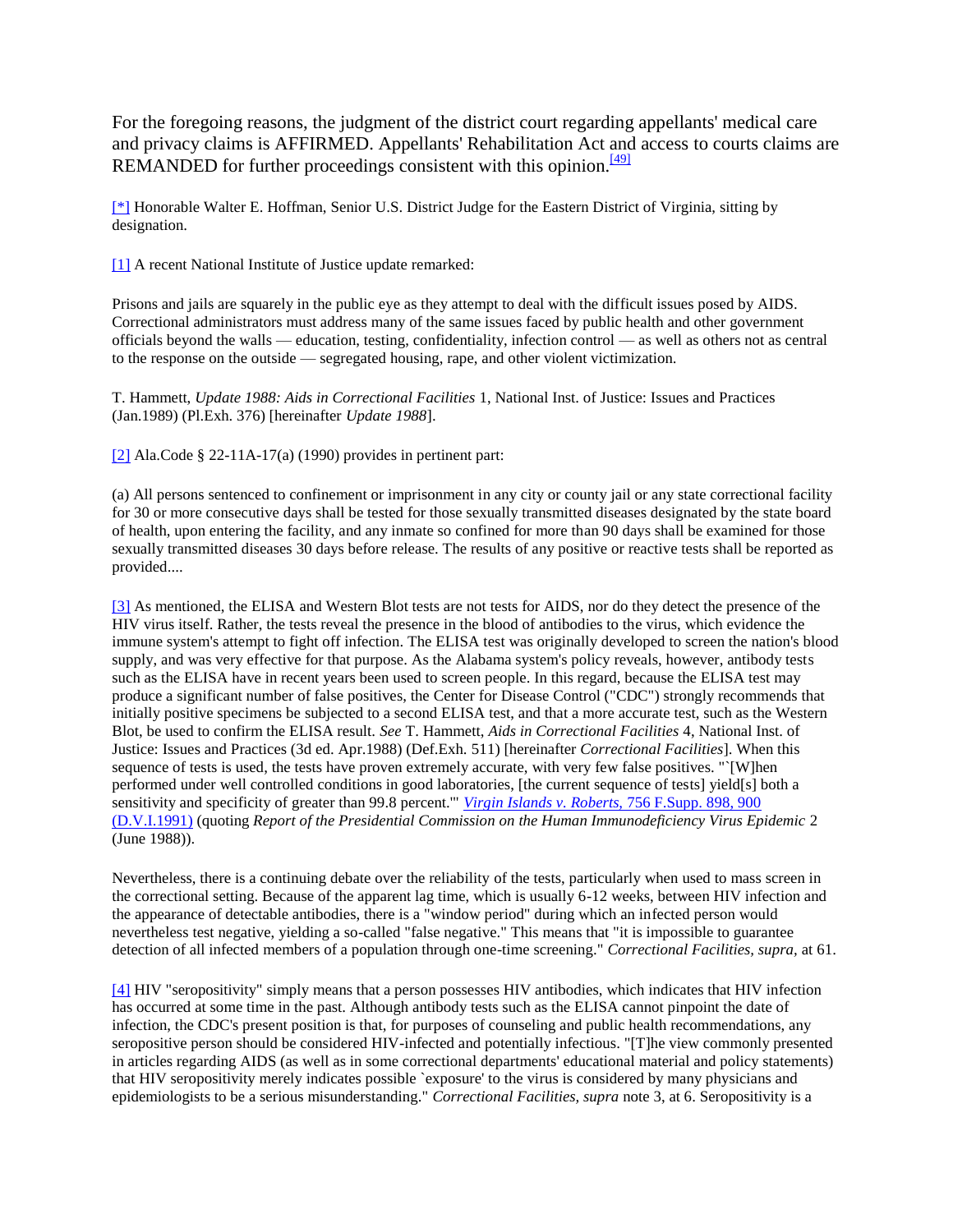serious problem, because the potentially indefinite incubation period of AIDS renders it virtually impossible for a seropositive person "to know for certain that he or she is free from risk of becoming ill or infecting others." *Id.* Nevertheless, "[e]vidence continues to accumulate that virtually everyone infected with the virus will, sooner or later, progress to active disease." *Update 1988, supra* note 1, at 5.

[\[5\]](http://scholar.google.co.in/scholar_case?q=harris+v.+thigpen&hl=en&as_sdt=2,5&case=6662398692491934365&scilh=0#r[6]) A small number of HIV seropositive male inmates with security classifications of close, maximum or protective are kept in cells at Limestone.

[\[6\]](http://scholar.google.co.in/scholar_case?q=harris+v.+thigpen&hl=en&as_sdt=2,5&case=6662398692491934365&scilh=0#r[7]) Specifically, as the trial court found, plaintiffs argued that the DOC had violated various constitutional and federal rights of the inmates by allegedly engaging in the following practices: 1) requiring all prisoners to submit involuntarily to blood tests upon entrance into and exit from Alabama penal institutions; 2) failing to advise prisoners as to the inconclusive and sometimes misleading significance of the results; 3) failing to provide essential emotional support and mental health counseling to those prisoners who test positive; 4) compelling seropositive prisoners to live in segregated units (like "leper colonies") with all other prisoners who have tested positive for HIV; 5) publically branding the inmates, through the fact of their segregation, as carriers of a dread, socially unacceptable and fatal disease; 6) causing the infected inmates to lose the opportunity to participate in vocational and educational programs, to earn good time credits, and to participate in work release and similar programs, thus limiting the prisoners' opportunities for early release and parole; and 7) providing the inmates with grossly deficient medical, mental health, and dental care. *Harris v. Thigpen,* [727 F.Supp. 1564, 1566 \(M.D.Ala.1990\).](http://scholar.google.co.in/scholar_case?case=2551066781948846197&q=harris+v.+thigpen&hl=en&as_sdt=2,5&scilh=0)

[\[7\]](http://scholar.google.co.in/scholar_case?q=harris+v.+thigpen&hl=en&as_sdt=2,5&case=6662398692491934365&scilh=0#r[8]) At the time of trial, named defendants to the action were as follows: 1) Morris Thigpen, Commissioner of the DOC, responsible for the DOC's control, as well as the enforcement of rules concerning the testing and segregation of inmates; 2) Jean Hare, the Warden of Tutwiler, charged with administering the HIV segregation unit there; 3) J.D. White, the Warden of Limestone, charged with the administration of the HIV segregation unit at Limestone; Lynn Harrelson, Warden of the Kilby Prison in Mt. Meigs, Alabama, charged with implementing the HIV testing program at Kilby; Correctional Health Care, Inc. ("CHC"), an entity under contract with the DOC to provide medical care services to Alabama state prisoners; and Dr. George Sutton, Medical Director for CHC. *Harris,* [727 F.Supp. at 1566.](http://scholar.google.co.in/scholar_case?case=2551066781948846197&q=harris+v.+thigpen&hl=en&as_sdt=2,5&scilh=0) Prior to the trial's commencement, defendant CHC stipulated that it was the DOC's contractual health care provider, and that it would comply with any final order entered by the court relative to medical care for HIV-positive prisoners. The court accordingly dismissed CHC subject to this stipulation. (R11-[trans. vol. 1]-22-24).

[\[8\]](http://scholar.google.co.in/scholar_case?q=harris+v.+thigpen&hl=en&as_sdt=2,5&case=6662398692491934365&scilh=0#r[9]) Although the battle against HIV infection is often characterized in terms of an "epidemic," it should be noted that the data suggest that there is not yet a general epidemic of HIV infection in the United States. Rather, the struggle to contain the spread of the disease is perhaps better conceptualized as "a series of smaller, overlapping epidemics for example homosexual men, IV [intravenous] drug users, and sexual partners of IV drug users — each with its own dynamic, history, and projected course." *Update 1988, supra* note 1, at 16 (citing J.W. Curran, *Epidemiology of HIV Infection and AIDS in the United States, Science,* 239:613 (Feb. 5, 1988)).

[\[9\]](http://scholar.google.co.in/scholar_case?q=harris+v.+thigpen&hl=en&as_sdt=2,5&case=6662398692491934365&scilh=0#r[10]) Thus, the Presidential Commission studying the epidemic observed: "The medical, public health, political, and community leadership must focus on the full course of HIV infection rather than concentrating on later stages of the disease (ARC [AIDS-Related Complex] and AIDS)." *Report of the Presidential Commission on the HIV Epidemic* at XVII (June 24, 1988) (Pl.Exh. 408).

[\[10\]](http://scholar.google.co.in/scholar_case?q=harris+v.+thigpen&hl=en&as_sdt=2,5&case=6662398692491934365&scilh=0#r[11]) For example, an editorial in the *New England Journal of Medicine* has suggested that the process of HIV infection may be broken down into three stages: (1) the early or acute stage, which usually lasts weeks; (2) the middle or chronic stage, which can last years and is characterized by "`minimal, but measurable, pathologic changes'"; and (3) the final or crisis stage, generally termed "AIDS" and lasting months or years, depending in part on availability of treatment. Moini & Hammett, *1989 Update: Aids in Correctional Facilities* 1, National Inst. of Justice: Issues and Practices (May 1990) [hereinafter *1989 Update*] (citing D. Baltimore & M. Feinberg, *HIV Revealed: Toward a Natural History of the Infection, New England Journal of Medicine,* 321:1673-75 (Dec. 14, 1989)).

Over time, HIV-infected persons may begin to develop symptoms such as weight loss, malaise, fatigue, anorexia, abdominal discomfort, diarrhea with no specific cause, night sweats, headaches, and swollen lymph glands. *Casual*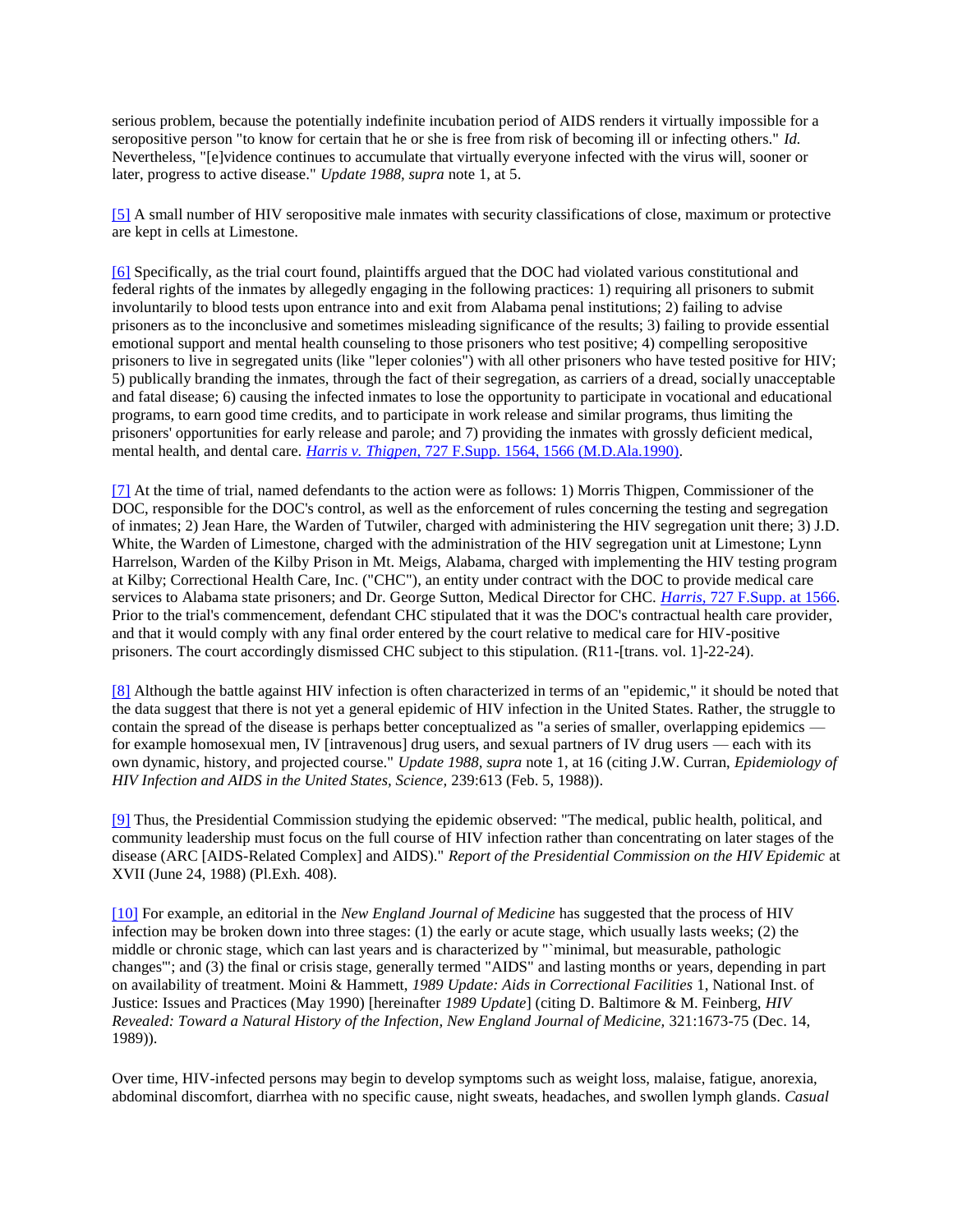*Contact and the Risk of HIV Infection,* Report of Special Initiative on AIDS, APHA, at 1 (July 1988) (Pl.Exh. 424) [hereinafter *Casual Contact*]. AIDS itself, as mentioned, is characterized by the development of some type of opportunistic infection in HIV-infected persons, as the patient's increasingly deteriorating immune system is no longer able to respond. *Id.* One infection common to AIDS patients, and especially AIDS-afflicted inmates, is a form of pneumonia called *Pneumocystis carinii* ("PCP"). *See id.; Correctional Facilities, supra* note 3, at 3. As appellants' expert witness, Dr. Thomas Brewer of the Johns Hopkins School of Hygiene and Public Health, testified, "[p]robably half the people in this room have [the protozoan] pneumocystis in their respiratory tract, in one place or another. We don't come down with pneumocystis pneumonia unless our immune system has been damaged. So, that is what we mean by opportunistic disease." (R11-[trans. vol. 1]-39).

[\[11\]](http://scholar.google.co.in/scholar_case?q=harris+v.+thigpen&hl=en&as_sdt=2,5&case=6662398692491934365&scilh=0#r[12]) It should also be pointed out, however, that points along the continuum of illness "cannot be considered simply as stages of an orderly progression in the spectrum of HIV infection." Institute of Medicine, National Academy of Sciences, *Confronting Aids: Directions for Public Health, Health Care, and Research* (Washington, D.C., 1986), at 46. For "individuals who do pass through these conditions sequentially, there is no standard rate or pace of progression. Some patients remain asymptomatic for long periods — perhaps indefinitely — while others quickly develop end-stage AIDS and die. What causes these wide variations in clinical history is not known." *Correctional Facilities, supra* note 3, at 4.

[\[12\]](http://scholar.google.co.in/scholar_case?q=harris+v.+thigpen&hl=en&as_sdt=2,5&case=6662398692491934365&scilh=0#r[13]) "Sexual transmission has been most common among homosexual men, although heterosexual transmission has been clearly established." *Update 1988, supra* note 1, at 11. "[A]nal intercourse (especially for the receptive, as opposed to the insertive, partner) and other practices that may involve trauma or bleeding" have been determined to be especially risky with regard to transmission of HIV infection. *Correctional Facilities, supra* note 3, at 9. Anal intercourse is considered far more likely than vaginal intercourse to result in direct insertion of the virus into the bloodstream. *Id.* at 12 (citing Norman, *AIDS Trends: Projections from Limited Data, Science,* 230:1021 (Nov. 29, 1985)); (R11-[trans. vol. 1]-42) (testimony of Dr. Thomas Brewer).

Although the future is uncertain, the risk of heterosexual transmission at present still seems to be confined to cases involving direct sexual contact with a member of one of the currently predominant risk groups, such as homosexual and bisexual men, or IV drug users. *See id.* at 12. Indeed, this fact, along with the estimated low probability of transmission through a single sexual encounter with a member of the non-IV drug using heterosexual population, the apparently much less efficient transmission of the virus from female to male, and the higher incidence of anal intercourse among homosexuals, is often cited by those who argue against a "break-out" of HIV infection in the non-IV drug using heterosexual population. *Id.* Nevertheless, even accepting this still-debated proposition, heterosexual transmission must continue "to be of concern to correctional administrators — particularly with regard to pre-release education — because intravenous drug users are over-represented among inmate populations." *Id.*

[\[13\]](http://scholar.google.co.in/scholar_case?q=harris+v.+thigpen&hl=en&as_sdt=2,5&case=6662398692491934365&scilh=0#r[14]) Blood-to-blood transmission has occurred primarily through the sharing of needles and paraphernalia by IV drug users, as well as through transfusions of infected blood, and provision of infected blood preparations to hemophiliacs. *Update 1988, supra* note 1, at 11; *see Correctional Facilities, supra* note 3, at 12. The latter two modes of transmission have been virtually eliminated by the universal screening of donated blood and by heat treatment of the blood concentrate regularly given to hemophiliacs. *Update 1988, supra* note 1, at 11. Because exposure to contaminated blood now occurs almost exclusively through needle-sharing by IV drug users, this group has been of particular interest to correctional officials, since it is over-represented among correctional inmates. *Correctional Facilities, supra* note 3, at 12.

Although small, there is a risk of contracting HIV infection from accidental punctures and needlesticks; this occurs when contaminated blood present on a needle or instrument comes into contact with the person suffering the wound. *Correctional Facilities, supra* note 3, at 13-14. As of 1989, there were at least 15 well-documented cases of on-thejob infection of health care workers, including nurses, medical technicians, laboratory technicians and dentists although a number of these infections apparently were caused by a failure to follow established precautionary procedures. *Update 1988, supra* note 1, at 11-12.

Finally, there is also a very slight risk of contracting HIV infection through non-needlestick, open-wound or mucous membrane (*e.g.* eyes, nose, mouth) exposure. Such cases have involved health-care workers whose broken skin or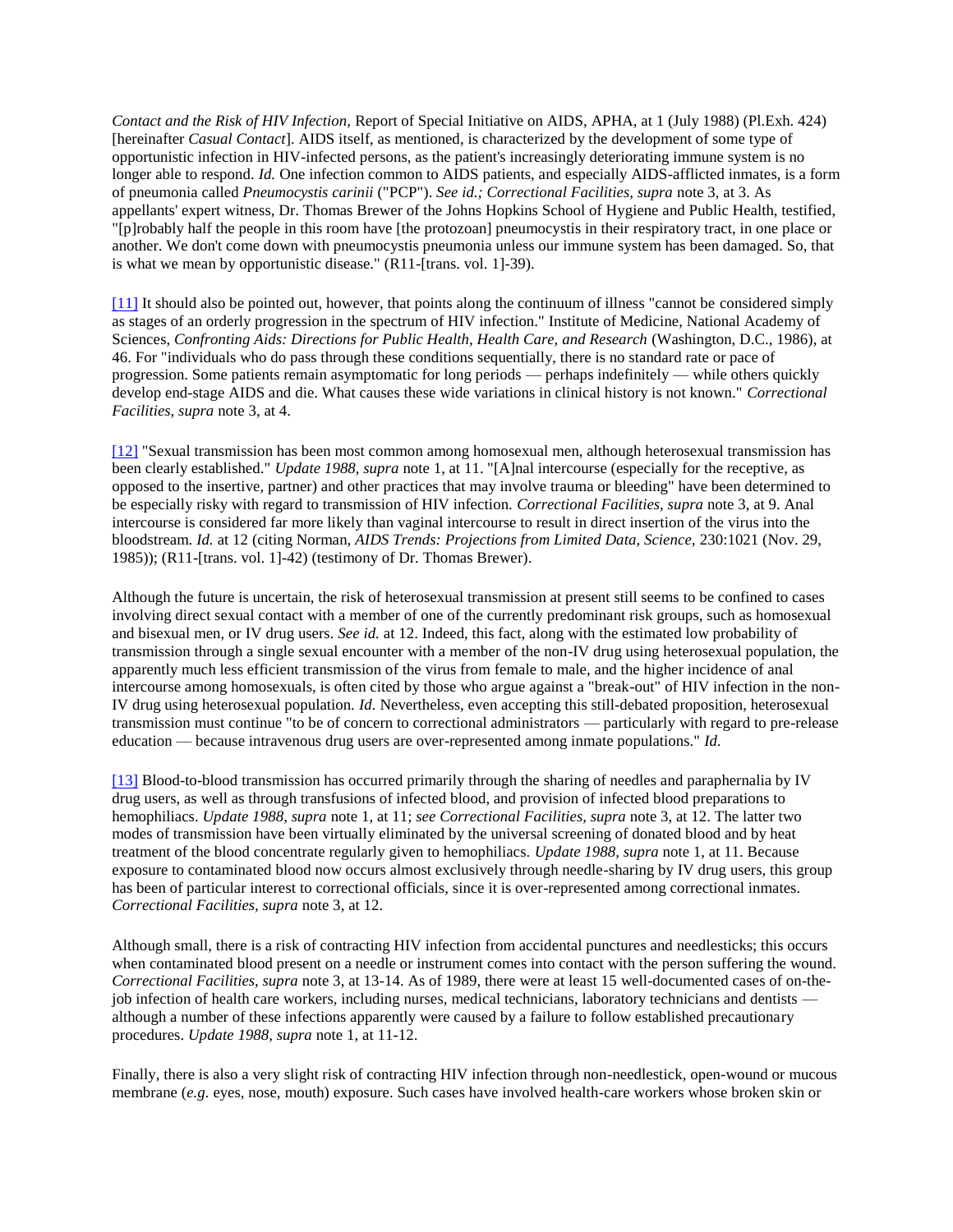mucous membranes have come into contact with contaminated blood, usually as a result of failure to follow CDCrecommended precautions. *Correctional Facilities, supra* note 3, at 14.

[\[14\]](http://scholar.google.co.in/scholar_case?q=harris+v.+thigpen&hl=en&as_sdt=2,5&case=6662398692491934365&scilh=0#r[15]) Perinatal transmission occurs when an unborn infant is infected by the mother during pregnancy, through exposure to infected blood and other fluids during labor and delivery, and possibly in one case, through infected breastmilk. *Casual Contact, supra* note 10, at 2; *see Correctional Facilities, supra* note 3, at 14. Most children with AIDS have had at least one parent either with AIDS or in a group at high risk for HIV infection. *Correctional Facilities, supra* note 3, at 14.

#### [\[15\]](http://scholar.google.co.in/scholar_case?q=harris+v.+thigpen&hl=en&as_sdt=2,5&case=6662398692491934365&scilh=0#r[16]) The goal of producing an HIV vaccine

is extremely elusive and new knowledge about the virus as often frustrates as contributes to progress on vaccine development. HIV is a retrovirus, which means that it invades and incorporates itself into the genetic material. It is thus more hidden than an ordinary virus, and it tends to change its guise, rendering it, in effect, a "moving target" difficult to attack with a single, static vaccine.

*Correctional Facilities, supra* note 3, at 17. Although significant strides have been made in the development of AIDS vaccines, canvass of progress at the end of 1989 estimated that "it still may be five to ten years before an effective AIDS vaccine is widely available for human use." *1989 Update, supra* note 10, at 3 (citing Bolognesi, *Progress in Vaccines Against AIDS, Science,* 246:1233-34 (Dec. 8, 1989)).

[\[16\]](http://scholar.google.co.in/scholar_case?q=harris+v.+thigpen&hl=en&as_sdt=2,5&case=6662398692491934365&scilh=0#r[17]) At the outset, we agree with appellants that the trial court's discussion of medical (physical and psychological) care of the seropositive inmates could have been more helpful by providing complete, specific findings of fact to support its conclusions, as indeed is called for the Federal Rules of Civil Procedure. *See* Fed.R.Civ.P. 52(a) (providing that "[i]n all actions tried upon the facts without a jury, ... the court shall find on the facts specially and state separately its conclusions of law thereon"). Nevertheless, Rule  $52(a)$  is not a jurisdictional requirement; it is simply intended to provide an adequate basis for appellate review of a district court's decision. "[A] remand is not required `if a complete understanding of the issues may be had without the aid of separate findings.'" *[Armstrong v.](http://scholar.google.co.in/scholar_case?case=18286387318136132473&q=harris+v.+thigpen&hl=en&as_sdt=2,5&scilh=0)  Collier,* [536 F.2d 72, 77 \(5th Cir.1976\)](http://scholar.google.co.in/scholar_case?case=18286387318136132473&q=harris+v.+thigpen&hl=en&as_sdt=2,5&scilh=0) (citation omitted). The parties have done a good job of referring us to relevant portions of the record. On this issue, the record is well developed, and a remand is unnecessary to aid our evaluation of appellants' contentions. *See id.*

[\[17\]](http://scholar.google.co.in/scholar_case?q=harris+v.+thigpen&hl=en&as_sdt=2,5&case=6662398692491934365&scilh=0#r[18]) The Supreme Court has recently clarified that the "deliberate indifference" standard, which states the culpable state of mind required of prisons in eighth amendment claims involving inadequate or improper medical care, also applies generally to prisoners' eighth amendment challenges to their conditions of confinement. *Wilson v. Seiter*, U.S. \_\_\_, \_\_, 111 S.Ct. 2321, 2324, 115 L.Ed.2d 271 (1991).

[\[18\]](http://scholar.google.co.in/scholar_case?q=harris+v.+thigpen&hl=en&as_sdt=2,5&case=6662398692491934365&scilh=0#r[19]) The eighth amendment applies to the states through the due process clause of the fourteenth amendment. *Robinson v. California,* [370 U.S. 660, 666, 82 S.Ct. 1417, 1420, 8 L.Ed.2d 758 \(1962\).](http://scholar.google.co.in/scholar_case?case=3358010003227436496&q=harris+v.+thigpen&hl=en&as_sdt=2,5&scilh=0)

[\[19\]](http://scholar.google.co.in/scholar_case?q=harris+v.+thigpen&hl=en&as_sdt=2,5&case=6662398692491934365&scilh=0#r[20]) In addition, the policy of deferring to the judgment of prison officials in matters of prison discipline and security does not usually apply in the context of medical care to the same degree as in other contexts. *[Wellman v.](http://scholar.google.co.in/scholar_case?case=16202393012632005625&q=harris+v.+thigpen&hl=en&as_sdt=2,5&scilh=0)  Faulkner,* [715 F.2d 269, 272 \(7th Cir.1983\)](http://scholar.google.co.in/scholar_case?case=16202393012632005625&q=harris+v.+thigpen&hl=en&as_sdt=2,5&scilh=0) (citation omitted), *cert. denied,* [468 U.S. 1217, 104 S.Ct. 3587, 82](http://scholar.google.co.in/scholar_case?about=4839685923331839313&q=harris+v.+thigpen&hl=en&as_sdt=2,5&scilh=0)  [L.Ed.2d 885 \(1984\).](http://scholar.google.co.in/scholar_case?about=4839685923331839313&q=harris+v.+thigpen&hl=en&as_sdt=2,5&scilh=0)

[\[20\]](http://scholar.google.co.in/scholar_case?q=harris+v.+thigpen&hl=en&as_sdt=2,5&case=6662398692491934365&scilh=0#r[21]) In *Bonner v. City of Prichard,* [661 F.2d 1206 \(11th Cir.1981\) \(en banc\),](http://scholar.google.co.in/scholar_case?case=3429319878112520261&q=harris+v.+thigpen&hl=en&as_sdt=2,5&scilh=0) the Eleventh Circuit Court of Appeals adopted as precedent the decisions of the former Fifth Circuit issued before October 1, 1981.

[\[21\]](http://scholar.google.co.in/scholar_case?q=harris+v.+thigpen&hl=en&as_sdt=2,5&case=6662398692491934365&scilh=0#r[22]) Dr. Sutton testified that a physician is available at Limestone and Tutwiler for one-half of a day, each day of the week. (R21-[trans. vol. 11]-107). Although actual hours vary with the workload and the facility, Dr. Sutton indicated that physicians quite often spend more than a half-day at the institutions until they have fully completed sick call, which can be as much as eight to ten hours a day. (R21-[trans. vol. 11]-110). Sutton testified that physicians at both Limestone and Tutwiler devote a routine sick call to HIV-positive inmates one day each week. (R21-[trans. vol. 11]-122). During the remainder of the week HIV-positive inmates may sign up for regular sick call and be seen by a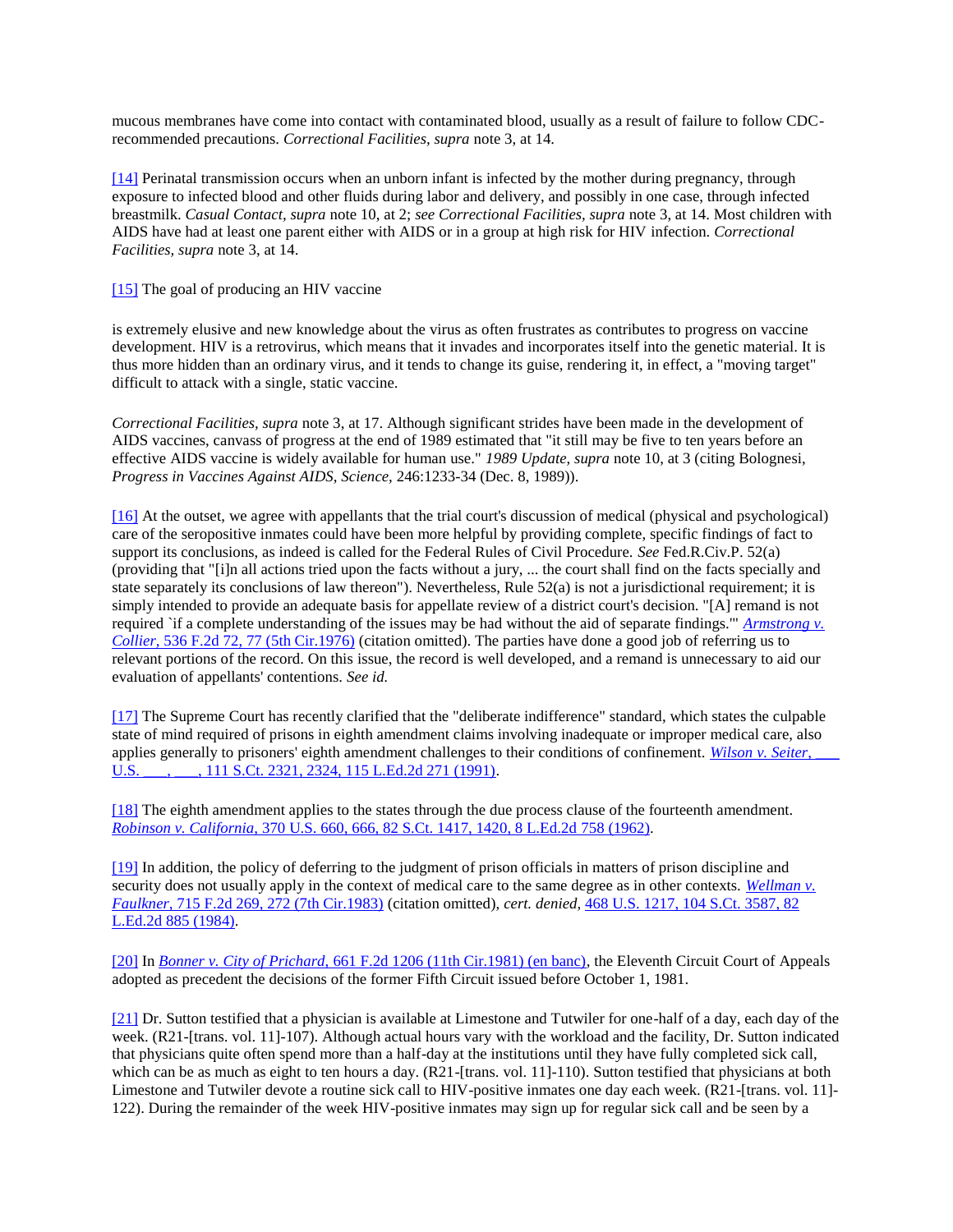nurse at triage within 24 hours; every such encounter is reviewed by the next day's physician, and the patient called in if necessary. (R21-[trans. vol. 11]-198). In cases of urgency, both Sutton and local physicians are on call, and the patient will not be delayed until the next available HIV sick call — seven days a week they would go to the nearest appropriate acute health care facility. *Id.*

According to Sutton, CHC also has elected to offer inmates approximately 120 consults of free world physician time on a state-wide basis. (R21-[trans. vol. 11]-191). Thus, although plaintiff's expert Dr. Rundle testified that the institutions at Tutwiler and Limestone were understaffed because "the usual guideline is one full-time physician for every five or six hundred inmates," (R19-[trans. vol. 9]-2, 4), Sutton suggested that the manning documents for the prisons may not reflect, in terms of physician equivalence, the "many, many resources" (such as free world resources) that are utilized by the Alabama system. *See* (R21-[trans. vol. 11]-191-92).

[\[22\]](http://scholar.google.co.in/scholar_case?q=harris+v.+thigpen&hl=en&as_sdt=2,5&case=6662398692491934365&scilh=0#r[23]) Dr. Sutton testified that he has assumed a direct role in the treatment of the seropositive inmates (R21-[trans. vol. 11]-63). With respect to HIV-positive prisoners at Limestone and Tutwiler, he reads the T-4 test results and makes all general treatment decisions. (R21-[trans. vol. 11]-71). This involves, for example, written communication with Dr. Pendleton, a primary care physician for the inmates, and a Ms. Baxley, the Director of Nursing at Limestone, on a daily basis. (R21-[trans. vol. 11]-113). Sutton also apparently visits Limestone personally two days a month, typically examining 20-40 inmates, approximately half of whom are HIV-positive. Sutton spends up to an hour per day reviewing the status and treatment regimens of HIV-positive prisoners, and about one-third of his time monitoring CHC's consultation requests, drug requests, T-4 cell counts, blood counts, and other CHC lab work. (R21-[trans. vol. 11]-113-14). While primary care physicians like Drs. Benson and Pendleton make recommendations as attending physicians, Dr. Sutton makes the "judgment calls" regarding the treatment of seropositive prisoners. (R21-[trans. vol. 11]-203). Dr. Sutton's testimony at trial evidenced a thorough and detailed clinical knowledge of HIV infection and AIDS. In addition to his medical credentials, Sutton testified that he had seventeen HIV-positive patients in his private practice, and regularly participated in a monthly HIV-treater workshop sponsored by Burroughs Wellcome (currently the sole manufacturer of AZT) and the University of South Alabama. (R21-[trans. vol. 11]-68).

CHC assumed contractual responsibility for the health care of DOC inmates in November, 1988. Dr. Sutton testified that in March or April of 1989, he decided in his capacity as medical director to implement an aggressive medical treatment program for HIV inmates. The first element of this program was the implementation of periodic T-4 cell count testing to determine the current immunologic status of the inmates. (R21-[trans. vol. 11]-65-66). Next, after evaluating the reliability of those counts in a laboratory or clinical setting, he helped develop a program and protocol to aggressively administer AZT to those HIV-infected prisoners with a persistently low T-4 count with the absence of any other clinical finding; those with a rapidly dropping T-4 count and with or without any concurrent secondary infections; or those with any of the opportunistic infections that have been identified as comorbidity factors with AIDS with any compromise of the CD4 count. (R21-[trans. vol. 11]-66-67). Since April of 1989, all T-4 blood cells have been reported to the nursing director and local physician at each facility, as well as to Sutton personally by fax machine the same day by the director of nursing at Limestone or Tutwiler. (R21-[trans. vol. 11]-70). Abnormal counts are repeated and read by an independent lab in Birmingham, Alabama. (R21-[trans. vol. 11]-69).

[\[23\]](http://scholar.google.co.in/scholar_case?q=harris+v.+thigpen&hl=en&as_sdt=2,5&case=6662398692491934365&scilh=0#r[24]) Although not licensed by the state of Alabama, Ms. Hendricks-Ortiz testified that she had earned a double master's degree in educational psychology and counseling, as well as attended various workshops dealing especially with the AIDS virus.

[\[24\]](http://scholar.google.co.in/scholar_case?q=harris+v.+thigpen&hl=en&as_sdt=2,5&case=6662398692491934365&scilh=0#r[25]) Moreover, some of the testimony evidently meant to establish the DOC's "deliberate indifference" to serious mental health needs dealt with the manner in which the DOC's policy of separating HIV-positive prisoners accentuated the "atmosphere of depression, sometimes to the point of despair, of hopelessness, of futility, of the purposelessness of life; this isolated life.... a resentment and a sense of the injustice of the conditions of [the HIV] unit and why they are being kept there under these conditions." (R17-[trans. vol. 7]-127) (testimony of Dr. Frank Rundle). The problem with such testimony is that it also describes mental states that are often the byproducts of punishment by incarceration, which by its terms is not intended to be pleasant. In prison, "[f]rustration, resentment and despair are commonplace." *Wolff v. McDonnell,* [418 U.S. 539, 562, 94 S.Ct. 2963, 2977, 41 L.Ed.2d 935](http://scholar.google.co.in/scholar_case?case=2470089403742079115&q=harris+v.+thigpen&hl=en&as_sdt=2,5&scilh=0)  [\(1974\).](http://scholar.google.co.in/scholar_case?case=2470089403742079115&q=harris+v.+thigpen&hl=en&as_sdt=2,5&scilh=0) Although we do not wish to be insensitive to the plight of *any* individual infected with the AIDS virus, the appellants in this case are prisoners as well as patients. Even among the general population prisoners, nonpunitive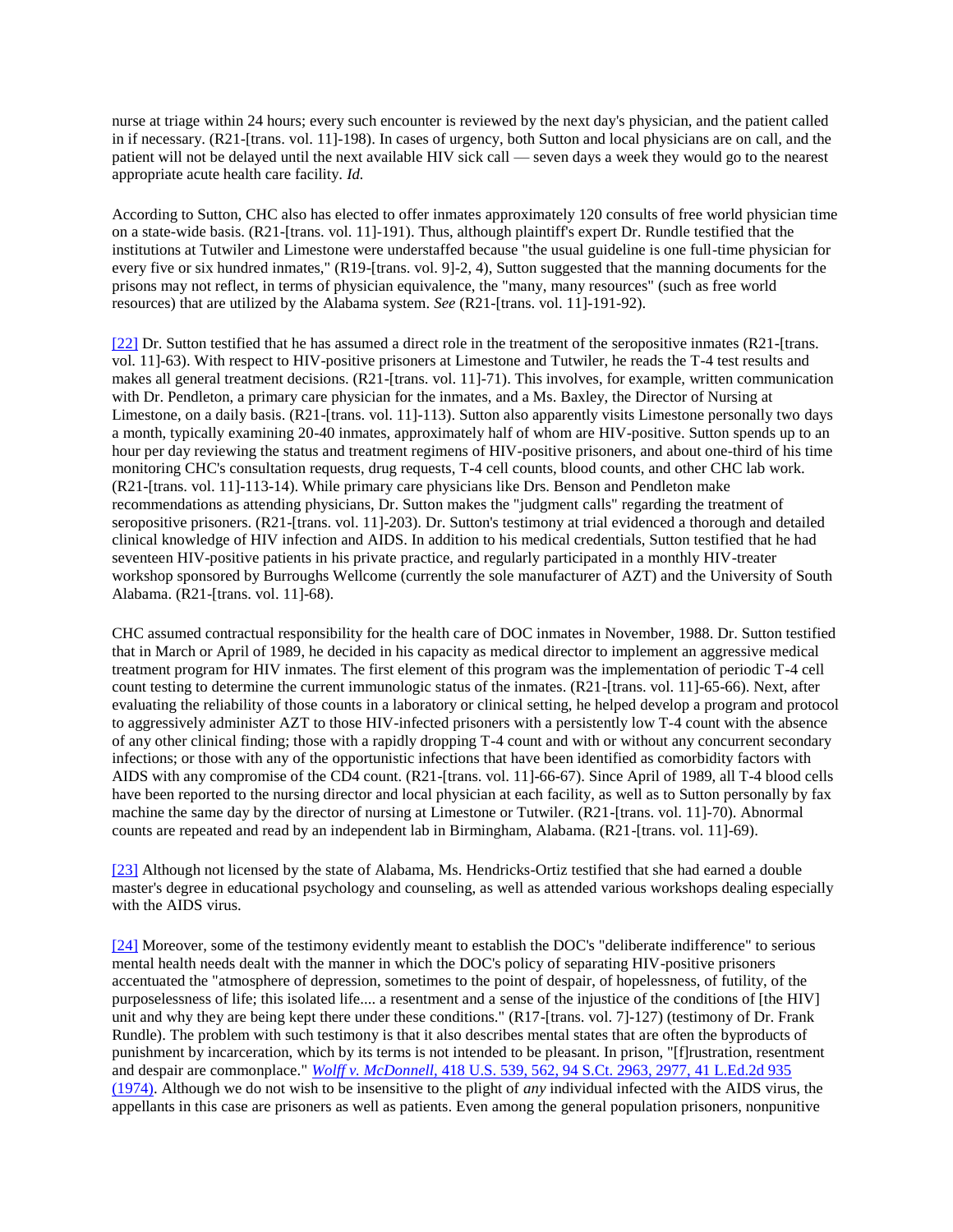segregation is the type of confinement reasonably to be expected at some point during incarceration. *[Hewitt v.](http://scholar.google.co.in/scholar_case?case=15087164344148843133&q=harris+v.+thigpen&hl=en&as_sdt=2,5&scilh=0)  Helms,* [459 U.S. 460, 468, 103 S.Ct. 864, 870, 74 L.Ed.2d 675 \(1983\).](http://scholar.google.co.in/scholar_case?case=15087164344148843133&q=harris+v.+thigpen&hl=en&as_sdt=2,5&scilh=0) Further, as Chief Justice Rehnquist has observed,

nobody promised them a rose garden; and I know of nothing in the Eighth Amendment which requires that they be housed in a manner most pleasing to them, or considered even by most knowledgeable penal authorities to be likely to avoid confrontations, psychological depression, and the like. They have been convicted of crime, and there is nothing in the Constitution which forbids their being penalized as a result of that conviction.

*Atiyeh v. Capps,* [449 U.S. 1312, 1315-16, 101 S.Ct. 829, 831-32, 66 L.Ed.2d 785 \(1981\).](http://scholar.google.co.in/scholar_case?about=7898759214900857344&q=harris+v.+thigpen&hl=en&as_sdt=2,5&scilh=0) To the extent that a reasonably commonplace condition of confinement exacerbates the despair an individual feels at being stricken with a terminal and stigmatizing illness such as HIV disease, or vice versa, it nevertheless in this context seems a measurable extension of eighth amendment jurisprudence to consider the effect of the confinement itself as constituting evidence of "deliberate indifference."

[\[25\]](http://scholar.google.co.in/scholar_case?q=harris+v.+thigpen&hl=en&as_sdt=2,5&case=6662398692491934365&scilh=0#r[26]) Preliminarily, we observe that appellants' decision to ground their challenge to the DOC's segregation policy in the rather nebulous right of privacy leads us to tread in "relatively unexplored territory." *[Doe v. Coughlin,](http://scholar.google.co.in/scholar_case?case=15779536607300896009&q=harris+v.+thigpen&hl=en&as_sdt=2,5&scilh=0)* 697 [F.Supp. 1234, 1236 \(N.D.N.Y.1988\).](http://scholar.google.co.in/scholar_case?case=15779536607300896009&q=harris+v.+thigpen&hl=en&as_sdt=2,5&scilh=0) In a few prior federal cases, prisoners have challenged the segregation of HIVpositive or AIDS-afflicted inmates as violative of equal protection, due process, the right of free association, and the right to be free from cruel and unusual punishment; thus far, such challenges have met with little success. *[Rodriguez](http://scholar.google.co.in/scholar_case?about=2503150097498427937&q=harris+v.+thigpen&hl=en&as_sdt=2,5&scilh=0)  v. Coughlin,* [1989 WL 59607 at \\*2, 1989 U.S.Dist. LEXIS 15898 at](http://scholar.google.co.in/scholar_case?about=2503150097498427937&q=harris+v.+thigpen&hl=en&as_sdt=2,5&scilh=0) \*6-\*7 (W.D.N.Y.1989); *Doe,* [697 F.Supp. at](http://scholar.google.co.in/scholar_case?case=15779536607300896009&q=harris+v.+thigpen&hl=en&as_sdt=2,5&scilh=0)  [1236;](http://scholar.google.co.in/scholar_case?case=15779536607300896009&q=harris+v.+thigpen&hl=en&as_sdt=2,5&scilh=0) *see also St. Hilaire v. Arizona Dep't of Corrections,* 934 F.2d 324 [table], 1991 WL 90001 at \*2; 1991 U.S.App. LEXIS 11620 at \*6 (9th Cir.1991) (noting that in contrast to suits by non-infected prisoners to compel correctional systems to segregate seropositives, "some courts have upheld prison decisions to quarantine HIVinfected inmates"); *Baez v. Rapping,* [680 F.Supp. 112, 116 n. 6 \(S.D.N.Y.1988\)](http://scholar.google.co.in/scholar_case?case=1524734666261063501&q=harris+v.+thigpen&hl=en&as_sdt=2,5&scilh=0) (noting that right of prison administrators to segregate inmates with AIDS has been upheld against challenges based on the first, eighth, and fourteenth amendments) (citing *[McDuffie v. Rikers Island Medical Dep't,](http://scholar.google.co.in/scholar_case?case=6971754509779496940&q=harris+v.+thigpen&hl=en&as_sdt=2,5&scilh=0)* 668 F.Supp. 328, 329 (S.D.N.Y.1987)); *see, e.g., Muhammad v. Carlson,* [845 F.2d 175, 178-79 \(8th Cir.1988\)](http://scholar.google.co.in/scholar_case?case=16508539356654650985&q=harris+v.+thigpen&hl=en&as_sdt=2,5&scilh=0) (no liberty interest violated by decision to segregate inmate in restricted AIDS unit), *cert. denied,* [489 U.S. 1068, 109 S.Ct. 1346, 103 L.Ed.2d 814 \(1989\);](http://scholar.google.co.in/scholar_case?about=1432144625080881607&q=harris+v.+thigpen&hl=en&as_sdt=2,5&scilh=0) *Cordero v. Coughlin,* [607 F.Supp. 9, 10-11 \(S.D.N.Y.1984\)](http://scholar.google.co.in/scholar_case?case=8223952167641314699&q=harris+v.+thigpen&hl=en&as_sdt=2,5&scilh=0) (segregation of AIDS sufferers from general population did not violate afflicted inmates' constitutional rights asserted under first, eighth and fourteenth amendments). Thus, "[p]erhaps chastened by the uniform failure of these attacks, plaintiff has chosen the less travelled path marked by the uncertain borders of the constitutionally protected right of privacy." *Doe,* [697 F.Supp. at 1236.](http://scholar.google.co.in/scholar_case?case=15779536607300896009&q=harris+v.+thigpen&hl=en&as_sdt=2,5&scilh=0)

[\[26\]](http://scholar.google.co.in/scholar_case?q=harris+v.+thigpen&hl=en&as_sdt=2,5&case=6662398692491934365&scilh=0#r[27]) Although the Constitution does not explicitly establish a right of privacy, the Supreme Court has recognized for almost a century that certain rights of personal privacy do exist. In *Whalen v. Roe,* the Supreme Court observed that its "privacy" jurisprudence, grounded primarily in the fourteenth amendment's concept of personal liberty and restrictions upon state action, delineates at least two different kinds of privacy interests. *[Whalen v. Roe,](http://scholar.google.co.in/scholar_case?case=8555735987895894452&q=harris+v.+thigpen&hl=en&as_sdt=2,5&scilh=0)* 429 U.S. [589, 598-99 & n. 23, 97 S.Ct. 869, 875-76 & n. 23, 51 L.Ed.2d 64 \(1977\).](http://scholar.google.co.in/scholar_case?case=8555735987895894452&q=harris+v.+thigpen&hl=en&as_sdt=2,5&scilh=0) "One is the individual interest in avoiding disclosure of personal matters, and another is the interest in independence in making certain kinds of important decisions." *Id.* at 599-600, 97 S.Ct. at 876-877 (footnotes omitted).

Appellants apparently claim that both such interests are implicated in the instant setting. The nature of the right claimed by appellants is perhaps most aptly described as a right to privacy in preventing the non-consensual disclosure of one's medical condition or diagnosis. *See Doe v. Coughlin,* [697 F.Supp. at 1237.](http://scholar.google.co.in/scholar_case?case=15779536607300896009&q=harris+v.+thigpen&hl=en&as_sdt=2,5&scilh=0) There is some authority supporting such a right, *[Plowman v. United States Dep't of Army,](http://scholar.google.co.in/scholar_case?case=14983075507274831303&q=harris+v.+thigpen&hl=en&as_sdt=2,5&scilh=0)* 698 F.Supp. 627, 633 & n. 22 [\(E.D.Va.1988\),](http://scholar.google.co.in/scholar_case?case=14983075507274831303&q=harris+v.+thigpen&hl=en&as_sdt=2,5&scilh=0) specifically in contexts dealing with HIV-positive prisoners. *See, e.g., Doe,* [697 F.Supp. at 1237](http://scholar.google.co.in/scholar_case?case=15779536607300896009&q=harris+v.+thigpen&hl=en&as_sdt=2,5&scilh=0) (acknowledging seropositive inmate class members' right to privacy in preventing non-consensual disclosure of their medical diagnosis); *Woods v. White,* [689 F.Supp. 874, 876 \(W.D.Wis.1988\)](http://scholar.google.co.in/scholar_case?case=8038232282848115101&q=harris+v.+thigpen&hl=en&as_sdt=2,5&scilh=0) (despite incarceration, constitutional right to privacy extended to inmate's seropositive status: "[I]t is difficult to argue that information about [AIDS or HIV disease] is not information of the most personal kind, or that an individual would not have an interest in protecting against the dissemination of such information."), *aff'd,* [899 F.2d 17 \(7th Cir.1990\);](http://scholar.google.co.in/scholar_case?about=8479740894376130318&q=harris+v.+thigpen&hl=en&as_sdt=2,5&scilh=0) *see also St. Hilaire,* 1991 WL 90001 at \*2, 1991 U.S.App. LEXIS 11620 at \*6 (speculating that publication of seropositive inmates' HIV status "might violate infected inmates' rights to privacy and confidential medical treatment"); *[Inmates of New York](http://scholar.google.co.in/scholar_case?about=10569819739918431765&q=harris+v.+thigpen&hl=en&as_sdt=2,5&scilh=0)  State With Human Immune Deficiency Virus v. Cuomo,* [1991 WL 16032 at \\*3, 1991 U.S.Dist. LEXIS 1488 at \\*7-](http://scholar.google.co.in/scholar_case?about=10569819739918431765&q=harris+v.+thigpen&hl=en&as_sdt=2,5&scilh=0)\*8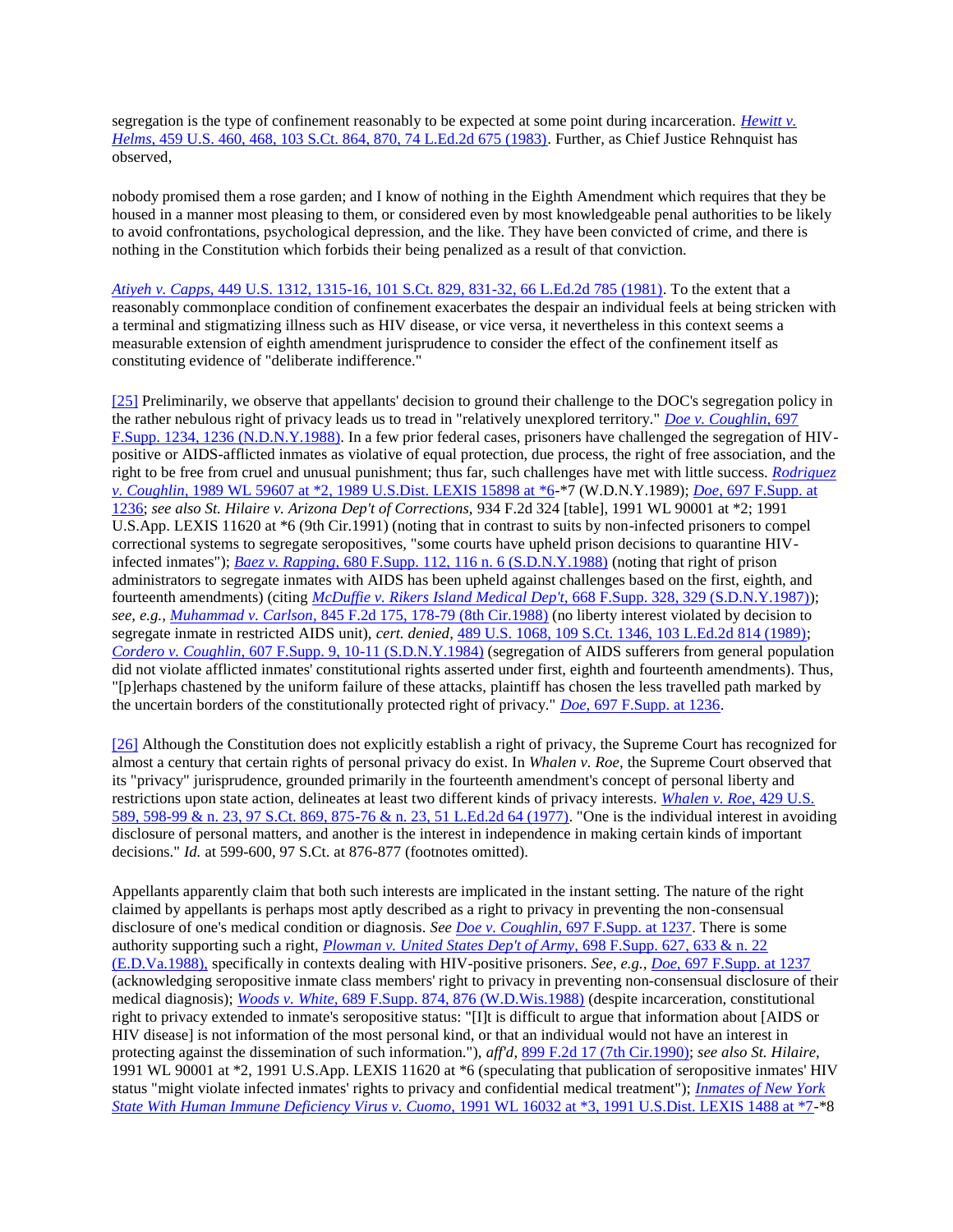(accepting for purposes of resolving discovery dispute proposition that "the federal Constitution protects against the unwarranted and indiscriminate disclosure of the identity of HIV-infected individuals and their medical records"); *Rodriguez,* [1989 WL 59607 at \\*3, 1989 U.S.Dist. LEXIS at](http://scholar.google.co.in/scholar_case?about=2503150097498427937&q=harris+v.+thigpen&hl=en&as_sdt=2,5&scilh=0) \*10 (finding reasoning supporting constitutional privacy right in disclosure of HIV status to be "eminently persuasive"); *Doe v. Meachum,* [126 F.R.D. 452, 453](http://scholar.google.co.in/scholar_case?about=3081475511728289357&q=harris+v.+thigpen&hl=en&as_sdt=2,5&scilh=0)  [\(D.Conn.1989\)](http://scholar.google.co.in/scholar_case?about=3081475511728289357&q=harris+v.+thigpen&hl=en&as_sdt=2,5&scilh=0) (quoting passage from *[Doe v. Coughlin](http://scholar.google.co.in/scholar_case?case=15779536607300896009&q=harris+v.+thigpen&hl=en&as_sdt=2,5&scilh=0)* quoted in text above, and recognizing "significant privacy interest" of seropositive plaintiff class members in suit challenging policies of Connecticut Dep't of Corrections). *But see Cordero v. Coughlin,* [607 F.Supp. 9, 10-11 \(D.C.N.Y.1984\)](http://scholar.google.co.in/scholar_case?case=8223952167641314699&q=harris+v.+thigpen&hl=en&as_sdt=2,5&scilh=0) (segregation of AIDS sufferers from general population did not violate afflicted inmates' numerous asserted constitutional rights, including privacy). The scope of such a right, however, is far from settled, and we need not divine its precise parameters here, given our holding *infra* that any such right is outweighed by the legitimate penological interests of the Alabama DOC.

[\[27\]](http://scholar.google.co.in/scholar_case?q=harris+v.+thigpen&hl=en&as_sdt=2,5&case=6662398692491934365&scilh=0#r[28]) *Cf[. Doe v. Borough of Barrington,](http://scholar.google.co.in/scholar_case?case=13274421745578532613&q=harris+v.+thigpen&hl=en&as_sdt=2,5&scilh=0)* 729 F.Supp. 376 (D.N.J.1990). There, in the context of a civil rights action brought by the wife and children of a citizen whose infection with the AIDS virus was publically disclosed by a police officer, the district court found "persuasive" the rationales of cases that acknowledged a constitutional right to privacy in disclosure of medical records, and reasoned:

The sensitive nature of medical information about AIDS makes a compelling argument for keeping this information confidential. Society's moral judgments about the high-risk activities associated with the disease, including sexual relations and drug use, make the information of the most personal kind. Also, the privacy interest in one's exposure to the AIDS virus is even greater than one's privacy interest in ordinary medical records because of the stigma that attaches with the disease. The potential for harm in the event of a nonconsensual disclosure is substantial[.]

#### *Id.* at 384.

[\[28\]](http://scholar.google.co.in/scholar_case?q=harris+v.+thigpen&hl=en&as_sdt=2,5&case=6662398692491934365&scilh=0#r[29]) The DOC evidently agrees with the testimony of appellant's expert, Dr. Patrick McManus, that "[a]nybody who cares to know can find out who is HIV positive and who is not HIV positive just simply because they are segregated and visually identifiable" (R25-[trans. vol. 15]-55); "confidentiality of HIV positive inmates in this system is gone once they are moved into one of the [HIV] units." (R25-[trans. vol. 15]-56). "Thus, absent the elimination of separation, it is not possible [for the correctional facilities] to maintain the confidentiality of prisoners' HIV status." *Brief of Appellees/Cross-Appellants* at 3.

[\[29\]](http://scholar.google.co.in/scholar_case?q=harris+v.+thigpen&hl=en&as_sdt=2,5&case=6662398692491934365&scilh=0#r[30]) As the district court observed:

[P]rison officials or this Court must also consider the rights of other inmates within the prison walls and whether or not those persons have a right to be shielded from such dangers as are known to prison authorities or may reasonably be expected to result from the close confinement associated with a prison environment which, at best, is volatile. It appears to this Court that the Plaintiffs in this case selfishly assert their rights to expose other inmates to their problems independent of any right of the other inmates to be protected from what is admitted to be a dread fatal disease of the Plaintiffs (all of whom are capable of transmitting the disease). This Court must consider the rights of the general population inmates in determining whether or not the policies in question are constitutionally permissible.

#### *Harris,* [727 F.Supp. at 1572.](http://scholar.google.co.in/scholar_case?case=2551066781948846197&q=harris+v.+thigpen&hl=en&as_sdt=2,5&scilh=0)

[\[30\]](http://scholar.google.co.in/scholar_case?q=harris+v.+thigpen&hl=en&as_sdt=2,5&case=6662398692491934365&scilh=0#r[31]) The Court in *Turner v. Safley,* [482 U.S. 78, 107 S.Ct. 2254, 96 L.Ed.2d 64 \(1987\),](http://scholar.google.co.in/scholar_case?case=15686747716085264205&q=harris+v.+thigpen&hl=en&as_sdt=2,5&scilh=0) crafted its "reasonable relationship" test in the context of reviewing the constitutionality of two regulations promulgated by the Missouri Division of Corrections, one placing certain restrictions on inmate correspondence, the other allowing an inmate to marry only after obtaining permission of the prison superintendent, which could only be given in the face of "compelling" reasons.

[\[31\]](http://scholar.google.co.in/scholar_case?q=harris+v.+thigpen&hl=en&as_sdt=2,5&case=6662398692491934365&scilh=0#r[32]) The Court went on to explain its reasons for adopting such a standard:

In our view, such a standard is necessary if "prison administrators ..., and not the courts, [are] to make the difficult judgments concerning institutional operations." Subjecting the day-to-day judgments of prison officials to an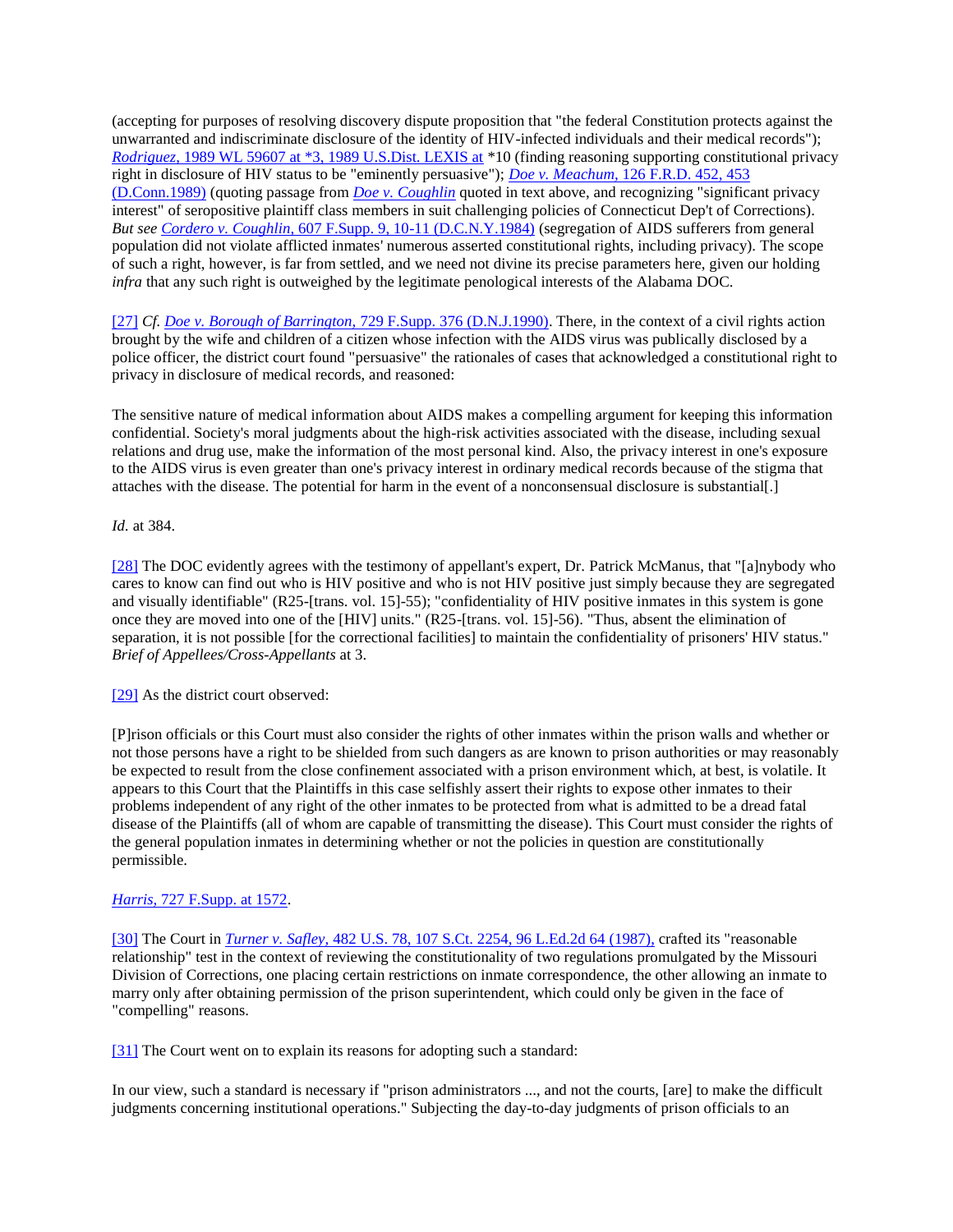inflexible strict scrutiny analysis would seriously hamper their ability to anticipate security problems and to adopt innovative solutions to the intractable problems of prison administration. The rule would also distort the decisionmaking process, for every administrative judgment would be subject to the possibility that some court somewhere would conclude that it had a less restrictive way of solving the problem at hand. Courts inevitably would become the primary arbiters of what constitutes the best solution to every administrative problem, thereby "unnecessarily perpetuat[ing] the involvement of the federal courts in affairs of prison administration."

#### *Turner,* [482 U.S. at 89, 107 S.Ct. at 2262](http://scholar.google.co.in/scholar_case?case=15686747716085264205&q=harris+v.+thigpen&hl=en&as_sdt=2,5&scilh=0) (citations omitted).

[\[32\]](http://scholar.google.co.in/scholar_case?q=harris+v.+thigpen&hl=en&as_sdt=2,5&case=6662398692491934365&scilh=0#r[33]) Thus, the DOC's expert, Dr. Nadim Koury, Medical Director for the California Department of Corrections, was asked whether in his opinion the testing of inmates for HIV was important in minimizing the spread of the disease. He responded:

If you test all inmates and you identify all the inmates infected and you do separate them far from the general population of a prison system in there, then you are minimizing the possibility of altercation; minimizing the possibility of IV drug sharing, which does occur in prison; minimize that, too, needle sharing does occur inside the present system, then, yes. The answer is yes. You will reduce that transmission. Definitely.

#### (R23-[trans. vol. 13]-23).

[\[33\]](http://scholar.google.co.in/scholar_case?q=harris+v.+thigpen&hl=en&as_sdt=2,5&case=6662398692491934365&scilh=0#r[34]) For example, James White, the Warden of the Limestone facility, testified that in his view, if the separation policy were not maintained, "[w]e will have violence, inmate to inmate," as well as a vast increase in inmates requesting protective custody in order to avoid being exposed to seropositive prisoners. (R22-[trans. vol. 12(b)]-34). James W. Hayes, a classification supervisor at Limestone, opined that "there would be an increase in the fights between inmates in population, not only between non-HIV inmates and HIV inmates. There would be altercations and fights and aggressive behavior between other inmates for favors ... of some of the HIV inmates." (R20-[trans. vol. 10]-206). One of the defendant-intervenor prisoners, testifying to the fear of prison guards at the prospect of integrating seropositive prisoners with those in the general population, observed, "They don't want the AIDS people in the main population. They know what trouble is going to come. There will be killing." (R14-[trans. vol. 4]-99). In discussing his view of the need for separation of seropositives, Dr. Koury explained:

Because of my knowledge I can come to a conclusion that you need to have HIV people separated. And the reason is not only on medical basis because of the tuberculosis and syphilis and this way you can provide them good treatment and you can allow your medical staff to concentrate on them to a lot of degree, it is because of the aspect of being seen by the other inmate population as a possible source of infection. Not necessary that they are, but because they can be, as a fact of fist fights or altercations of any kind, and the perception of the inmate population that they are a kind of a troublemaker for them.

#### (R23-[trans. vol. 13]-19-20).

[\[34\]](http://scholar.google.co.in/scholar_case?q=harris+v.+thigpen&hl=en&as_sdt=2,5&case=6662398692491934365&scilh=0#r[35]) Warden White also expressed concern that there would be a much higher turnover in the number of correctional officers at Limestone if seropositive prisoners were reintegrated without their identities being revealed to correctional staff. (R22-[trans. vol. 12(b)]-34).

[\[35\]](http://scholar.google.co.in/scholar_case?q=harris+v.+thigpen&hl=en&as_sdt=2,5&case=6662398692491934365&scilh=0#r[36]) In addition, there was evidence that a majority of inmates who had already tested positive for HIV infection experienced psychological "denial," and steadfastly denied their seropositivity. Other evidence established that inmates in the HIV unit who had been previously instructed by nursing staff not to engage in high risk behavior nevertheless were subsequently treated for sexually transmitted diseases such as syphilis, gonorrhea, chlamydia, and anal warts acquired through anal intercourse.

[\[36\]](http://scholar.google.co.in/scholar_case?q=harris+v.+thigpen&hl=en&as_sdt=2,5&case=6662398692491934365&scilh=0#r[37]) The close quarters and heightened occurrences of high-risk activity in prisons undoubtedly accentuate "AIDS phobia" for those who must continually deal with the presence of HIV in the correctional context; "`[w]hen patients with AIDS [or HIV] are discovered in the prison system, there is a crescendo of concern leading to panic on the part of prisoners, correctional staff, as well as the medical staff.'" *Note, In Prison with AIDS: The Constitutionality of*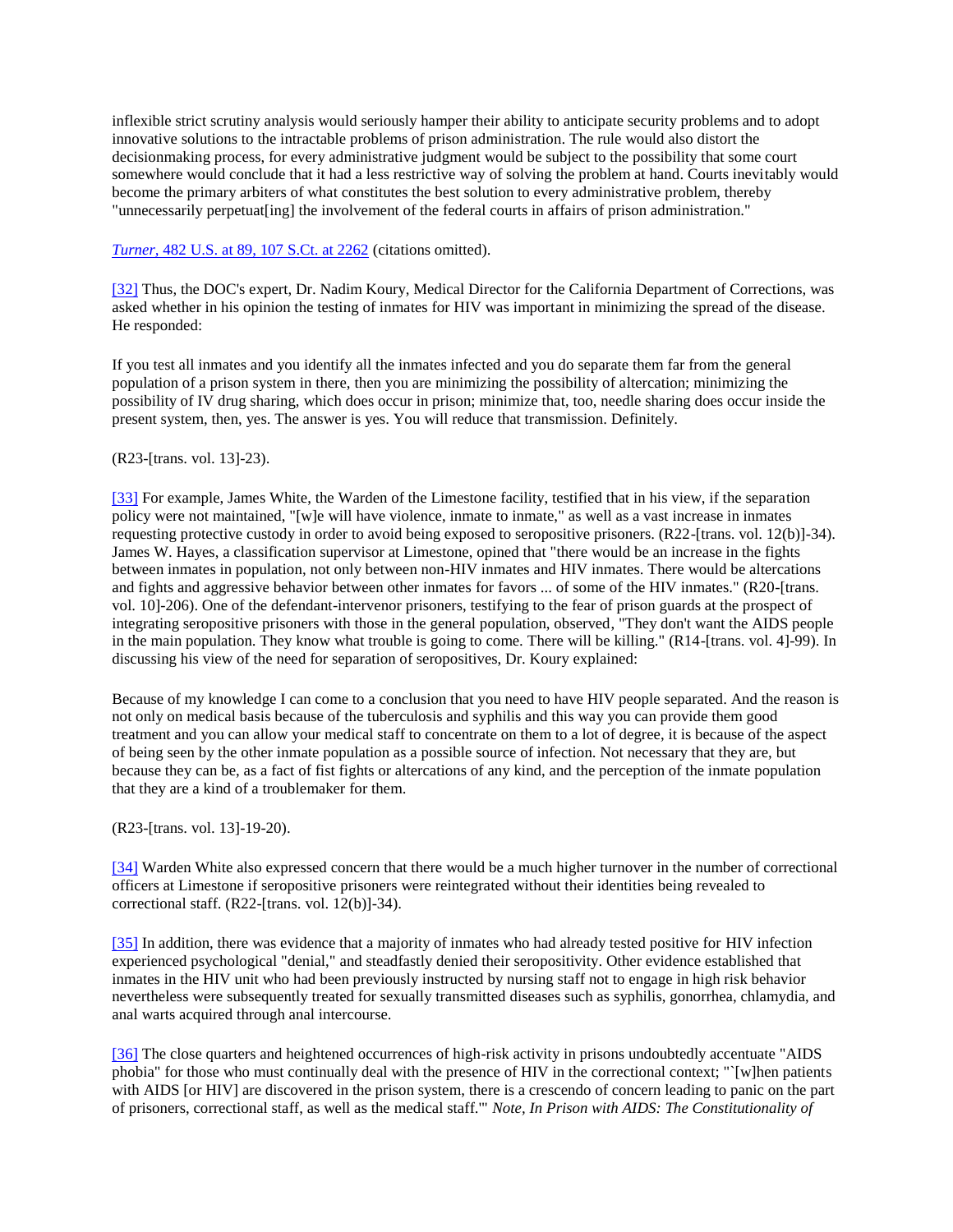*Mass Screening and Segregation Policies,* 1988 U.Ill.L.Rev. 151 (quoting Pear, *Prisons Are on the Alert Against AIDS,* N.Y. Times, Jan. 12, 1986, at 28E, col. 1).

However, we are unwilling merely to dismiss as alarmist or illegitimate all of the concerns expressed by the class of general population prisoners that has intervened in this lawsuit. High-risk behavior, particularly IV drug use and homosexual activity (consensual and nonconsensual), is a given in the prison setting, and *no* correctional approach can eliminate it. Homosexual rape is commonplace. As Justice Blackmun has observed, "[a] youthful inmate can expect to be subjected to homosexual gang rape his first night in jail, or, it has been said, on the way to jail. Weaker inmates become the property of stronger prisoners or gangs, who sell the sexual services of the victim." *[United](http://scholar.google.co.in/scholar_case?case=1379329779334955251&q=harris+v.+thigpen&hl=en&as_sdt=2,5&scilh=0)  States v. Bailey,* [444 U.S. 394, 421, 100 S.Ct. 624, 640, 62 L.Ed.2d 575 \(1980\)](http://scholar.google.co.in/scholar_case?case=1379329779334955251&q=harris+v.+thigpen&hl=en&as_sdt=2,5&scilh=0) (footnotes omitted) (Blackmun, J., dissenting).

Once the element of an infectious, terminal disease is added to this ugly scenario, the potential variations become even more gruesome. *See Harris,* [727 F.Supp. at 1581 n. 6.](http://scholar.google.co.in/scholar_case?case=2551066781948846197&q=harris+v.+thigpen&hl=en&as_sdt=2,5&scilh=0) For example, assume that nonviolent seropositive prisoner A is integrated into the general prison population because he appeared to pose no direct threat of HIV transmission. A is raped by inmate B, who as a result contracts HIV. B later forcibly rapes C, further transmitting the disease.

In the above example, education, as urged by appellants, would alert B to the risk, and would teach him the deadly consequences of his behavior. But suppose B ignores the risk. The above scenario consequently yields not only B, a prisoner who has contracted the disease through his own maliciousness or folly (by ignoring AIDS education), but also C, a completely faultless prisoner whose punishment for whatever crime has now in effect been increased to a sentence of certain death. A, who apparently posed no direct behavioral threat, has nevertheless become an agent for further transmission of the disease in the general population.

Although the prison obviously has a responsibility to use its best efforts to prevent the attacks upon A and C, as the parties have acknowledged, no system is perfect. Moreover, it is virtually certain that the next lawsuit will be *C v. DOC,* with C contending that the prison is liable for his harm, since it knew, or should have known, that A was infected with a contagious, deadly disease, and that even under the best circumstances the system could not guarantee that C would not be raped.

It is not our intent to offer an extended parade of horribles here, particularly because we are not at all sure (nor is it our role to *be* sure) that the DOC's correctional approach in this case is the best one. We simply offer these thoughts to reinforce our conclusion that Alabama's response to the problem of HIV is at the minimum a reasonable attempt to accommodate the interests of all of the prisoners affected by this case.

[\[37\]](http://scholar.google.co.in/scholar_case?q=harris+v.+thigpen&hl=en&as_sdt=2,5&case=6662398692491934365&scilh=0#r[38]) We find unpersuasive appellants' argument that the presence of a "window period" in the DOC's screening procedure, which theoretically allows a small percentage of "false negative" HIV-infected prisoners to enter undetected into the general population, renders the DOC's approach completely unreasonable. It may be, as appellants suggest, that such a "window period" lulls high-risk general population prisoners and correctional authorities into a false sense of security about the general risk of HIV transmission in prison. However, while the presence of a "window period" certainly argues *for* increased education about the disease, to help prevent transmission by those individuals that have slipped through the net, we fail to see how it argues *against* separating out those prisoners who have tested positive for the virus. We agree with the district court, which noted: "[I]f, as [appellants'] experts claim, education is the answer, knowledge of the existence of false negatives in the population, coupled with segregation of known carriers, provides protection to those likely to heed precautions and, to a lesser extent, to those who rush on where educated men fear to tread." *Harris,* [727 F.Supp. at 1581 n. 6.](http://scholar.google.co.in/scholar_case?case=2551066781948846197&q=harris+v.+thigpen&hl=en&as_sdt=2,5&scilh=0)

#### [\[38\]](http://scholar.google.co.in/scholar_case?q=harris+v.+thigpen&hl=en&as_sdt=2,5&case=6662398692491934365&scilh=0#r[39]) As the *[Turner](http://scholar.google.co.in/scholar_case?case=15686747716085264205&q=harris+v.+thigpen&hl=en&as_sdt=2,5&scilh=0)* majority observed:

Running a prison is an inordinately difficult undertaking that requires expertise, planning, and the commitment of resources, all of which are peculiarly within the province of the legislative and executive branches of government. Prison administration is, moreover, a task that has been committed to the responsibility of those branches, and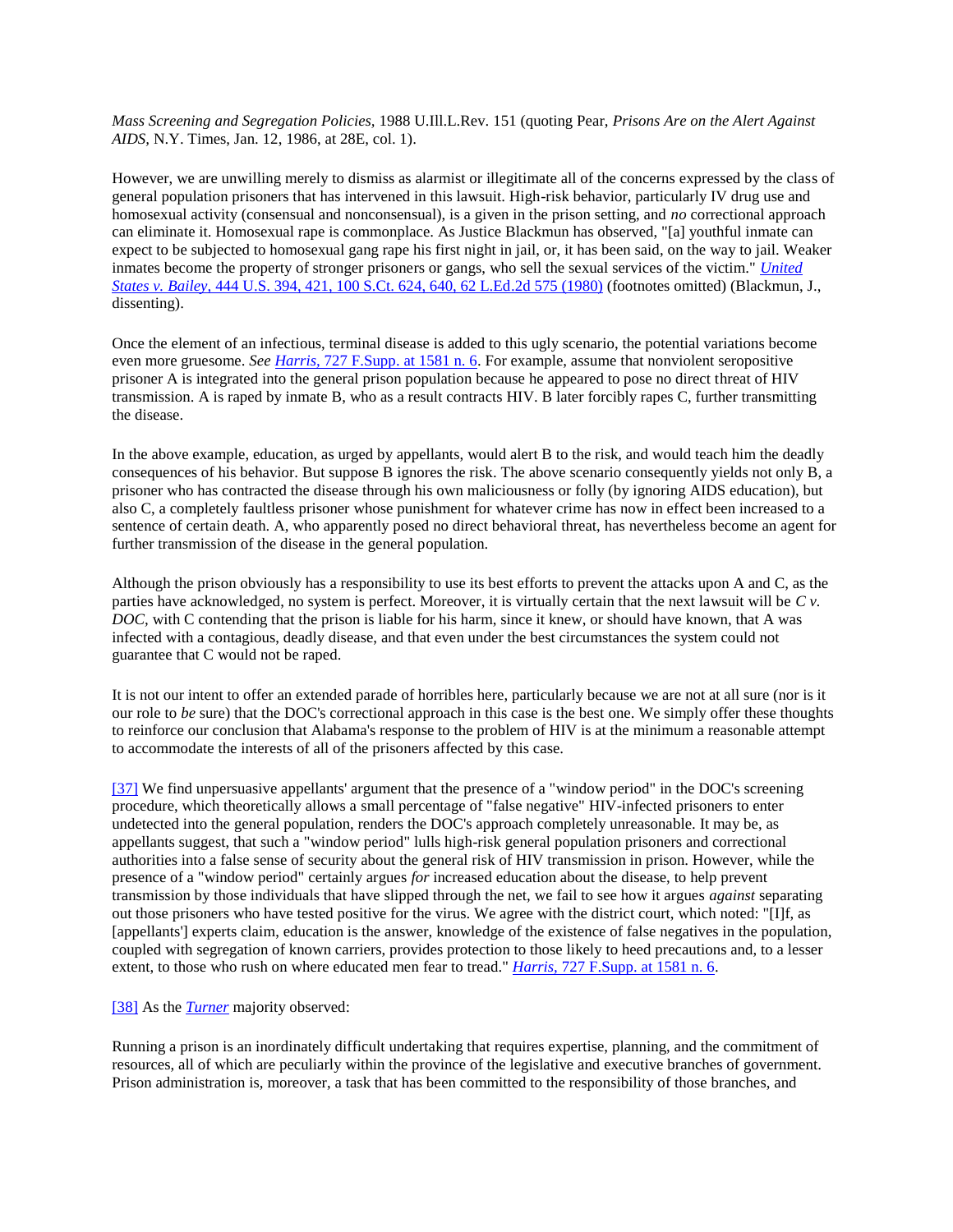separation of powers concerns counsel a policy of judicial restraint. Where a state penal system is involved, federal courts have, as we indicated in *Martinez,* additional reason to accord deference to the appropriate prison authorities.

*Turner,* [482 U.S. at 84-85, 107 S.Ct. at 2254-2260](http://scholar.google.co.in/scholar_case?case=15686747716085264205&q=harris+v.+thigpen&hl=en&as_sdt=2,5&scilh=0) (citation omitted).

[\[39\]](http://scholar.google.co.in/scholar_case?q=harris+v.+thigpen&hl=en&as_sdt=2,5&case=6662398692491934365&scilh=0#r[40]) Appellants have also challenged the affirmative disclosure by the DOC of prisoner's HIV status to the Parole Board. In light of our finding that segregation of HIV-infected prisoners, with the disclosure of HIV status that necessarily results, is reasonable, we also find reasonable this additional incursion upon appellants' disclosural privacy rights.

[\[40\]](http://scholar.google.co.in/scholar_case?q=harris+v.+thigpen&hl=en&as_sdt=2,5&case=6662398692491934365&scilh=0#r[41]) Unlike general population inmates, for example, seropositive prisoners have no access to college classes, other than correspondence classes. Limestone HIV unit prisoners have very few job opportunities, and Tutwiler HIV prisoners have none at all. In some areas, such as recreation, law library, or chapel use, segregated programming is not comparable to that of the general prison population; in others it is altogether nonexistent. In addition, the DOC apparently concedes that seropositive prisoners are not offered any vocational training, nor are they eligible for community placement programs such as Supervised Intensive Restitution (SIR), work release, and Prediscretionary Release (PDL).

[\[41\]](http://scholar.google.co.in/scholar_case?q=harris+v.+thigpen&hl=en&as_sdt=2,5&case=6662398692491934365&scilh=0#r[42]) Only the Ninth Circuit appears to have specifically addressed the issue of whether section 504 extends to prisoner claims, *see Bonner v. Lewis,* [857 F.2d 559, 562 \(9th Cir.1988\),](http://scholar.google.co.in/scholar_case?case=7536393726649364178&q=harris+v.+thigpen&hl=en&as_sdt=2,5&scilh=0) finding that the broad language of the Rehabilitation Act covering "any program" that receives federal financial assistance, and with the congruence of the Act's goals with those of prison officials, suggest that prisoner claims are potentially cognizable under section 504. *Id.* We agree.

[\[42\]](http://scholar.google.co.in/scholar_case?q=harris+v.+thigpen&hl=en&as_sdt=2,5&case=6662398692491934365&scilh=0#r[43]) *School Board v. Arline,* [480 U.S. 273, 107 S.Ct. 1123, 94 L.Ed.2d 307 \(1987\),](http://scholar.google.co.in/scholar_case?case=18375668216164208702&q=harris+v.+thigpen&hl=en&as_sdt=2,5&scilh=0) involved the dismissal of a schoolteacher with recurring tuberculosis. There, the government had conceded that contagious diseases could be handicapping to the extent that they leave people with "diminished physical or mental capabilities," and that the teacher, Arline, possessed a record of physical impairment. *Id.* at 281, 107 S.Ct. at 1128. The government argued however, that these factors were irrelevant because "the school board dismissed Arline not because of her diminished physical capabilities, but because of the threat that her relapses of tuberculosis posed to the health of others." *Id.* (footnote omitted). Justice Brennan, writing for the majority, disagreed with the government's notion "that, in defining a handicapped individual under § 504, the contagious effects of a disease can be meaningfully distinguished from the disease's physical effects on a claimant in a case such as this. Arline's contagiousness and her physical impairment each resulted from the same underlying condition, tuberculosis." *Id.* at 282, 107 S.Ct. at 1128.

Despite this suggestion, however, the Court did not directly address the government's argument that it is possible for persons to be carriers of a disease, capable of transmitting it, without suffering from any symptoms or any type of "physical impairment." *Id.* at 282 n. 7, 107 S.Ct. at 1128 n. 7. Rather the Court dismissed the government's conclusion — that discrimination solely on the basis of contagiousness is never discrimination on the basis of a handicap — by terming it "misplaced" on the facts, since Arline's tuberculosis gave rise to *both* physical impairment and contagiousness. *Id.* Thus, the Court expressly left open the question of "whether a carrier of a contagious disease such as AIDS could be considered to have a physical impairment, or whether such a person could be considered, solely on the basis of contagiousness, a handicapped person as defined by the Act." *Id.*

[\[43\]](http://scholar.google.co.in/scholar_case?q=harris+v.+thigpen&hl=en&as_sdt=2,5&case=6662398692491934365&scilh=0#r[44]) Although it is true, as appellants point out, that our Circuit has previously recognized AIDS as a handicap under section 504, *[Martinez By and Through Martinez v. School Board,](http://scholar.google.co.in/scholar_case?case=10494485128514776894&q=harris+v.+thigpen&hl=en&as_sdt=2,5&scilh=0)* 861 F.2d 1502, 1506 (11th Cir.1988), the scope of this holding for purposes of deciding whether seropositive, *asymptomatic* carriers of HIV (*i.e.* those who have not yet progressed to active disease) are to be considered "handicapped individuals" is at least questionable. In *Martinez,* we found simply that a mentally retarded girl with AIDS suffered "from two handicaps under section 504 of the Rehabilitation Act: she is mentally retarded and *has AIDS; each condition results in a `physical or mental impairment which substantially limits one or more major life activities.*'" *Id.* (citations omitted) (emphasis added). Because by the time of trial the appellant-child in *Martinez* was a stabilized but advanced-stage AIDS patient who at that point was clearly impaired physically by the disease, it is not clear from the above language whether the panel found AIDS to be a "handicap" simply by virtue of the child's infection with the virus (which the court then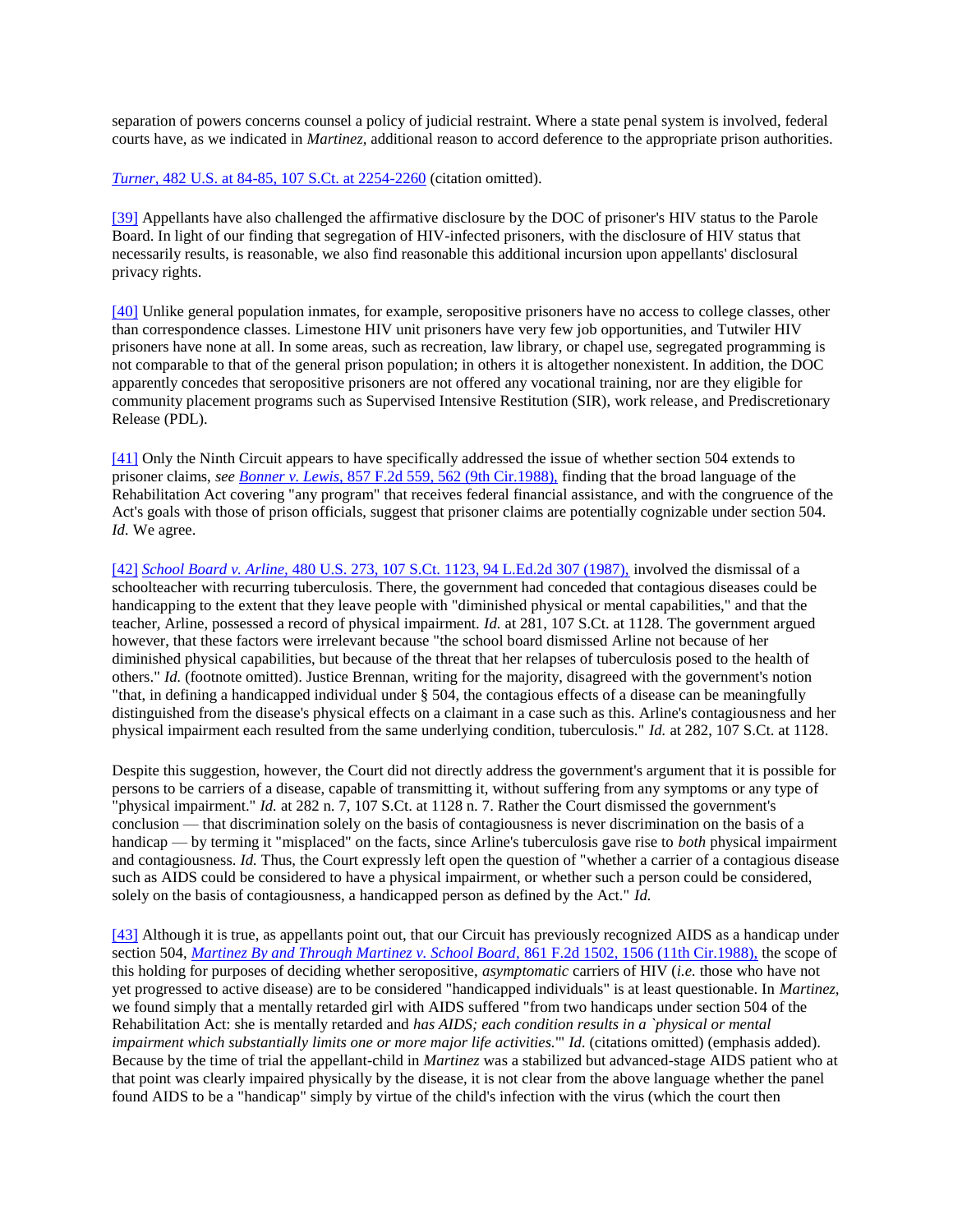considered to be in itself a "physical impairment"), or whether the court's finding of handicap was predicated, as with the *Arline* plaintiff, upon the presence of both actual physical impairment and contagiousness.

The distinction is obviously important, because if seropositivity alone were not enough to qualify an individual as "handicapped" under section 504, then at least some of the plaintiff class members in this case would be foreclosed from relief on this claim.

[\[44\]](http://scholar.google.co.in/scholar_case?q=harris+v.+thigpen&hl=en&as_sdt=2,5&case=6662398692491934365&scilh=0#r[45]) The *Arline* Court elaborated on this aspect of the definition, the discussion of which is worth noting here in the context of HIV infection:

By amending the definition of "handicapped individual" to include not only those who are actually physically impaired, but also those who are regarded as impaired and who, as a result, are substantially limited in a major life activity, Congress acknowledged that society's accumulated myths and fears about disability and disease are as handicapping as are the physical limitations that flow from actual impairment. Few aspects of a handicap give rise to the same level of public fear and misapprehension as contagiousness.... The Act is carefully structured to replace such reflexive actions to actual or perceived handicaps with actions based on reasoned and medically sound judgments: the definition of "handicapped individual" is broad, but only those individuals who are both handicapped *and* otherwise qualified are eligible for relief. The fact that *some* persons who have contagious diseases may pose a serious health threat to others under certain circumstances does not justify excluding from the coverage of the Act *all* persons with actual or perceived contagious diseases. Such exclusion would mean that those accused of being contagious would never have the opportunity to have their condition evaluated in light of medical evidence and a determination made as to whether they were "otherwise qualified." Rather they would be vulnerable to discrimination on the basis of mythology — precisely the type of injury Congress sought to prevent.

*Arline,* [480 U.S. at 284-85, 107 S.Ct. at 1129-30](http://scholar.google.co.in/scholar_case?case=18375668216164208702&q=harris+v.+thigpen&hl=en&as_sdt=2,5&scilh=0) (footnotes omitted) (emphasis in original); *see* S.Rep. No. 93-1297, 93rd Cong., 2d Sess. 39, *reprinted in* 1974 U.S.Code Cong. & Admin.News 6373, 6388-89.

[\[45\]](http://scholar.google.co.in/scholar_case?q=harris+v.+thigpen&hl=en&as_sdt=2,5&case=6662398692491934365&scilh=0#r[46]) "Major life activities" are defined as "functions such as caring for one's self, performing manual tasks, walking, seeing, hearing, speaking, breathing, learning, and working." 45 C.F.R. § 84.3(j)(2)(ii) (1990). In prison, many of these activities, such as learning and working, are tied directly to the availability of various activities and programs. Seropositive inmates are treated systemically as if they are unable to participate in such programs, even if this is not in fact the case.

[\[46\]](http://scholar.google.co.in/scholar_case?q=harris+v.+thigpen&hl=en&as_sdt=2,5&case=6662398692491934365&scilh=0#r[47]) Other courts, including a panel of our Circuit, have either suggested or recognized that seropositivity itself is a "handicap" under section 504. *See, e.g[. Leckelt v. Board of Comm'rs of Hosp. Dist. No. 1,](http://scholar.google.co.in/scholar_case?case=6151101401729533521&q=harris+v.+thigpen&hl=en&as_sdt=2,5&scilh=0)* 909 F.2d 820, 825 (5th [Cir.1990\)](http://scholar.google.co.in/scholar_case?case=6151101401729533521&q=harris+v.+thigpen&hl=en&as_sdt=2,5&scilh=0) (assuming for purposes of appeal that seropositivity is an impairment protected under section 504, and that hospital officials treated HIV-infected nurse as if he had such an impairment); *Doe v. Garrett,* [903 F.2d 1455,](http://scholar.google.co.in/scholar_case?case=14035866120062745247&q=harris+v.+thigpen&hl=en&as_sdt=2,5&scilh=0)  [1459 \(11th Cir.1990\)](http://scholar.google.co.in/scholar_case?case=14035866120062745247&q=harris+v.+thigpen&hl=en&as_sdt=2,5&scilh=0) (noting in case involving apparently asymptomatic HIV-carrier that it is "well established that infection with AIDS constitutes a handicap for purposes of the [Rehabilitation] Act"); *[Glanz v. Vernick,](http://scholar.google.co.in/scholar_case?case=2303672859083462110&q=harris+v.+thigpen&hl=en&as_sdt=2,5&scilh=0)* 756 F.Supp. [632, 635 \(D.Mass.1991\)](http://scholar.google.co.in/scholar_case?case=2303672859083462110&q=harris+v.+thigpen&hl=en&as_sdt=2,5&scilh=0) (noting that several district courts and the Dep't of Justice have found HIV-positive status to be a "handicap" within meaning of Rehabilitation Act); *Doe v. Centinela Hosp.,* [1988 WL 81776 at \\*7, 1988](http://scholar.google.co.in/scholar_case?about=900693097129227977&q=harris+v.+thigpen&hl=en&as_sdt=2,5&scilh=0)  [U.S.Dist. LEXIS 8401 at \\*18-](http://scholar.google.co.in/scholar_case?about=900693097129227977&q=harris+v.+thigpen&hl=en&as_sdt=2,5&scilh=0)\*21 (C.D.Cal.1988) (section 504 "handicap" found where "potential for transmission of HIV infection was a one hundred percent limitation on plaintiff's becoming a beneficiary of" drug rehabilitation program; HIV-positive plaintiff was perceived and treated as handicapped by recipient); *[Thomas v. Atascadero](http://scholar.google.co.in/scholar_case?case=14598962722890897259&q=harris+v.+thigpen&hl=en&as_sdt=2,5&scilh=0)  Unified School Dist.,* [662 F.Supp. 376, 379 \(C.D.Cal.1987\)](http://scholar.google.co.in/scholar_case?case=14598962722890897259&q=harris+v.+thigpen&hl=en&as_sdt=2,5&scilh=0) (in determining AIDS-infected child to be "handicapped" under section 504, court found that even asymptomatic carriers of AIDS virus were physically impaired by abnormalities in hemic and reproductive systems which make procreation and childbirth dangerous to themselves and others); *[Local 1812, Am. Fed'n of Government Employees v. United States Dep't of State,](http://scholar.google.co.in/scholar_case?case=4342052643940289385&q=harris+v.+thigpen&hl=en&as_sdt=2,5&scilh=0)* 662 [F.Supp. 50, 54 \(D.D.C.1987\)](http://scholar.google.co.in/scholar_case?case=4342052643940289385&q=harris+v.+thigpen&hl=en&as_sdt=2,5&scilh=0) (finding that persons who carry HIV are "handicapped" by either perception that known carriers of the virus will develop incurable, fatal AIDS, or by actual, measurable deficiencies in their immune systems even where disease symptoms have not developed); *[District 27 Community School Bd. v. Board of Educ.,](http://scholar.google.co.in/scholar_case?case=16182945541746711025&q=harris+v.+thigpen&hl=en&as_sdt=2,5&scilh=0)* [130 Misc.2d 398, 415, 502 N.Y.S.2d 325, 336 \(Sup.Ct.1986\)](http://scholar.google.co.in/scholar_case?case=16182945541746711025&q=harris+v.+thigpen&hl=en&as_sdt=2,5&scilh=0) (stating that asymptomatic HIV carriers are within protection of Rehabilitation Act); *see also* Dep't of Justice, Office of Legal Counsel, *Application of Section 504 of the Rehabilitation Act to HIV-infected Individuals* (Sept. 27, 1988); *cf. Cain v. Hyatt,* [734 F.Supp. 671, 678-79](http://scholar.google.co.in/scholar_case?case=16157428867300253339&q=harris+v.+thigpen&hl=en&as_sdt=2,5&scilh=0)  [\(E.D.Pa.1990\)](http://scholar.google.co.in/scholar_case?case=16157428867300253339&q=harris+v.+thigpen&hl=en&as_sdt=2,5&scilh=0) (in suit under Pennsylvania Human Relations Act, court finds consensus of opinion in constructions